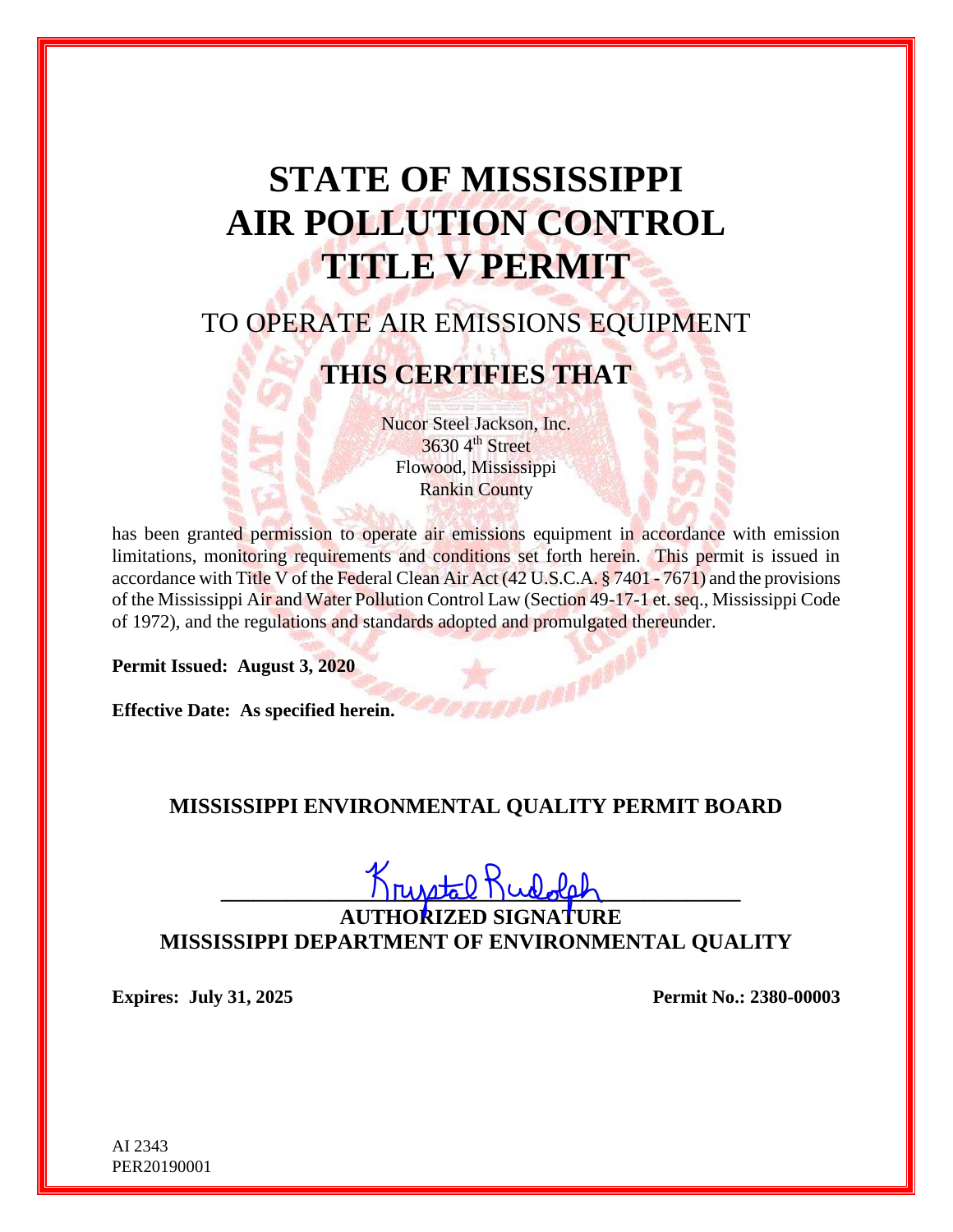## **TABLE OF CONTENTS**

| SECTION 5. MONITORING, RECORDKEEPING & REPORTING REQUIREMENTS 26 |  |
|------------------------------------------------------------------|--|
|                                                                  |  |
|                                                                  |  |

#### **APPENDIX A LIST OF ABBREVIATIONS USED IN THIS PERMIT**

#### **APPENDIX B COMPLIANCE ASSURANCE MONITORING PLANS FOR EMISSION POINTS AB-001, AB-002, AND AF-001**

#### **REGULATIONS REFERENCED IN THIS PERMIT:**

**40 CFR PART 60, SUBPART AAa – STANDARDS OF PERFORMANCE FOR STEEL PLANTS: ELECTRIC ARC FURNACES AND ARGON-OXYGEN DECARBURIZATION VESSELS CONSTRUCTED AFTER AUGUST 17, 1983**

**40 CFR PART 63, SUBPART YYYYY – NATIONAL EMISSION STANDARDS FOR HAZARDOUS AIR POLLUTANTS FOR ELECTRIC ARC FURNACE STEELMAKING FURNACES (AREA SOURCES)**

**40 CFR PART 63, SUBPART CCCCCC – NATIONAL EMISSION STANDARDS FOR HAZARDOUS AIR POLLUTANTS FOR SOURCE CATEGORY: GASOLINE DISPENSING FACILITIES (AREA SOURCES)**

**40 CFR PART 64 – COMPLIANCE ASSURANCE MONITORING**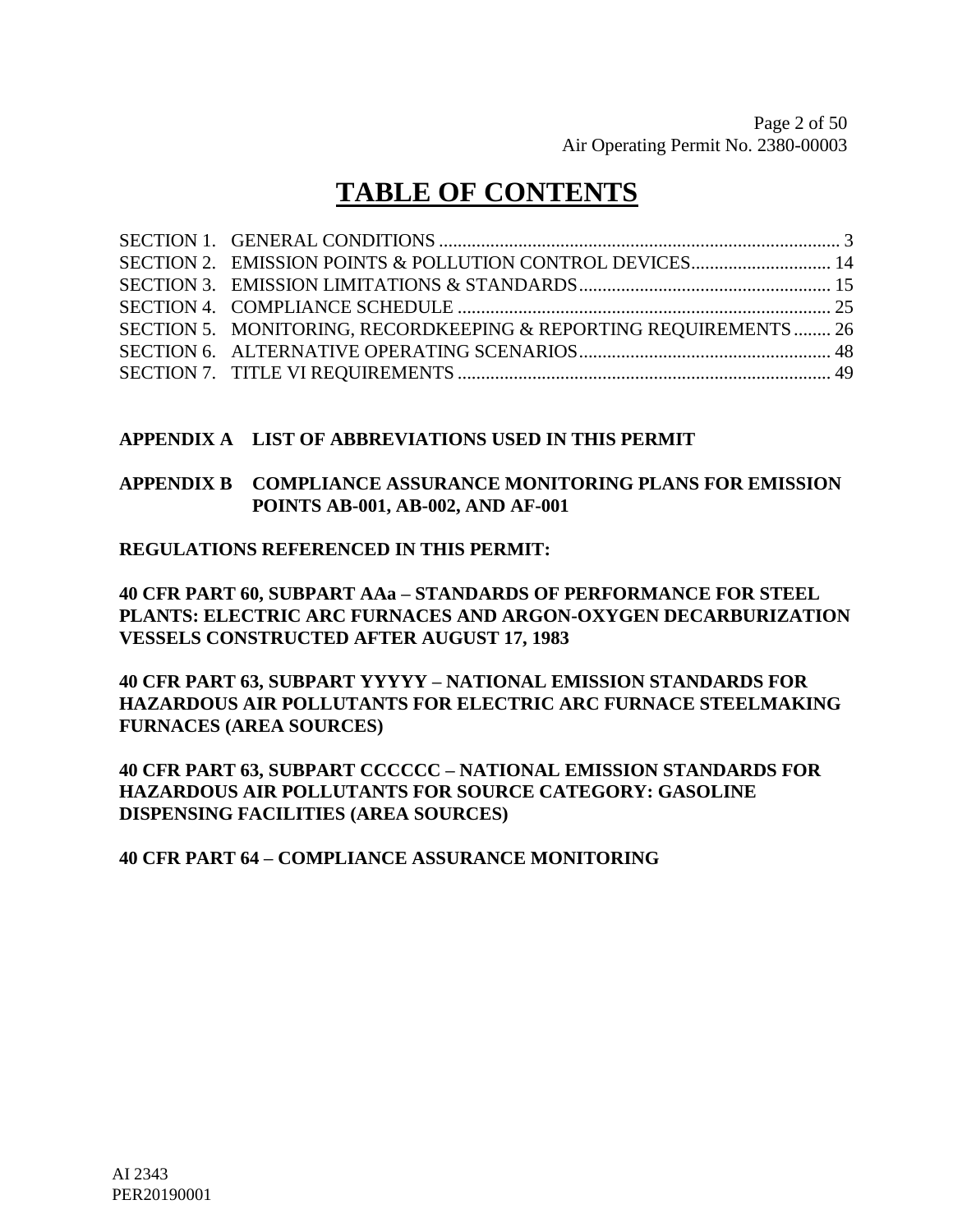### SECTION 1. GENERAL CONDITIONS

1.1 The permittee must comply with all conditions of this permit. Any permit noncompliance constitutes a violation of the Federal Act and is grounds for enforcement action; for permit termination, revocation and reissuance, or modification; or for denial of a permit renewal application.

(Ref.: 11 Miss. Admin. Code Pt. 2, R. 6.3.A(6)(a).)

1.2 It shall not be a defense for a permittee in an enforcement action that it would have been necessary to halt or reduce the permitted activity in order to maintain compliance with the conditions of this permit.

(Ref.: 11 Miss. Admin. Code Pt. 2, R. 6.3.A(6)(b).)

1.3 This permit and/or any part thereof may be modified, revoked, reopened, and reissued, or terminated for cause. The filing of a request by the permittee for a permit modification, revocation and reissuance, or termination, or of a notification of planned changes or anticipated noncompliance does not stay any permit condition.

(Ref.: 11 Miss. Admin. Code Pt. 2, R. 6.3.A(6)(c).)

- 1.4 Prior to its expiration, this permit may be reopened in accordance with the provisions listed below.
	- (a) This permit shall be reopened and revised under any of the following circumstances:
		- (1) Additional applicable requirements under the Federal Act become applicable to a major Title V source with a remaining permit term of 3 or more years. Such a reopening shall be completed no later than 18 months after promulgation of the applicable requirement. No such reopening is required if the effective date of the requirement is later than the date on which the permit is due to expire, unless the original permit or any of its terms and conditions has been extended.
		- (2) Additional requirements (including excess emissions requirements) become applicable to an affected source under the acid rain program. Upon approval by the Administrator, excess emissions offset plans shall be deemed to be incorporated into the permit.
		- (3) The Permit Board or EPA determines that the permit contains a material mistake or that inaccurate statements were made in establishing the emission standards or other terms or conditions of the permit.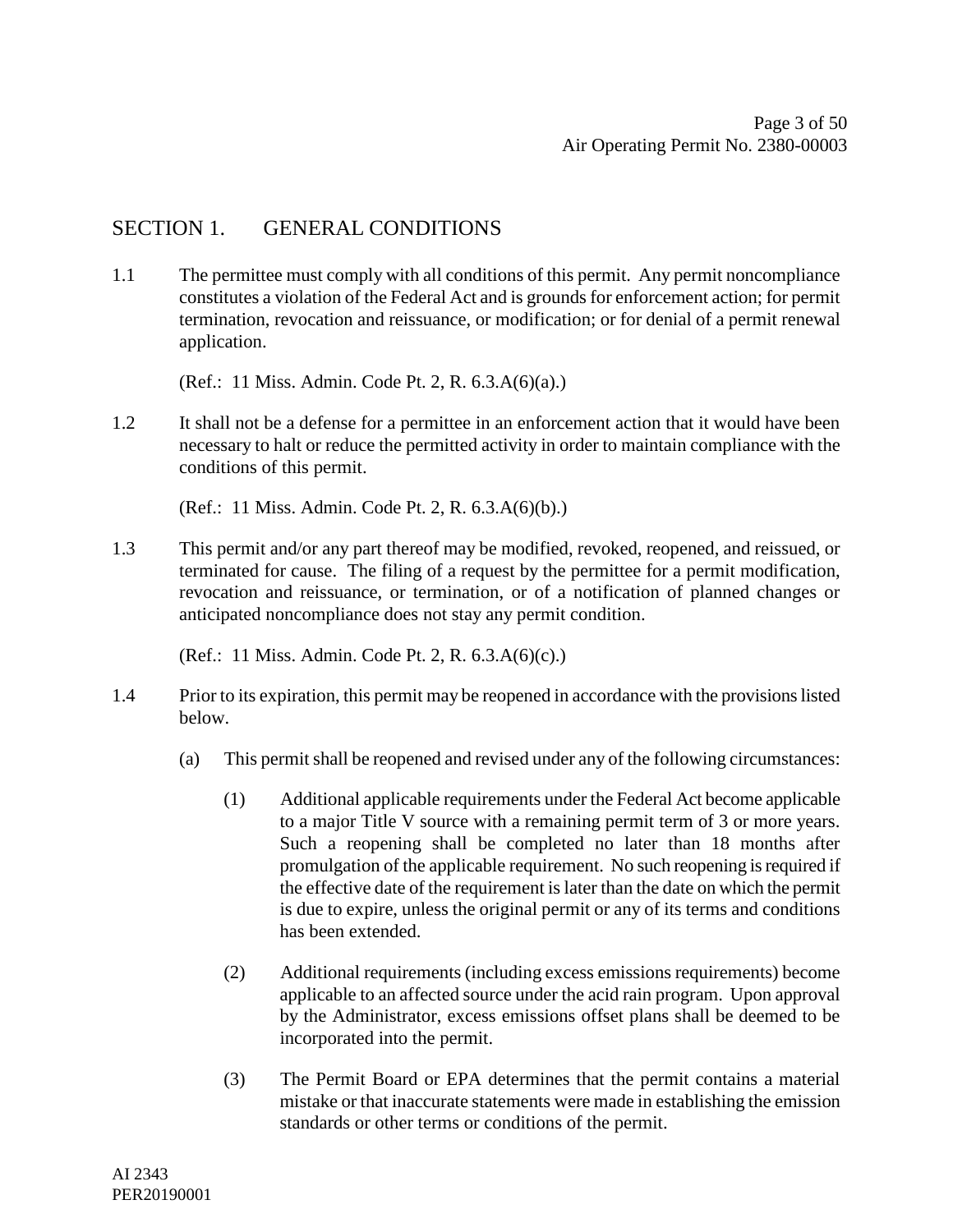- (4) The Administrator or the Permit Board determines that the permit must be revised or revoked to assure compliance with the applicable requirements.
- (b) Proceedings to reopen and issue this permit shall follow the same procedures as apply to initial permit issuance and shall only affect those parts of the permit for which cause to reopen exists. Such reopening shall be made as expeditiously as practicable.
- (c) Reopenings shall not be initiated before a notice of such intent is provided to the Title V source by the DEQ at least 30 days in advance of the date that the permit is to be reopened, except that the Permit Board may provide a shorter time period in the case of an emergency.

(Ref.: 11 Miss. Admin. Code Pt. 2, R. 6.4.G.)

1.5 The permittee shall furnish to the DEQ within a reasonable time any information the DEQ may request in writing to determine whether cause exists for modifying, revoking and reissuing, or terminating the permit or to determine compliance with the permit. Upon request, the permittee shall also furnish to the DEQ copies of records required to be kept by the permittee or, for information to be confidential, the permittee shall furnish such records to DEQ along with a claim of confidentiality. The permittee may furnish such records directly to the Administrator along with a claim of confidentiality.

(Ref.: 11 Miss. Admin. Code Pt. 2, R. 6.3.A(6)(e).)

1.6 This permit does not convey any property rights of any sort, or any exclusive privilege.

(Ref.: 11 Miss. Admin. Code Pt. 2, R. 6.3.A(6)(d).)

1.7 The provisions of this permit are severable. If any provision of this permit, or the application of any provision of this permit to any circumstances, is challenged or held invalid, the validity of the remaining permit provisions and/or portions thereof or their application to other persons or sets of circumstances, shall not be affected thereby.

(Ref.: 11 Miss. Admin. Code Pt. 2, R. 6.3.A(5).)

- 1.8 The permittee shall pay to the DEQ an annual permit fee. The amount of fee shall be determined each year based on the provisions of regulated pollutants for fee purposes and the fee schedule specified in the Commission on Environmental Quality's order which shall be issued in accordance with the procedure outlined in Regulation 11 Miss. Admin. Code Pt. 2, Ch. 6.
	- (a) For purposes of fee assessment and collection, the permittee shall elect for actual or allowable emissions to be used in determining the annual quantity of emissions unless the Commission determines by order that the method chosen by the applicant for calculating actual emissions fails to reasonably represent actual emissions. Actual emissions shall be calculated using emission monitoring data or direct emissions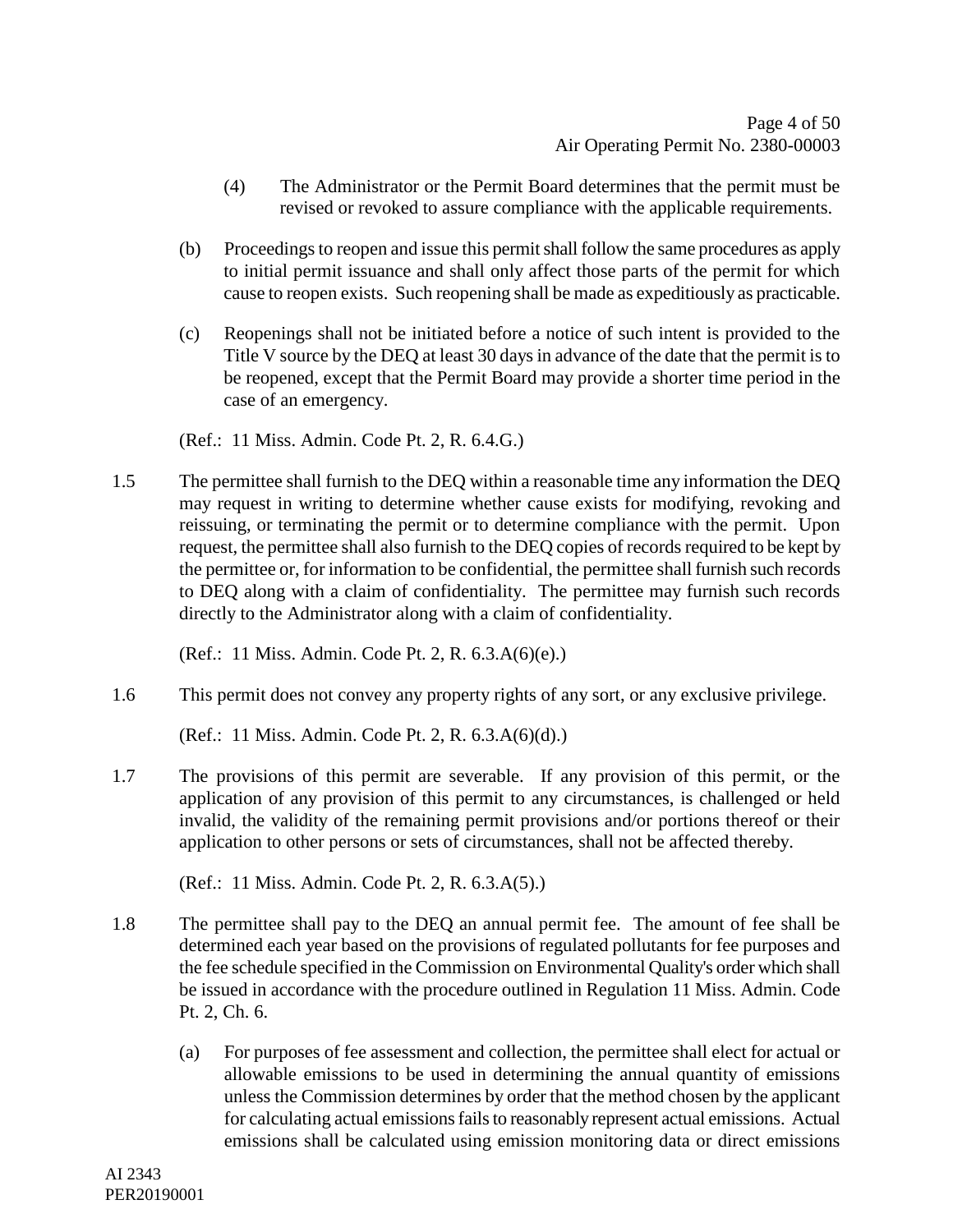measurements for the pollutant(s); mass balance calculations such as the amounts of the pollutant(s) entering and leaving process equipment and where mass balance calculations can be supported by direct measurement of process parameters, such direct measurement data shall be supplied; published emission factors such as those relating release quantities to throughput or equipment type (e.g., air emission factors); or other approaches such as engineering calculations (e.g., estimating volatilization using published mathematical formulas) or best engineering judgments where such judgments are derived from process and/or emission data which supports the estimates of maximum actual emission.

(Ref.: 11 Miss. Admin. Code Pt. 2, R. 6.6.A(2).)

(b) If the Commission determines that there is not sufficient information available on a facility's emissions, the determination of the fee shall be based upon the permitted allowable emissions until such time as an adequate determination of actual emissions is made. Such determination may be made anytime within one year of the submittal of actual emissions data by the permittee.

(Ref.: 11 Miss. Admin. Code Pt. 2, R. 6.6.A(2).)

(c) If at any time within the year the Commission determines that the information submitted by the permittee on actual emissions is insufficient or incorrect, the permittee will be notified of the deficiencies and the adjusted fee schedule. Past due fees from the adjusted fee schedule will be paid on the next scheduled quarterly payment time.

(Ref.: 11 Miss. Admin. Code Pt. 2, R. 6.6.D(2).)

(d) The fee shall be due September 1 of each year. By July 1 of each year, the permittee shall submit an inventory of emissions for the previous year on which the fee is to be assessed. The permittee may elect a quarterly payment method of four (4) equal payments; notification of the election of quarterly payments must be made to the DEQ by the first payment date of September 1. The permittee shall be liable for penalty as prescribed by State Law for failure to pay the fee or quarterly portion thereof by the date due.

(Ref.: 11 Miss. Admin. Code Pt. 2, R. 6.6.D.)

(e) If in disagreement with the calculation or applicability of the Title V permit fee, the permittee may petition the Commission in writing for a hearing in accordance with State Law. Any disputed portion of the fee for which a hearing has been requested will not incur any penalty or interest from and after the receipt by the Commission of the hearing petition.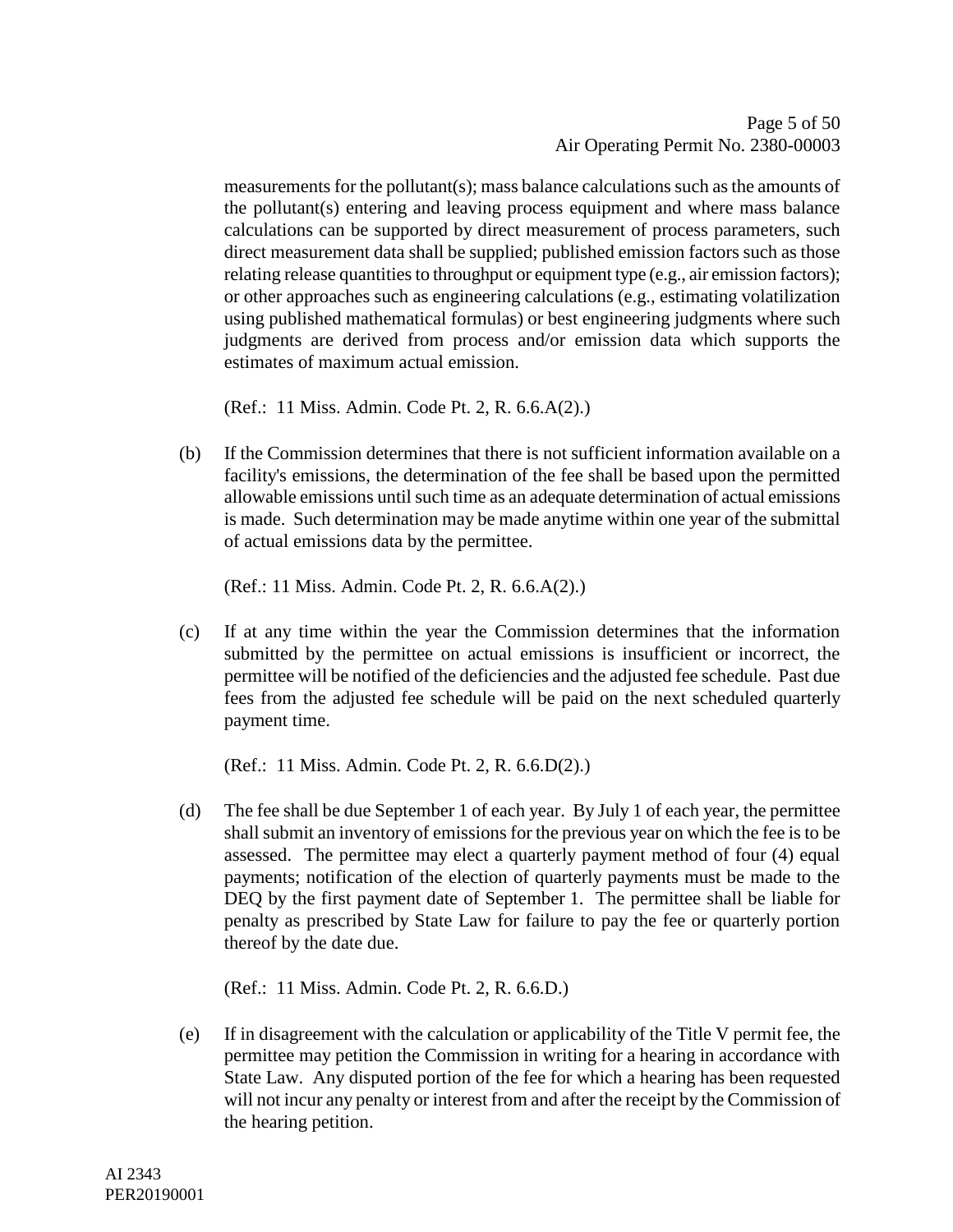(Ref.: 11 Miss. Admin. Code Pt. 2, R. 6.6.C.)

1.9 No permit revision shall be required under any approved economic incentives, marketable permits, emissions trading and other similar programs or processes for changes that are provided for in this permit.

(Ref.: 11 Miss. Admin. Code Pt. 2, R. 6.3.A(8).)

1.10 Any document required by this permit to be submitted to the DEQ shall contain a certification by a responsible official that states that, based on information and belief formed after reasonable inquiry, the statements and information in the document are true, accurate, and complete.

(Ref.: 11 Miss. Admin. Code Pt. 2, R. 6.2.E.)

- 1.11 The permittee shall allow the DEQ, or an authorized representative, upon the presentation of credentials and other documents as may be required by law, to perform the following:
	- (a) enter upon the permittee's premises where a Title V source is located or emissionsrelated activity is conducted, or where records must be kept under the conditions of this permit;
	- (b) have access to and copy, at reasonable times, any records that must be kept under the conditions of this permit;
	- (c) inspect at reasonable times any facilities, equipment (including monitoring and air pollution control equipment), practices, or operations regulated or required under the permit; and
	- (d) as authorized by the Federal Act, sample or monitor, at reasonable times, substances or parameters for the purpose of assuring compliance with the permit or applicable requirements.

(Ref.: 11 Miss. Admin. Code Pt. 2, R. 6.3.C(2).)

1.12 Except as otherwise specified or limited herein, the permittee shall have necessary sampling ports and ease of accessibility for any new air pollution control equipment, obtained after May 8, 1970, and vented to the atmosphere.

(Ref.: 11 Miss. Admin. Code Pt. 2, R. 1.3.I(1).)

1.13 Except as otherwise specified or limited herein, the permittee shall provide the necessary sampling ports and ease of accessibility when deemed necessary by the Permit Board for air pollution control equipment that was in existence prior to May 8, 1970.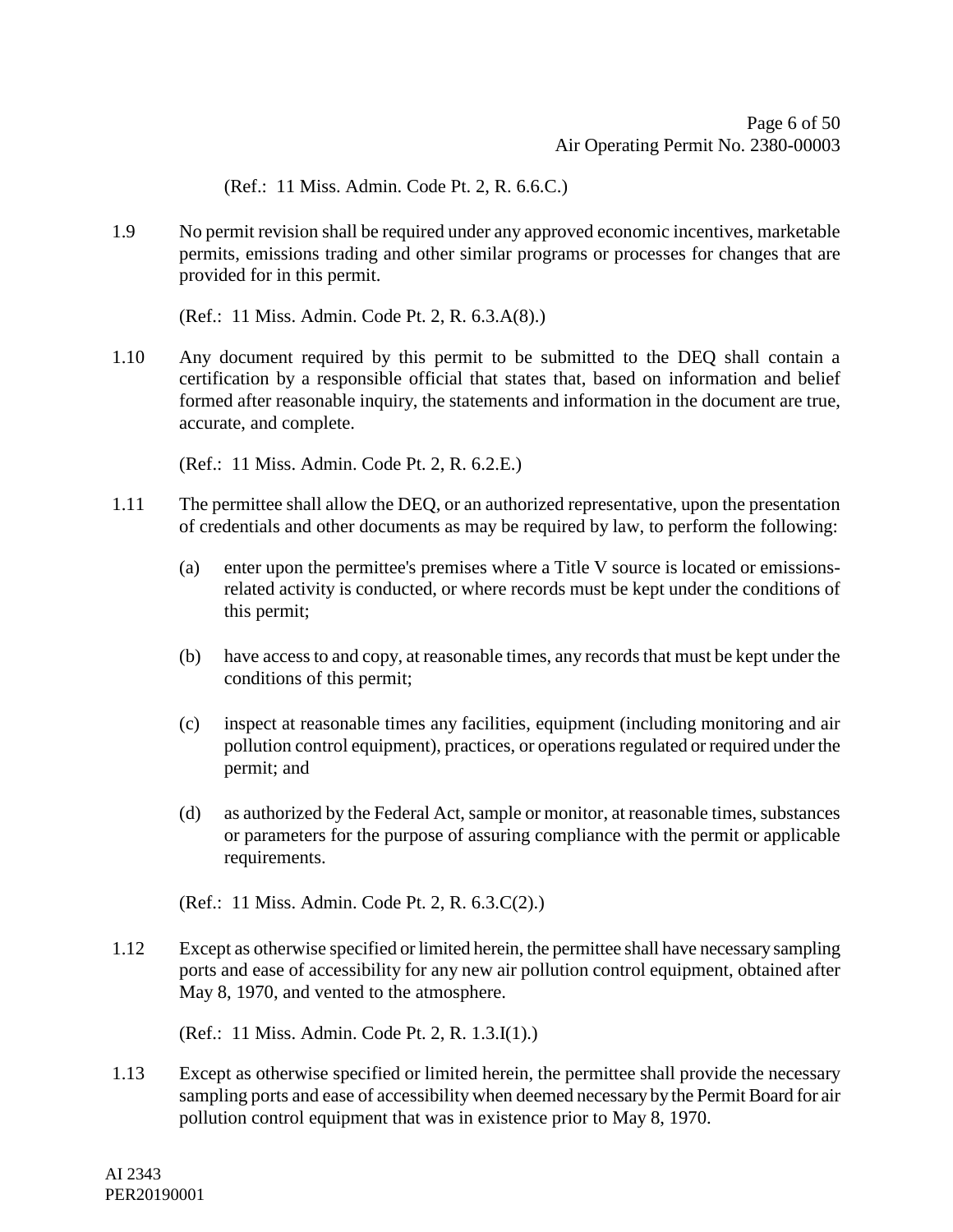(Ref.: 11 Miss. Admin. Code Pt. 2, R. 1.3.I(2).)

1.14 Compliance with the conditions of this permit shall be deemed compliance with any applicable requirements as of the date of permit issuance where such applicable requirements are included and are specifically identified in the permit or where the permit contains a determination, or summary thereof, by the Permit Board that requirements specifically identified previously are not applicable to the source.

(Ref.: 11 Miss. Admin. Code Pt. 2, R. 6.3.F(1).)

- 1.15 Nothing in this permit shall alter or affect the following:
	- (a) the provisions of Section 303 of the Federal Act (emergency orders), including the authority of the Administrator under that section;
	- (b) the liability of an owner or operator of a source for any violation of applicable requirements prior to or at the time of permit issuance;
	- (c) the applicable requirements of the acid rain program, consistent with Section 408(a) of the Federal Act.
	- (d) the ability of EPA to obtain information from a source pursuant to Section 114 of the Federal Act.
	- (Ref.: 11 Miss. Admin. Code Pt. 2, R. 6.3.F(2).)
- 1.16 The permittee shall comply with the requirement to register a Risk Management Plan if permittee's facility is required pursuant to Section 112(r) of the Act to register such a plan.

(Ref.: 11 Miss. Admin. Code Pt. 2, R. 6.3.H.)

1.17 Expiration of this permit terminates the permittee's right to operate unless a timely and complete renewal application has been submitted. A timely application is one which is submitted at least six (6) months prior to expiration of the Title V permit. If the permittee submits a timely and complete application, the failure to have a Title V permit is not a violation of regulations until the Permit Board takes final action on the permit application. This protection shall cease to apply if, subsequent to the completeness determination, the permittee fails to submit by the deadline specified in writing by the DEQ any additional information identified as being needed to process the application.

(Ref.: 11 Miss. Admin. Code Pt. 2, R. 6.4.C(2)., R. 6.4.B., and R. 6.2.A(1)(c).)

1.18 The permittee is authorized to make changes within their facility without requiring a permit revision (ref: Section 502(b)(10) of the Act) if: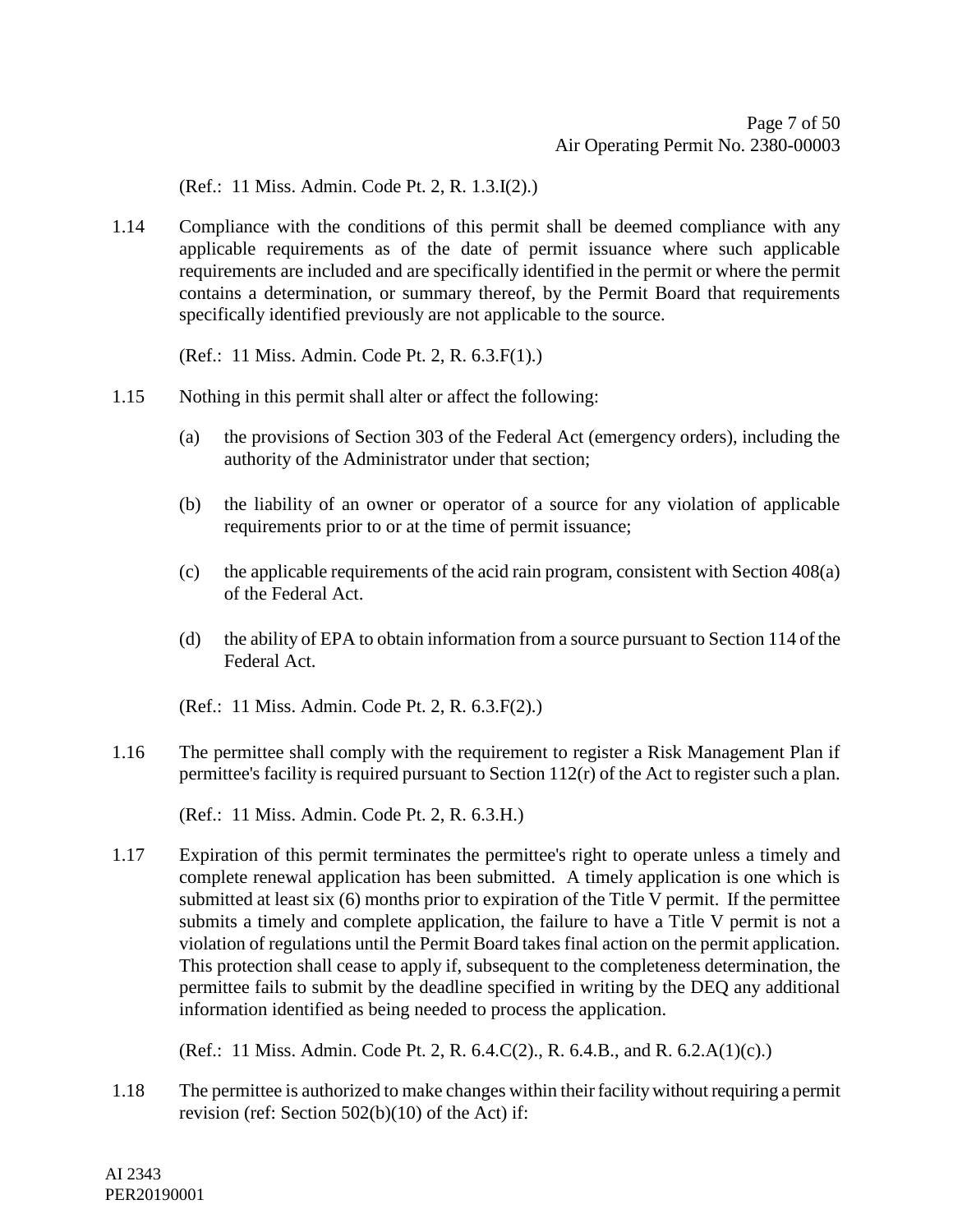- (a) the changes are not modifications under any provision of Title I of the Act;
- (b) the changes do not exceed the emissions allowable under this permit;
- (c) the permittee provides the Administrator and the Department with written notification in advance of the proposed changes (at least seven (7) days, or such other time frame as provided in other regulations for emergencies) and the notification includes:
	- (1) a brief description of the change(s),
	- (2) the date on which the change will occur,
	- (3) any change in emissions, and
	- (4) any permit term or condition that is no longer applicable as a result of the change;
- (d) the permit shield shall not apply to any Section  $502(b)(10)$  change.
- (Ref.: 11 Miss. Admin. Code Pt. 2, R. 6.4.F(1).)
- 1.19 Should the Executive Director of the Mississippi Department of Environmental Quality declare an Air Pollution Emergency Episode, the permittee will be required to operate in accordance with the permittee's previously approved Emissions Reduction Schedule or, in the absence of an approved schedule, with the appropriate requirements specified in 11 Miss. Admin. Code Pt. 2, Ch. 3., "Regulations for the Prevention of Air Pollution Emergency Episodes" for the level of emergency declared.

(Ref.: 11 Miss. Admin. Code Pt. 2, Ch. 3.)

1.20 Except as otherwise provided herein, a modification of the facility may require a Permit to Construct in accordance with the provisions of Regulations 11 Miss. Admin. Code Pt. 2, Ch. 2., "Permit Regulations for the Construction and/or Operation of Air Emissions Equipment", and may require modification of this permit in accordance with Regulations 11 Miss. Admin. Code Pt. 2, Ch. 6., "Air Emissions Operating Permit Regulations for the Purposes of Title V of the Federal Clean Air Act". Modification is defined as "[a]ny physical change in or change in the method of operation of a facility which increases the actual emissions or the potential uncontrolled emissions of any air pollutant subject to regulation under the Federal Act emitted into the atmosphere by that facility or which results in the emission of any air pollutant subject to regulation under the Federal Act into the atmosphere not previously emitted. A physical change or change in the method of operation shall not include: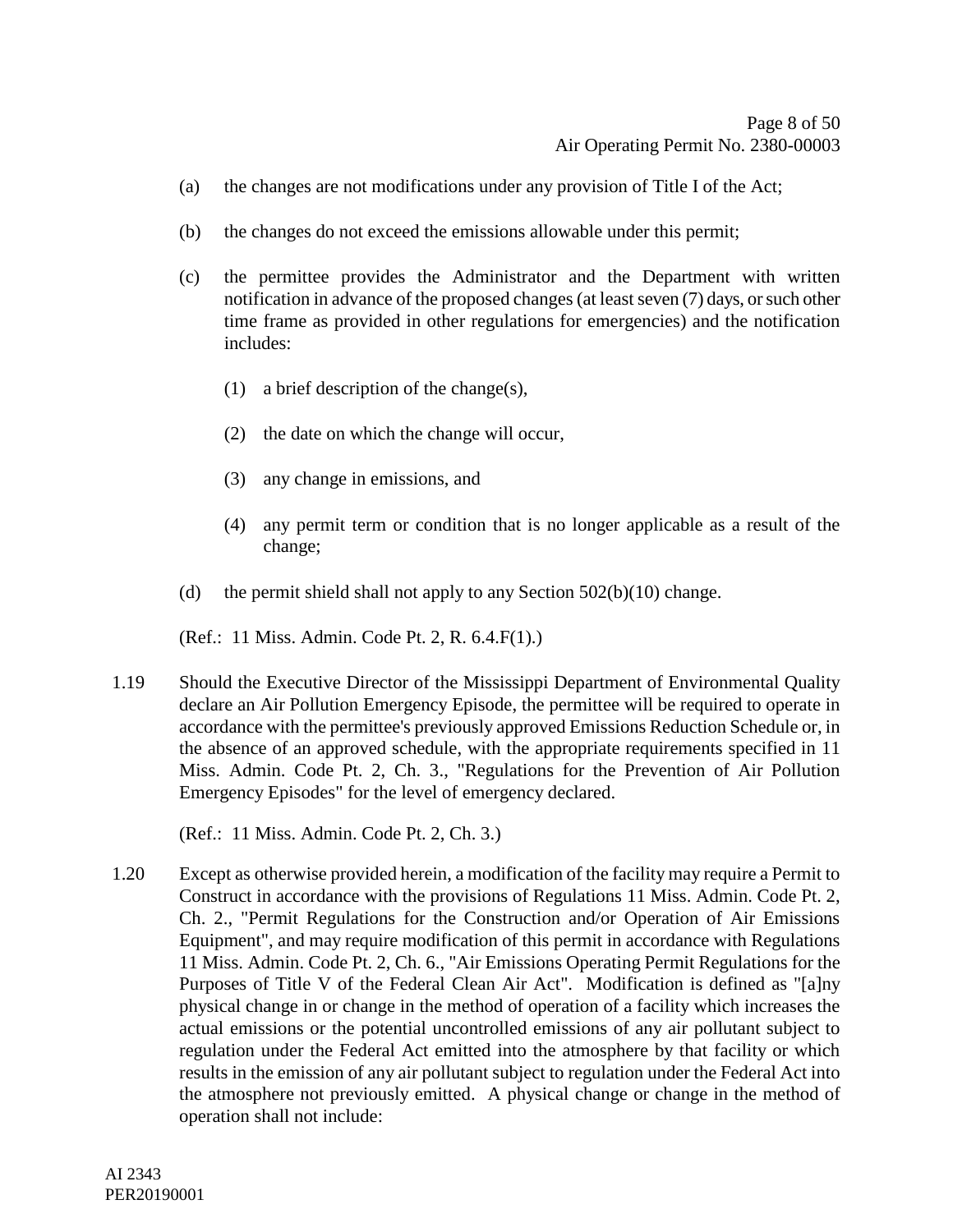- (a) routine maintenance, repair, and replacement;
- (b) use of an alternative fuel or raw material by reason of an order under Sections 2 (a) and (b) of the Federal Energy Supply and Environmental Coordination Act of 1974 (or any superseding legislation) or by reason of a natural gas curtailment plan pursuant to the Federal Power Act;
- (c) use of an alternative fuel by reason of an order or rule under Section 125 of the Federal Act;
- (d) use of an alternative fuel or raw material by a stationary source which:
	- (1) the source was capable of accommodating before January 6, 1975, unless such change would be prohibited under any federally enforceable permit condition which was established after January 6, 1975, pursuant to 40 CFR 52.21 or under regulations approved pursuant to 40 CFR 51, Subpart I, or 40 CFR 51.166; or
	- (2) the source is approved to use under any permit issued under 40 CFR 52.21 or under regulations approved pursuant to 40 CFR Part 51, Subpart I, or 40 CFR 51.166;
- (e) an increase in the hours of operation or in the production rate unless such change would be prohibited under any federally enforceable permit condition which was established after January 6, 1975, pursuant to 40 CFR 52.21 or under regulations approved pursuant to 40 CFR Subpart I or 40 CFR 51.166; or
- (f) any change in ownership of the stationary source.

(Ref.: 11 Miss. Admin. Code Pt. 2, R. 2.1.C(15).)

1.21 Any change in ownership or operational control must be approved by the Permit Board.

(Ref.: 11 Miss. Admin. Code Pt. 2, R. 6.4.D(4).)

1.22 This permit is a Federally approved operating permit under Title V of the Federal Clean Air Act as amended in 1990. All terms and conditions, including any designed to limit the source's potential to emit, are enforceable by the Administrator and citizens under the Federal Act as well as the Commission.

(Ref.: 11 Miss. Admin. Code Pt. 2, R. 6.3.B(1).)

1.23 Except as otherwise specified or limited herein, the open burning of residential, commercial, institutional, or industrial solid waste, is prohibited. This prohibition does not apply to infrequent burning of agricultural wastes in the field, silvicultural wastes for forest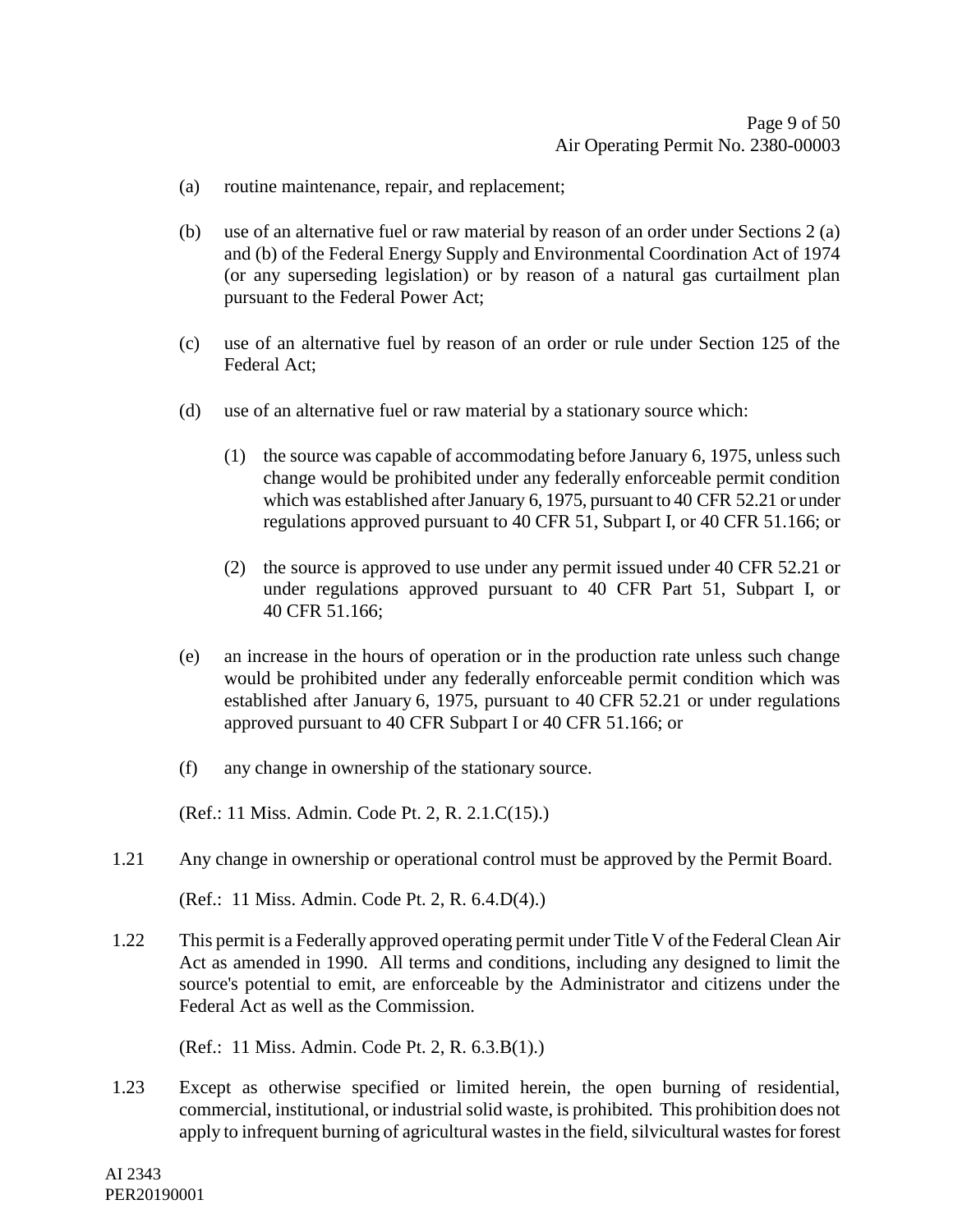management purposes, land-clearing debris, debris from emergency clean-up operations, and ordnance. Open burning of land-clearing debris must not use starter or auxiliary fuels which cause excessive smoke (rubber tires, plastics, etc.); must not be performed if prohibited by local ordinances; must not cause a traffic hazard; must not take place where there is a High Fire Danger Alert declared by the Mississippi Forestry Commission or Emergency Air Pollution Episode Alert imposed by the Executive Director and must meet the following buffer zones.

- (a) Open burning without a forced-draft air system must not occur within 500 yards of an occupied dwelling.
- (b) Open burning utilizing a forced-draft air system on all fires to improve the combustion rate and reduce smoke may be done within 500 yards of but not within 50 yards of an occupied dwelling.
- (c) Burning must not occur within 500 yards of commercial airport property, private airfields, or marked off-runway aircraft approach corridors unless written approval to conduct burning is secured from the proper airport authority, owner or operator.

(Ref.: 11 Miss. Admin. Code Pt. 2, R. 1.3.G.)

- 1.24 Except as otherwise specified herein, the permittee shall be subject to the following provision with respect to emergencies:
	- (a) Except as otherwise specified herein, an "emergency" means any situation arising from sudden and reasonably unforeseeable events beyond the control of the source, including acts of God, which situation requires immediate corrective action to restore normal operation, and that causes the source to exceed a technology-based emission limitation under the permit, due to unavoidable increases in emissions attributable to the emergency. An emergency shall not include noncompliance to the extent caused by improperly designed equipment, lack of preventative maintenance, careless or improper operation, or operator error.
	- (b) An emergency constitutes an affirmative defense to an action brought for noncompliance with such technology-based emission limitations if the conditions specified in (c) following are met.
	- (c) The affirmative defense of emergency shall be demonstrated through properly signed contemporaneous operating logs, or other relevant evidence that include information as follows:
		- (1) an emergency occurred and that the permittee can identify the cause(s) of the emergency;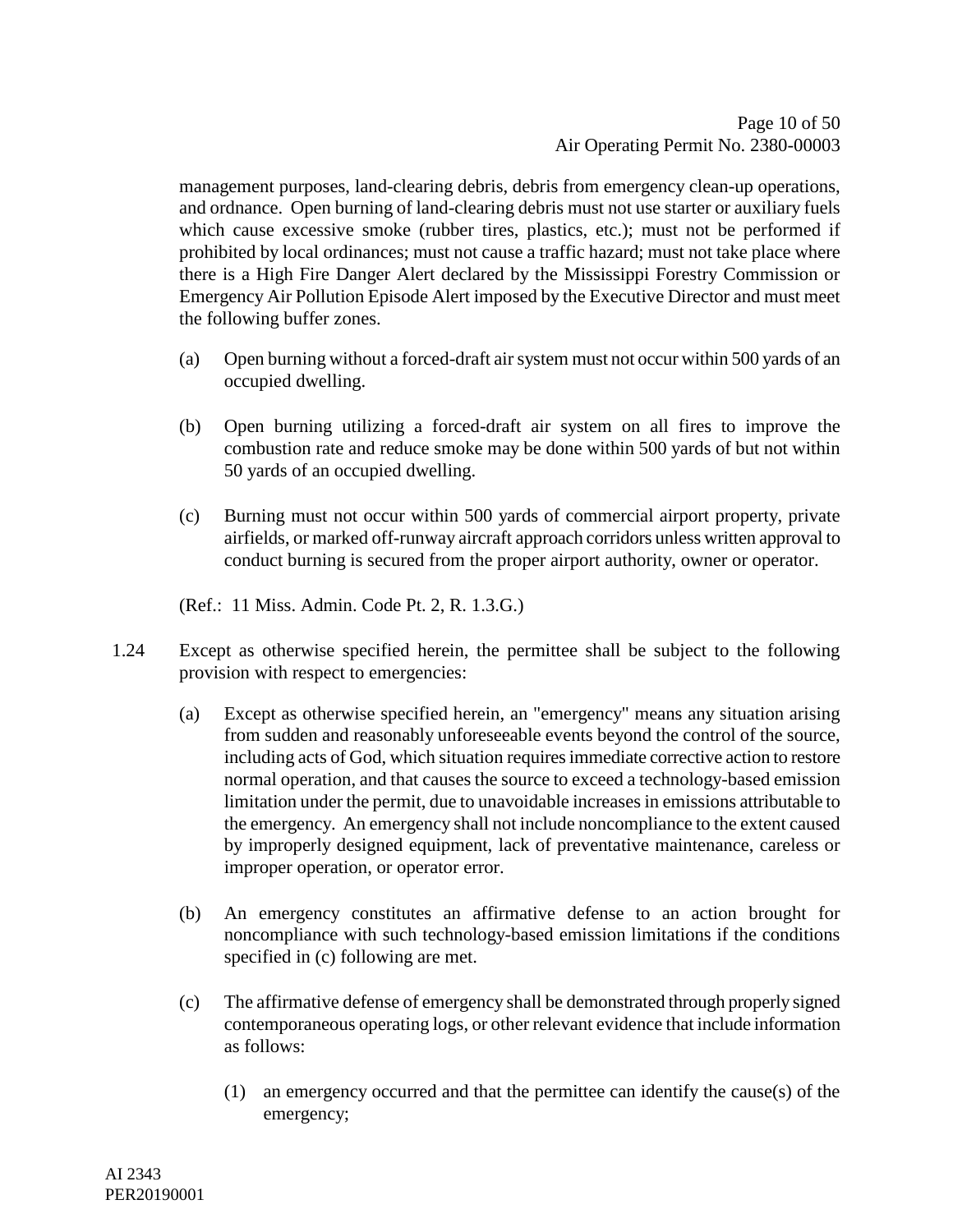- (2) the permitted facility was at the time being properly operated;
- (3) during the period of the emergency the permittee took all reasonable steps to minimize levels of emissions that exceeded the emission standards, or other requirements in the permit; and
- (4) the permittee submitted notice of the emergency to the DEQ within 2 working days of the time when emission limitations were exceeded due to the emergency. This notice must contain a description of the emergency, any steps taken to mitigate emissions, and corrective actions taken.
- (d) In any enforcement proceeding, the permittee seeking to establish the occurrence of an emergency has the burden of proof.
- (e) This provision is in addition to any emergency or upset provision contained in any applicable requirement specified elsewhere herein.

(Ref.: 11 Miss. Admin. Code Pt. 2, R. 6.3.G.)

- 1.25 Except as otherwise specified herein, the permittee shall be subject to the following provisions with respect to upsets, startups, and shutdowns.
	- (a) Upsets (as defined in 11 Miss. Admin. Code Pt. 2, R. 1.2.)
		- (1) For an upset, the Commission may pursue an enforcement action for noncompliance with an emission standard or other requirement of an applicable rule, regulation, or permit. In determining whether to pursue enforcement action, and/or the appropriate enforcement action to take, the Commission may consider whether the source has demonstrated through properly signed contemporaneous operating logs or other relevant evidence the following:
			- (i) An upset occurred and that the source can identify the cause(s) of the upset;
			- (ii) The source was at the time being properly operated;
			- (iii) During the upset the source took all reasonable steps to minimize levels of emissions that exceeded the emission standard or other requirement of an applicable rule, regulation, or permit;
			- (iv) That within 5 working days of the time the upset began, the source submitted a written report to the Department describing the upset, the steps taken to mitigate excess emissions or any other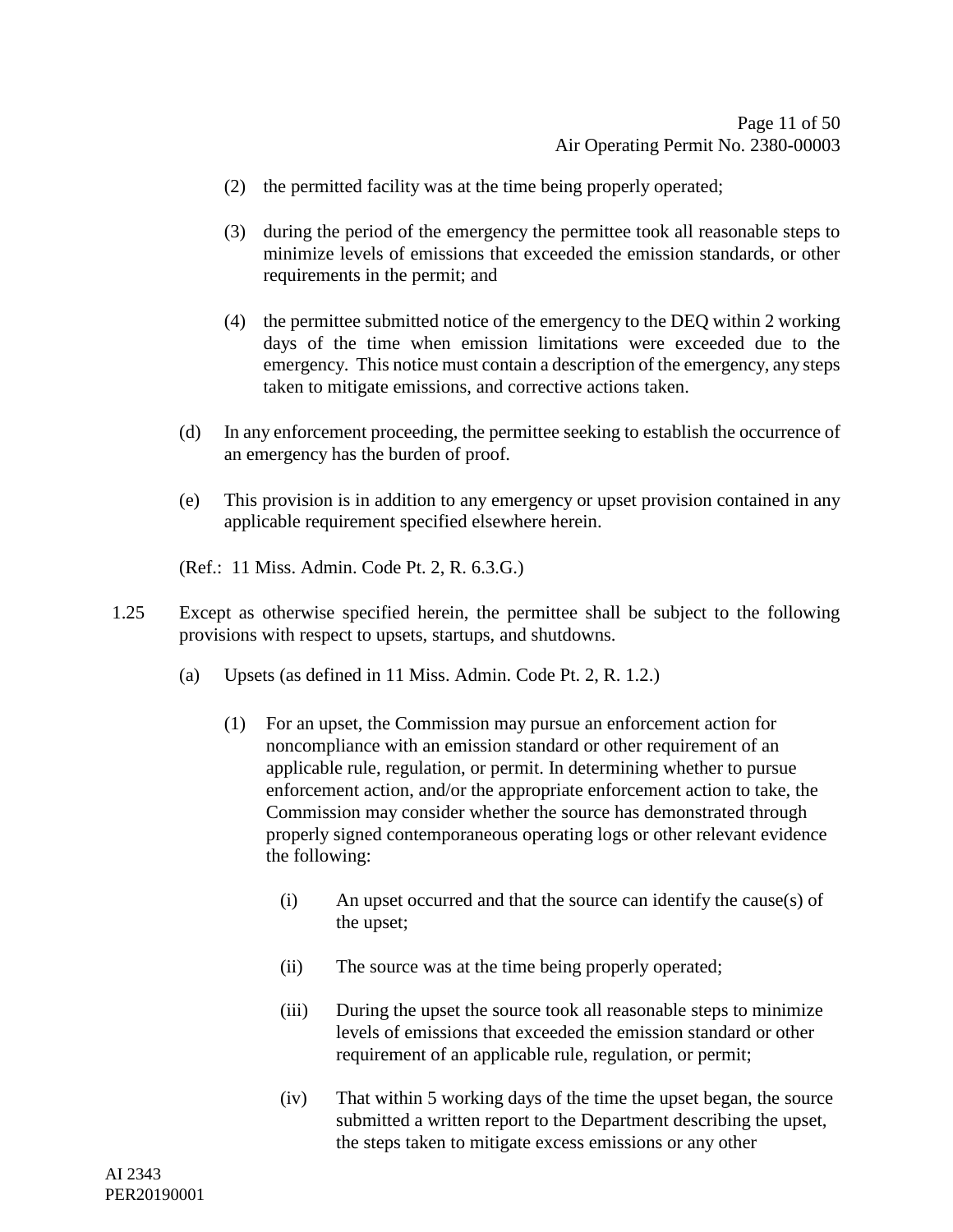noncompliance, and the corrective actions taken and;

- (v) That as soon as practicable but no later than 24 hours of becoming aware of an upset that caused an immediate adverse impact to human health or the environment beyond the source boundary or caused a general nuisance to the public, the source provided notification to the Department.
- (2) In any enforcement proceeding by the Commission, the source seeking to establish the occurrence of an upset has the burden of proof.
- (3) This provision is in addition to any upset provision contained in any applicable requirement.
- (4) These upset provisions apply only to enforcement actions by the Commission and are not intended to prohibit EPA or third party enforcement actions.
- (b) Startups and Shutdowns (as defined in 11 Miss. Admin. Code Pt. 2, R. 1.2.)
	- (1) Startups and shutdowns are part of normal source operation. Emission limitations apply during startups and shutdowns unless source specific emission limitations or work practice standards for startups and shutdowns are defined by an applicable rule, regulation, or permit.
	- (2) Where the source is unable to comply with existing emission limitations established under the State Implementation Plan (SIP) and defined in this regulation, 11 Mississippi Administrative Code, Part 2, Chapter 1, the Department will consider establishing source specific emission limitations or work practice standards for startups and shutdowns. Source specific emission limitations or work practice standards established for startups and shutdowns are subject to the requirements prescribed in 11 Miss. Admin. Code Pt. 2, R.  $1.10.B(2)$ (a) through (e).
	- (3) Where an upset as defined in Rule 1.2 occurs during startup or shutdown, see the upset requirements above.

(Ref.: 11 Miss. Admin. Code Pt. 2, R. 1.10.)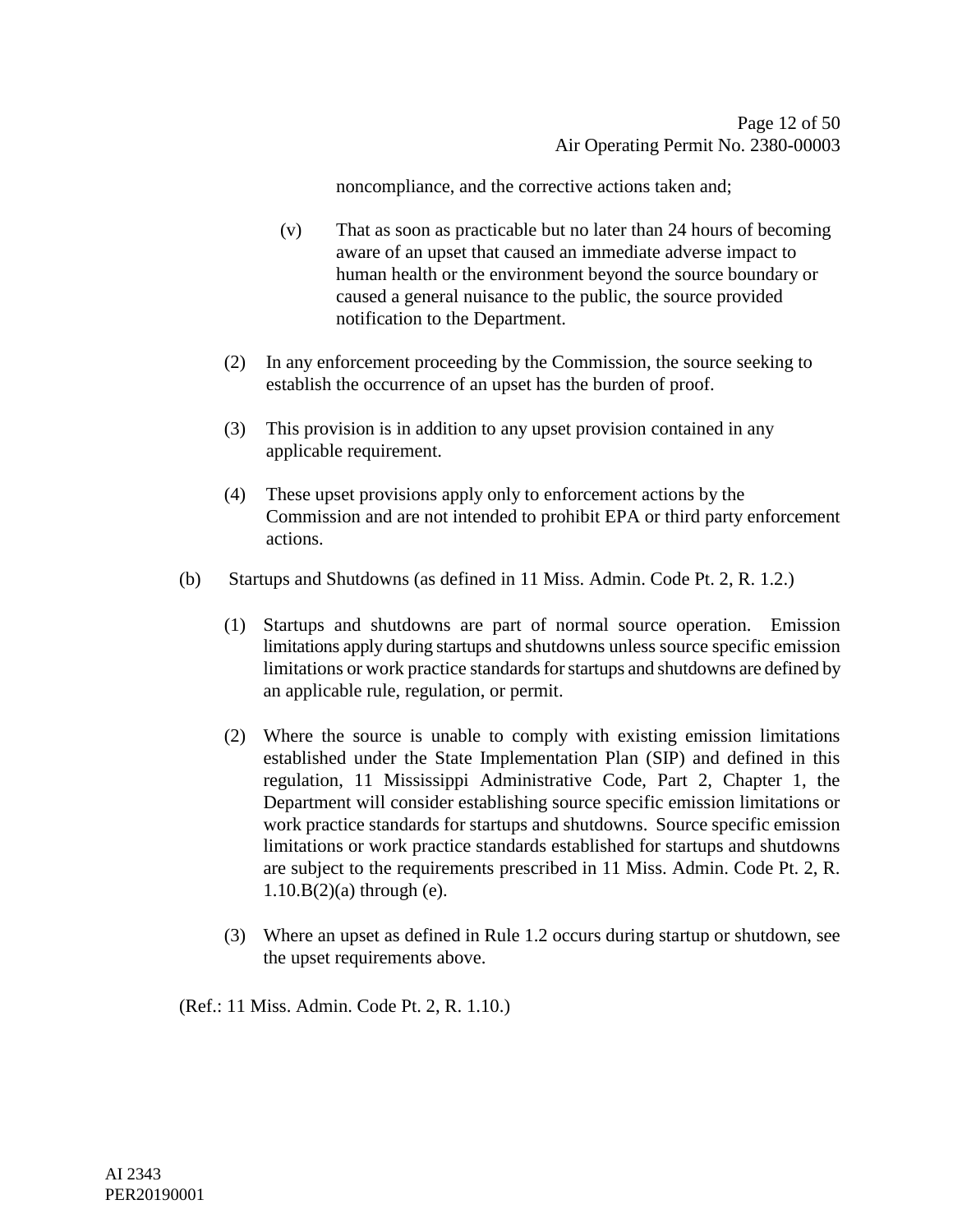1.26 The permittee shall comply with all applicable standards for demolition and renovation activities pursuant to the requirements of 40 CFR Part 61, Subpart M, as adopted by reference in Regulation 11 Miss Admin. Code Pt. 2, R. 1.8. The permittee shall not be required to obtain a modification of this permit in order to perform the referenced activities.

(Ref.: 11 Miss Admin. Code Pt. 2, R. 1.8.)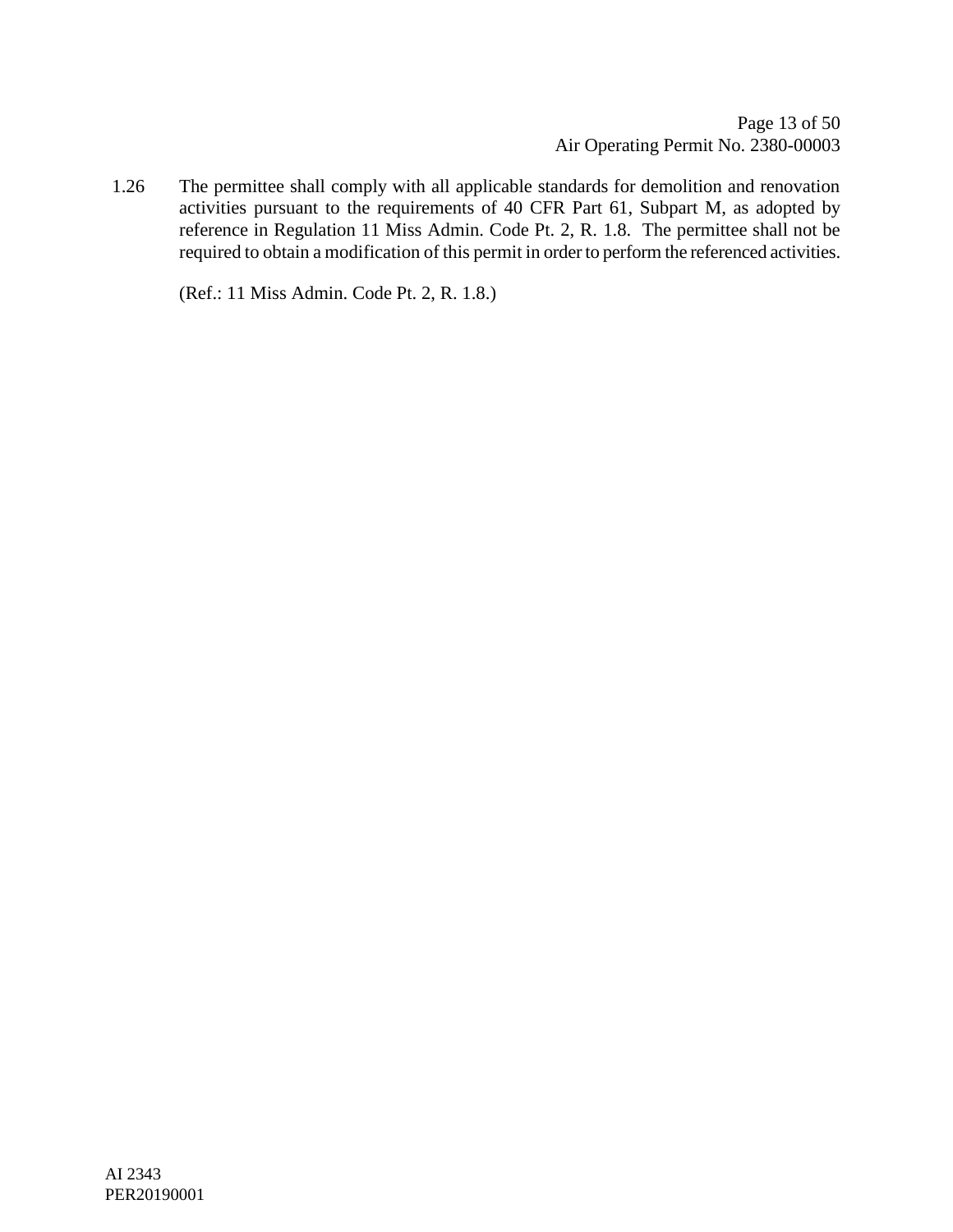## SECTION 2. EMISSION POINTS & POLLUTION CONTROL DEVICES

| Emission<br>Point | <b>Facility ID</b>            | Description                                                                                                                                                                                                                                                                                                                       |
|-------------------|-------------------------------|-----------------------------------------------------------------------------------------------------------------------------------------------------------------------------------------------------------------------------------------------------------------------------------------------------------------------------------|
| $AB-000$          |                               | Melt Shop Operations (including fugitive emissions)                                                                                                                                                                                                                                                                               |
| $AB-001$          | $AA-003 \&$<br>E <sub>3</sub> | "EAF Baghouse" - 400,000 cfm baghouse controlling emissions from the electric arc furnace,<br>equipped with an oxygen-carbon injection system and a bottom tap system, which has the<br>capability to process either metallurgical carbon or waste tire carbon, for a total capacity of<br>550,000 tons of liquid steel per year. |
| $AB-002$          | AA-002 $&$<br>E2              | "Caster Baghouse" - 360,000 cfm baghouse controlling emissions from the continuous three<br>strand, curved mold billet caster and electric arc furnace.                                                                                                                                                                           |
| $AC-000$          |                               | Dust Handling/Transfer Operation Silo                                                                                                                                                                                                                                                                                             |
| $AD-000$          |                               | <b>Rolling Mill Operations</b>                                                                                                                                                                                                                                                                                                    |
| $AD-001$          | $AA-001 &$<br>E1              | 140 MMBtu/hr natural gas-fired billet reheat furnace                                                                                                                                                                                                                                                                              |
| $AD-002$          | AA-006 $&$<br>E <sub>6</sub>  | Rolling mill operations including fugitive emissions                                                                                                                                                                                                                                                                              |
| $AE-000$          |                               | Plant-wide Traffic Fugitive Emissions                                                                                                                                                                                                                                                                                             |
| $AF-000$          |                               | <b>General Recycling Operations</b>                                                                                                                                                                                                                                                                                               |
| $AF-001$          | $AA-008 \&$<br>E <sub>8</sub> | Dry cyclone controlling emissions from the scrap shredder discharge belt and from the "Z"<br>drop.                                                                                                                                                                                                                                |
| $AG-000$          |                               | Scrap Handling (located adjacent to the melt shop)                                                                                                                                                                                                                                                                                |
| $AH-000$          |                               | Gasoline Dispensing Facility including one (1) 3,000-gallon gasoline storage tank at the<br>rolling mill and one (1) 300-gallon gasoline storage tank at the general recycling operations                                                                                                                                         |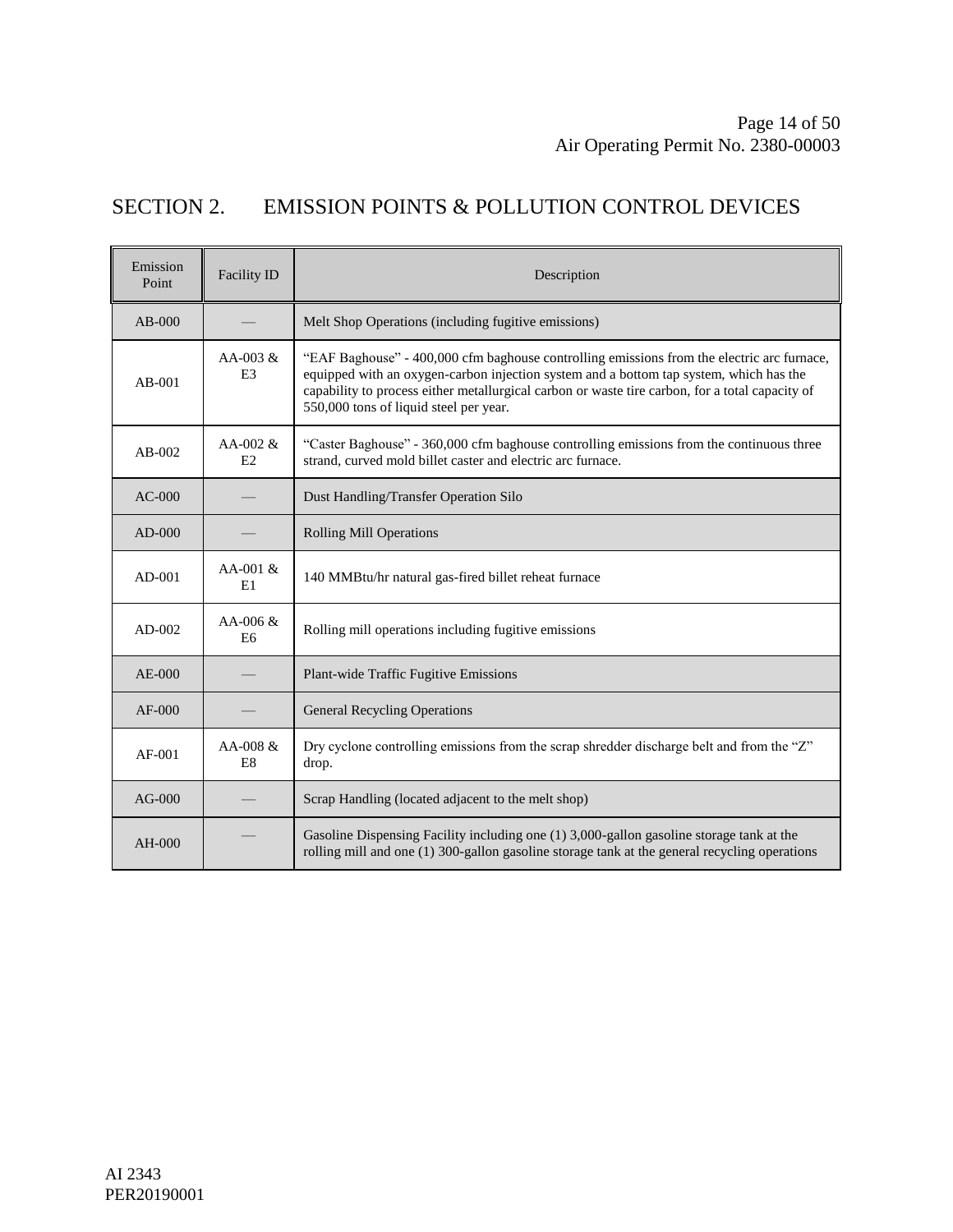### SECTION 3. EMISSION LIMITATIONS & STANDARDS

#### A. Facility-Wide Emission Limitations & Standards

- 3.A.1 Except as otherwise specified or limited herein, the permittee shall not cause, permit, or allow the emission of smoke from a point source into the open air from any manufacturing, industrial, commercial or waste disposal process which exceeds forty (40) percent opacity subject to the exceptions provided in (a)  $\&$  (b).
	- (a) Startup operations may produce emissions which exceed 40% opacity for up to fifteen (15) minutes per startup in any one hour and not to exceed three (3) startups per stack in any twenty-four (24) hour period.
	- (b) Emissions resulting from soot blowing operations shall be permitted provided such emissions do not exceed 60 percent opacity, and provided further that the aggregate duration of such emissions during any twenty-four (24) hour period does not exceed ten (10) minutes per billion BTU gross heating value of fuel in any one hour.

#### (Ref.: 11 Miss. Admin. Code Pt. 2, R. 1.3.A.)

3.A.2 Except as otherwise specified or limited herein, the permittee shall not cause, allow, or permit the discharge into the ambient air from any point source or emissions, any air contaminant of such opacity as to obscure an observer's view to a degree in excess of 40% opacity, equivalent to that provided in Condition 3.A.1. This shall not apply to vision obscuration caused by uncombined water droplets.

(Ref.: 11 Miss. Admin. Code Pt. 2, R. 1.3.B.)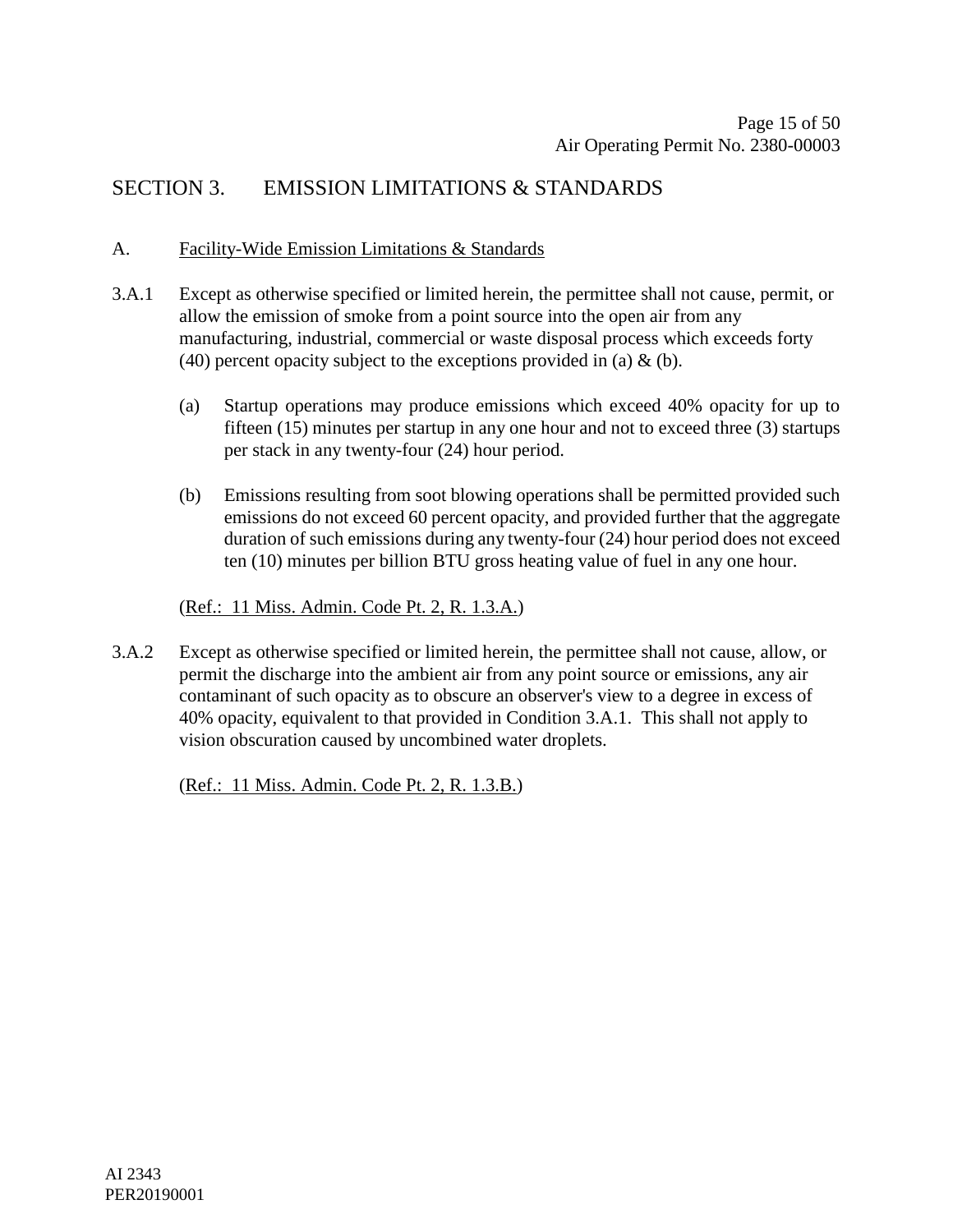#### Emission Equivalent Condition<br>
Points Applicable Requirement Condition Number Pollutant/ Parameter Limit/Standard AB-000 AG-000 40 CFR Part 63, Subpart YYYYY – National Emission Standards for Hazardous Air Pollutants for Area Sources: Electric Arc Furnace Steelmaking Facilities 40 CFR 63.10680(a), 63.10690(a), and Table 1; Subpart YYYYY 3.B.1 HAPs Applicability AB-000 AC-000 40 CFR Part 60, Subpart AAa – Standards of Performance for Steel Plants: Electric Arc Furnaces and Argon-Oxygen Decarburization Vessels Constructed After August 17, 1983 40 CFR 60.270a; Subpart AAa 3.B.2 PM<br>Opacity Applicability AB-000 40 CFR 63.10686(b)(2); Subpart YYYYY and 40 CFR 60.272a(a)(3); Subpart AAa 3.B.3 Opacity 6% AB-001 AB-002 40 CFR 60.272a(a)(2); Subpart AAa 3.B.4 Opacity 3% 40 CFR 63.10686(b)(1); Subpart YYYYY and 40 CFR 60.272a(a)(1); Subpart AAa  $3.B.5$  PM  $P_{\text{M}}$ <br>(filterable only) 0.0052 gr/dscf PSD Construction Permit Issued December 9, 2008 3.B.6  $PM/PM_{10}/PM_{2.5}$ (filterable only) 0.0018 gr/dscf (each) (BACT limit) 3.B.7 36.1 tpy (combined limits for AB-001 & AB-002) 3.B.8 VOC 0.2323 lb/ton of liquid steel 16.22 lb/hr 63.24 tpy (combined limits for AB-001 & AB-002) AB-001 AB-002 PSD Construction Permit Issued PSD Construction Fermit issued 3.B.9 SO<sub>2</sub><br>December 9, 2008 0.2323 lb/ton of liquid steel 16.22 lb/hr 63.24 tpy (combined limits for AB-001 & AB-002)

#### B. Emission Point Specific Emission Limitations & Standards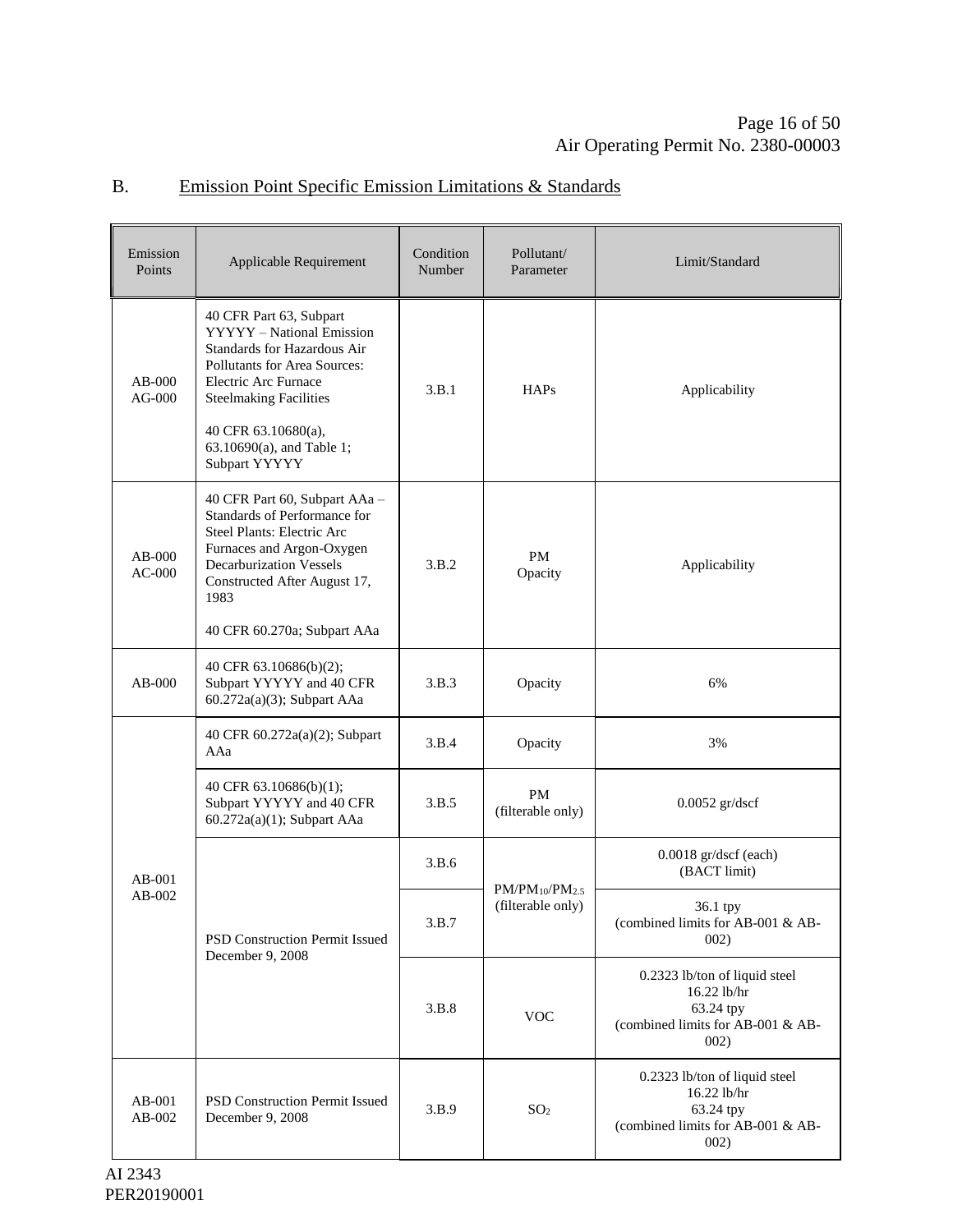#### Page 17 of [50](#page-49-0) Air Operating Permit No. 2380-00003

| Emission<br>Points         | Applicable Requirement                                                                                                                                                                                                                                  | Condition<br>Number | Pollutant/<br>Parameter | Limit/Standard                                                                                              |
|----------------------------|---------------------------------------------------------------------------------------------------------------------------------------------------------------------------------------------------------------------------------------------------------|---------------------|-------------------------|-------------------------------------------------------------------------------------------------------------|
|                            |                                                                                                                                                                                                                                                         | 3.B.10              | CO                      | 2.141 lb/ton of liquid steel<br>149.47 lb/hr<br>582.95 tpy<br>(combined limits for AB-001 & AB-<br>002)     |
| $AB-001$<br>$AB-002$       | PSD Construction Permit Issued<br>December 9, 2008                                                                                                                                                                                                      | 3.B.11              | NO <sub>x</sub>         | 0.27 lb/ton of liquid steel (BACT)<br>16.95 lb/hr<br>74.24 tpy<br>(combined limits for AB-001 & AB-<br>002) |
|                            |                                                                                                                                                                                                                                                         | 3.B.12              | Lead                    | $0.12$ tpy<br>(combined limit for AB-001 & AB-002)                                                          |
| AB-001<br>AB-002<br>AF-001 | 40 CFR Part 64 – Compliance<br><b>Assurance Monitoring</b><br>40 CFR 64.2(a)                                                                                                                                                                            | 3.B.13              | PM                      | <b>CAM</b> Applicability                                                                                    |
| $AC-000$                   | 40 CFR 60.272a(b); Subpart<br>AAa                                                                                                                                                                                                                       | 3.B.14              | Opacity                 | 10%                                                                                                         |
|                            |                                                                                                                                                                                                                                                         | 3.B.15              | SO <sub>2</sub>         | $0.5$ tpy                                                                                                   |
|                            | <b>Construction Permit Issued</b><br>January 22, 1991                                                                                                                                                                                                   | 3.B.16              | CO                      | 24.5 tpy                                                                                                    |
| $AD-001$                   |                                                                                                                                                                                                                                                         | 3.B.17              | <b>VOC</b>              | 3.42 tpy                                                                                                    |
|                            |                                                                                                                                                                                                                                                         | 3.B.18              | PM<br>(filterable only) | 3.10 tpy                                                                                                    |
|                            |                                                                                                                                                                                                                                                         | 3.B.19              | NO <sub>x</sub>         | 162.5 tpy                                                                                                   |
| $AF-000$                   | 11 Miss. Admin. Code Pt. 2, R.<br>$1.3.F(1)$ .                                                                                                                                                                                                          | 3.B.20              | PM                      | $E = 4.1(p)^{0.67}$                                                                                         |
| AH-000                     | 40 CFR Part 63, Subpart<br><b>CCCCCC</b> – National Emission<br>Standards for Hazardous Air<br>Pollutants for Source Category:<br><b>Gasoline Dispensing Facilities</b><br>40 CFR 63.11111(a),<br>63.11112(a), 63.11130, and<br>Table 3; Subpart CCCCCC | 3.B.21              | <b>HAPs</b>             | Applicability                                                                                               |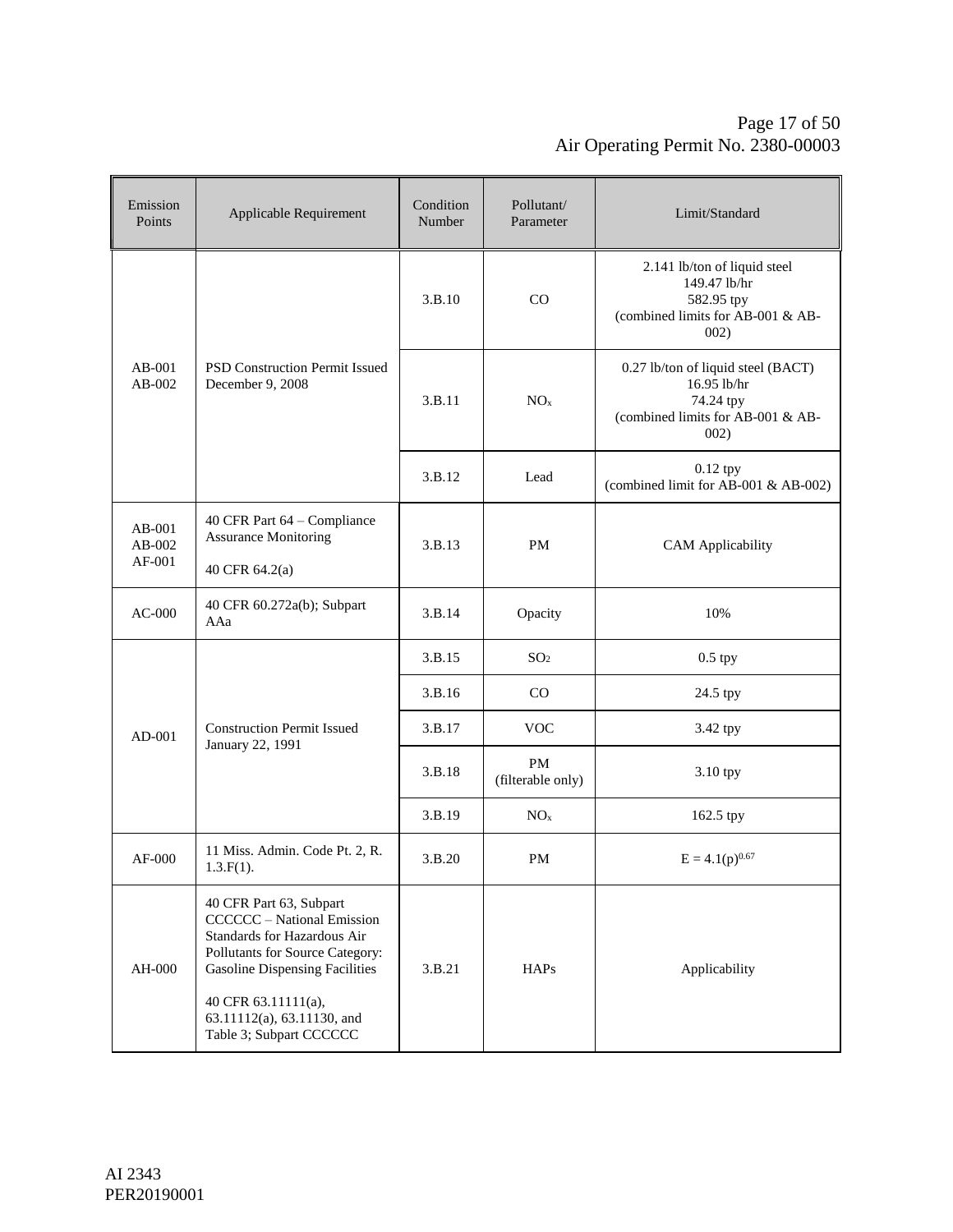3.B.1 For Emission Points AB-000 and AG-000, the permittee is subject to and shall comply with all applicable requirements of 40 CFR Part 63, Subpart YYYYY – National Emission Standards for Hazardous Air Pollutants for Area Sources: Electric Arc Furnace Steelmaking Furnaces and shall comply with all applicable requirements of 40 CFR Part 63, Subpart A – General Provisions, as specified in Table 1 of Subpart YYYYY.

(Ref.: 40 CFR 63.10680(a), 63.10690(a), and Table 1; Subpart YYYYY)

3.B.2 For Emission Points AB-000 and AC-000, the permittee is subject to and shall comply with all applicable requirements of 40 CFR Part 60, Subpart AAa – New Source Performance Standards for Steel Plants: Electric Arc Furnaces and Argon-Oxygen Decarburization Vessels Constructed After August 17, 1983 and shall comply with all applicable requirements of 40 CFR Part 60, Subpart A – General Provisions.

(Ref.: 40 CFR 60.270a; Subpart AAa)

3.B.3 For Emission Point AB-000, the permittee shall not cause to be discharged into the atmosphere from the EAF any gases which exit from the melt shop and, due solely to the operations of the EAF, exhibit 6 percent opacity or greater.

(Ref.: 40 CFR 63.10686(b)(2); Subpart YYYYY and 40 CFR 60.272a(a)(3); Subpart AAa)

3.B.4 For Emission Points AB-001 and AB-002, the permittee shall not cause to be discharged into the atmosphere from the EAF any gases which exit the baghouses and exhibit 3 percent opacity or greater.

(Ref.: 40 CFR 60.272a(a)(2); Subpart AAa)

3.B.5 For Emission Points AB-001 and AB-002, the permittee shall not cause to be discharged into the atmosphere from the EAF any gases which exit the baghouses and contain particulate matter (PM) in excess of 0.0052 grains per dry standard cubic feet (gr/dscf).

(Ref.: 40 CFR 63.10686(b)(1); Subpart YYYYY and 40 CFR 60.272a(a)(1); Subpart AAa)

3.B.6 For Emission Points AB-001 and AB-002, the permittee shall limit Particulate Matter (includes  $PM_{10}$  and  $PM_{2,5}$ ) (filterable only) emissions to no more than 0.0018 grains per dry standard cubic feet (each) utilizing the Direct Evacuation Control System and Fabric Filter Baghouse. (BACT limit for PM,  $PM_{10}$ , and  $PM_{2.5}$ )

(Ref.: PSD Construction Permit Issued December 9, 2008)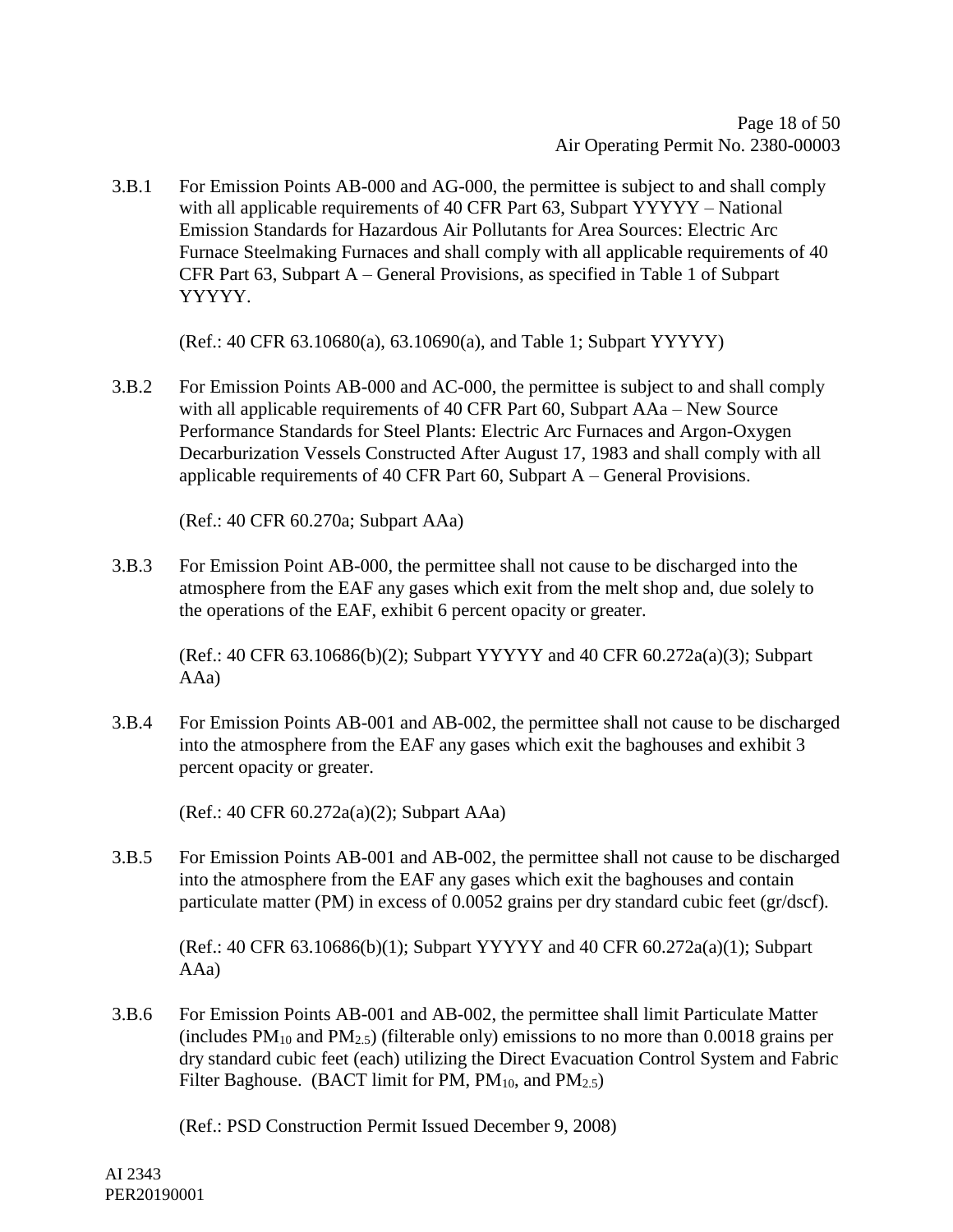3.B.7 For Emission Points AB-001 and AB-002, the permittee shall limit the combined particulate matter (includes  $PM_{10}$  and  $PM_{2.5}$ , filterable only) emissions to no more than 36.1 tons per year, for each consecutive 12-month period.

(Ref.: PSD Construction Permit Issued December 9, 2008)

3.B.8 For Emission Points AB-001 and AB-002, the permittee shall limit the combined volatile organic compounds (VOCs) emissions to no more than 0.2323 pounds per ton of liquid steel per thirteen (13) week period, rolled weekly; 16.22 pounds per hour, rolled monthly; and 63.24 tons per year, determined for each consecutive 12-month period.

(Ref.: PSD Construction Permit Issued December 9, 2008)

3.B.9 For Emission Points AB-001 and AB-002, the permittee shall limit the combined sulfur dioxide  $(SO<sub>2</sub>)$  emissions to no more than 0.2323 pounds per ton of liquid steel per thirteen (13) week period, rolled weekly; 16.22 pounds per hour on a seven (7) day average, rolled hourly; and 63.24 tons per year, rolled monthly, determined for each consecutive 12-month period.

(Ref.: PSD Construction Permit Issued December 9, 2008)

3.B.10 For Emission Points AB-001 and AB-002, the permittee shall limit the combined emissions of carbon monoxide (CO) emissions to no more than 2.141 pounds per ton of liquid steel per thirteen (13) week period, rolled weekly; 149.47 pounds per hour on a seven (7) day average, rolled hourly; and 582.95 tons per year, determined for each consecutive 12-month period.

(Ref.: PSD Construction Permit Issued December 9, 2008)

3.B.11 For Emission Points AB-001 and AB-002, the permittee shall limit the combined emissions from both baghouses of nitrogen oxide  $(NO<sub>x</sub>)$  to no more than 0.27 pounds per ton of liquid steel per thirteen (13) week period, rolled weekly (BACT for  $NO_x$ ); 16.95 pounds per hour, on a seven (7) day average, rolled hourly; and 74.24 tons per year, determined for each consecutive 12-month period.

(Ref.: PSD Construction Permit Issued December 9, 2008)

3.B.12 For Emission Points AB-001 and AB-002, the permittee shall limit the combined lead emissions to no more than 0.12 tons per year as determined for each consecutive 12 month period.

(Ref.: PSD Construction Permit Issued December 9, 2008)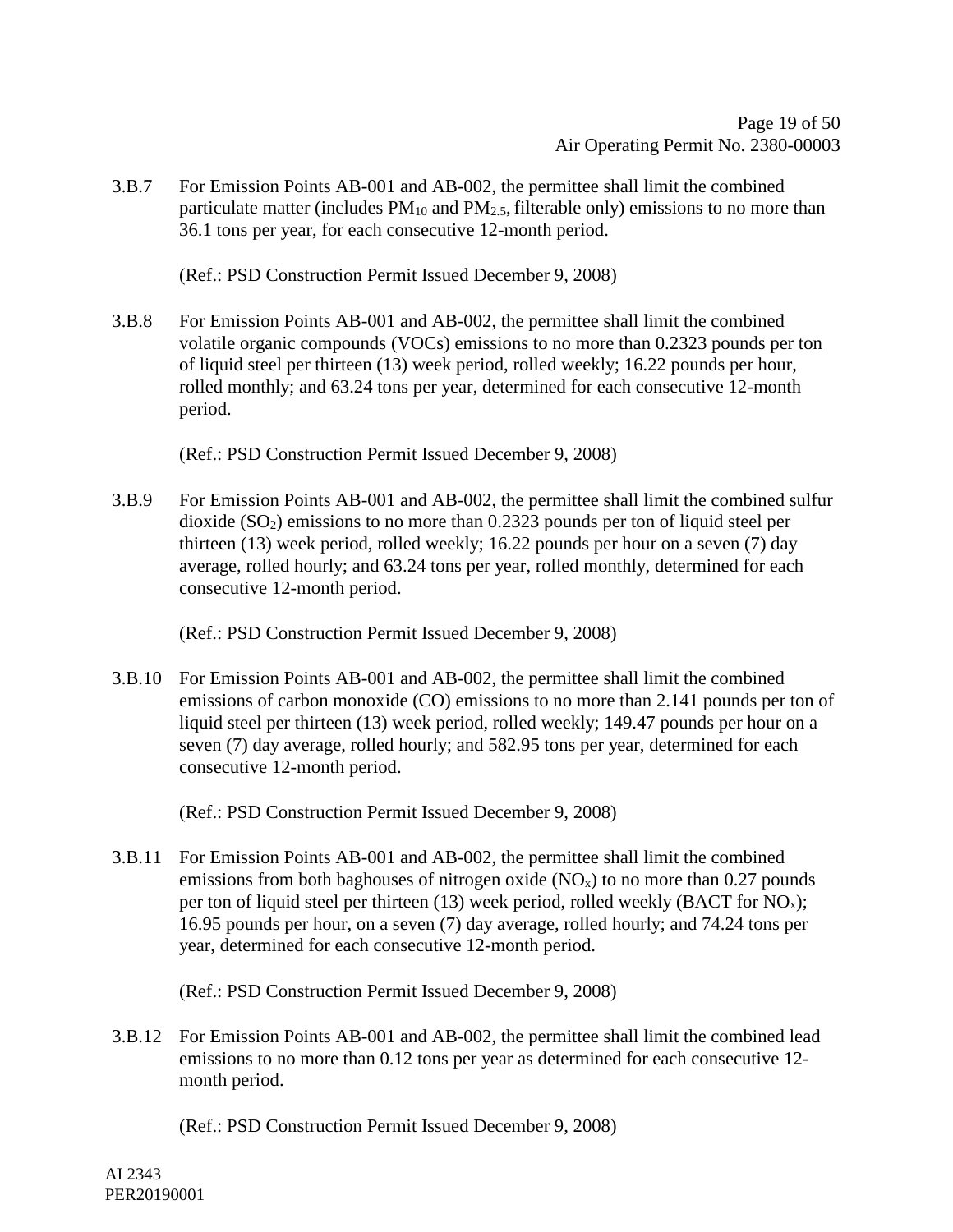3.B.13 For Emission Points AB-001, AB-002, and AF-001, the permittee is subject to and shall comply with all applicable requirements of 40 CFR Part 64 – Compliance Assurance Monitoring (CAM).

(Ref.: 40 CFR 64.2(a); Compliance Assurance Monitoring)

3.B.14 For Emission Point AC-000, the permittee shall not cause to be discharged into the atmosphere from the dust-handling system any gases that exhibit 10 percent opacity or greater.

(Ref.: 40 CFR 60.272a(b); Subpart AAa)

3.B.15 For Emission Point AD-001, the permittee shall limit sulfur dioxide  $(SO<sub>2</sub>)$  emissions to no more than 0.50 tons per year as determined for each consecutive 12-month period.

(Ref.: Construction Permit Issued January 22, 1991)

3.B.16 For Emission Point AD-001, the permittee shall limit carbon monoxide (CO) emissions to no more than 24.5 tons per year as determined for each consecutive 12-month period.

(Ref.: Construction Permit Issued January 22, 1991)

3.B.17 For Emission Point AD-001, the permittee shall limit volatile organic compound (VOC) emissions to no more than 3.42 tons per year as determined for each consecutive 12 month period.

(Ref.: Construction Permit Issued January 22, 1991)

3.B.18 For Emission Point AD-001, the permittee shall limit particulate matter (filterable only) emissions to no more than 3.10 tons per year.

(Ref.: Construction Permit Issued January 22, 1991)

3.B.19 For Emission Point AD-001, the permittee shall limit nitrogen oxide  $(NO<sub>x</sub>)$  emissions to no more than 162.5 tons per year.

(Ref.: Construction Permit Issued January 22, 1991)

3.B.20 For Emission Point AF-000, the permittee shall not have emissions of particulate matter (PM), in any one hour, in total quantities in excess of the amount determined by the relationship  $E = 4.1(p)^{0.67}$ , where E is the emission rate in pounds per hour (lb/hr) and p is the process weight input rate in tons per hour (tph).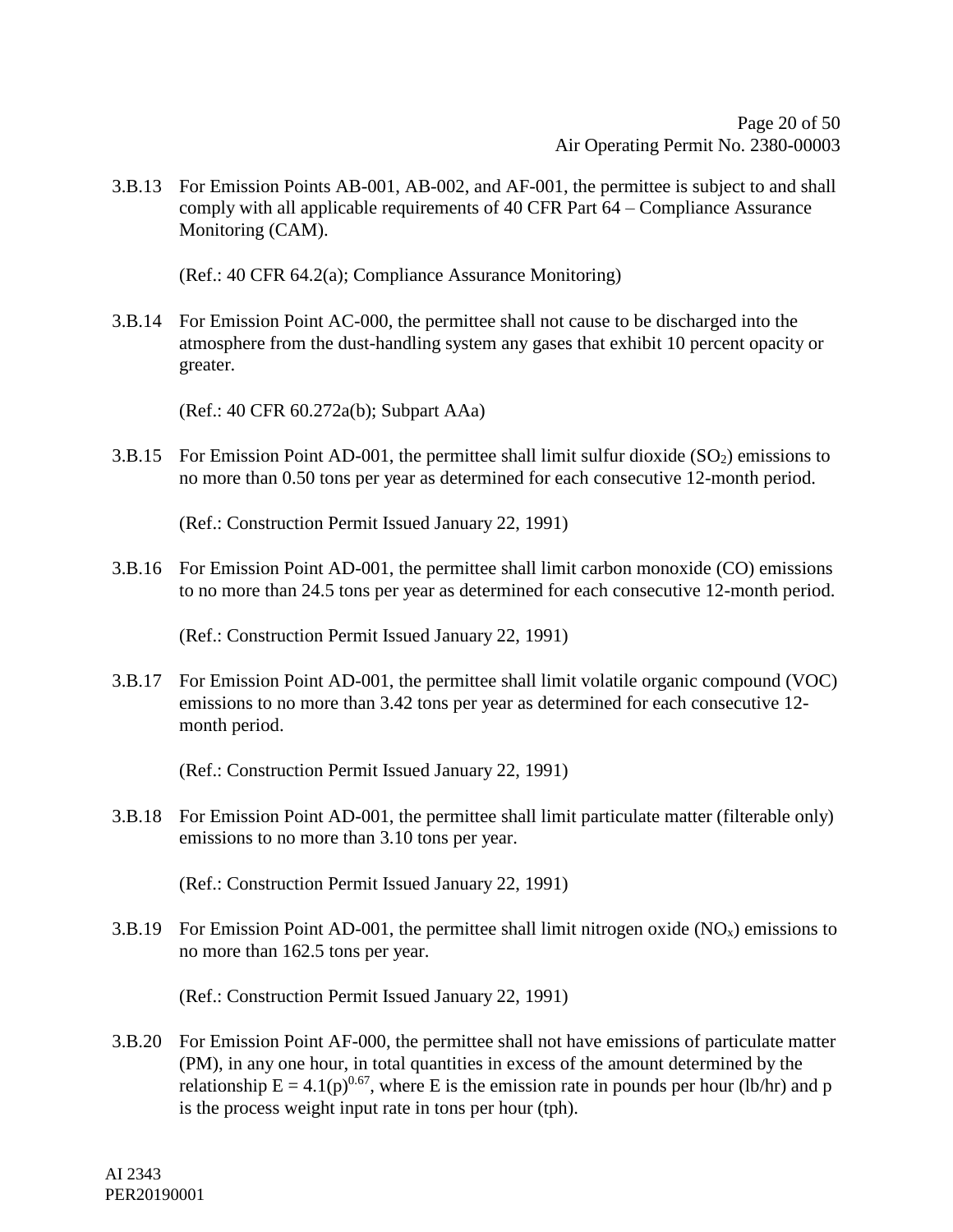(Ref.: 11 Miss. Admin. Code Pt. 2, R. 1.3.F(1).)

3.B.21 For Emission Point AH-000, the permittee is subject to and shall comply with all applicable requirements of 40 CFR Part 63, Subpart CCCCCC – National Emission Standards for Hazardous Air Pollutants for Source Category: Gasoline Dispensing Facilities. The emission sources to which Subpart CCCCCC applies are gasoline storage tanks and associated equipment components in vapor or liquid service. Pressure/Vacuum vents on gasoline storage tanks and the equipment necessary to unload product from cargo tanks into the gasoline storage tanks on-site are covered emission sources. The permittee is also subject to and shall comply with the applicable requirements of 40 CFR Part 63, Subpart A – General Provisions, as specified in Table 3 to Subpart CCCCCC.

(Ref.: 40 CFR 63.11111(a), 63.11112(a), 63.11130, and Table 3; Subpart CCCCCC)

#### C. Insignificant and Trivial Activity Emission Limitations & Standards

| Applicable Requirement                            | Condition<br>Number(s) | Pollutant/<br>Parameter | Limit/Standard |
|---------------------------------------------------|------------------------|-------------------------|----------------|
| 11 Miss. Admin. Code Pt. 2, R.<br>$1.3.D(1)(a)$ . | 3.C.1                  | PM                      | 0.6 lbs/MMBTU  |
| 11 Miss. Admin. Code Pt. 2, R.<br>$1.4.A(1)$ .    | 3.C.2                  | SO <sub>2</sub>         | 4.8 lbs/MMBTU  |

3.C.1 The maximum permissible emission of ash and/or particulate matter from fossil fuel burning installations of less than 10 million BTU per hour heat input shall not exceed 0.6 pounds per million BTU per hour heat input.

(Ref.: 11 Miss. Admin. Code Pt. 2, R. 1.3.D(1)(a).)

3.C.2 The maximum discharge of sulfur oxides from any fuel burning installation in which the fuel is burned primarily to produce heat or power by indirect heat transfer shall not exceed 4.8 pounds (measured as sulfur dioxide) per million BTU heat input.

(Ref.: 11 Miss. Admin. Code Pt. 2, R. 1.4.A(1).)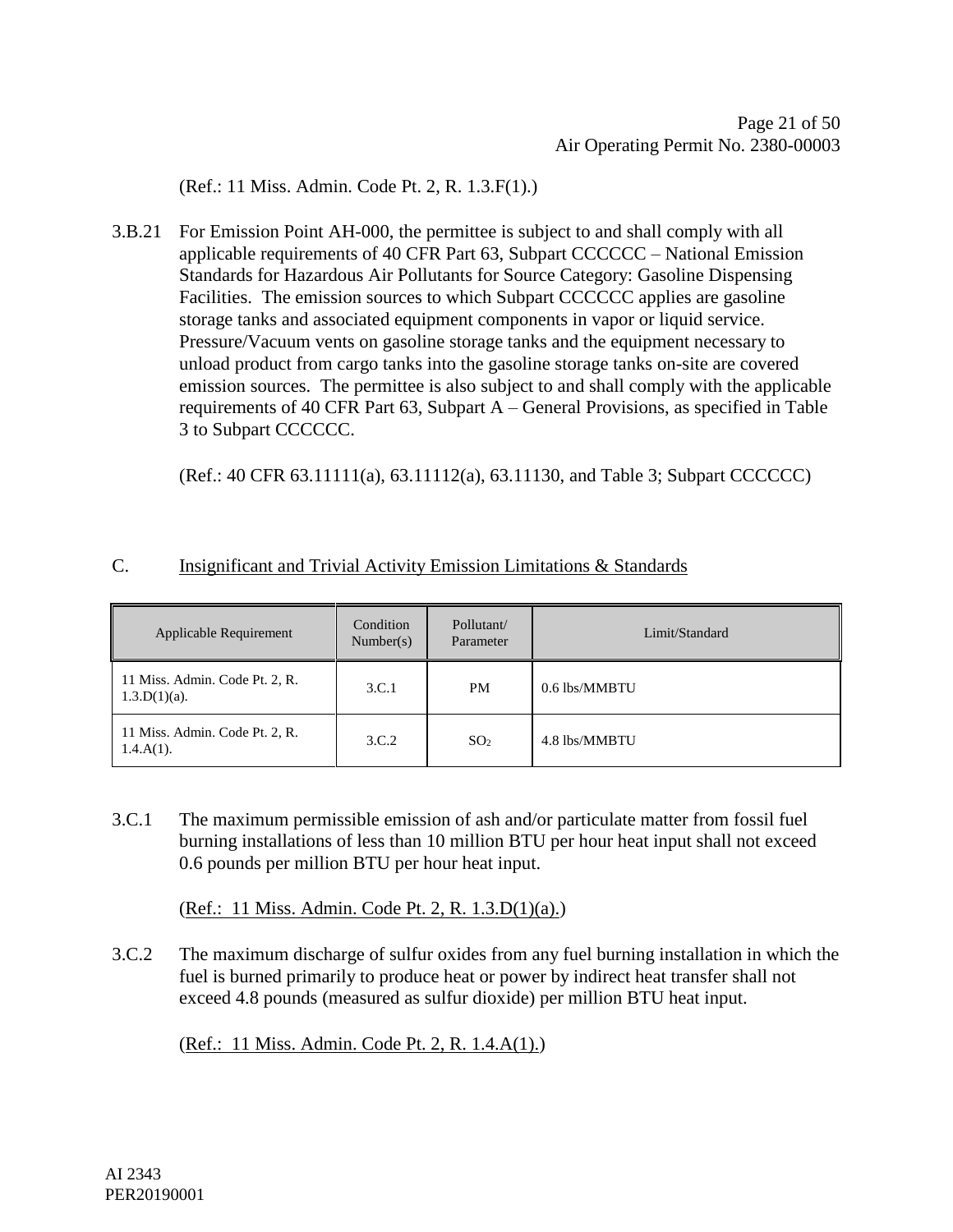#### Page 22 of [50](#page-49-0) Air Operating Permit No. 2380-00003

#### D. Work Practice Standards

| Emission<br>Point(s) | Applicable Requirement                                                                                                                                                                                  | Condition<br>Number(s) | Pollutant/<br>Parameter                                                         | Limit/Standard                                                                                                                                    |
|----------------------|---------------------------------------------------------------------------------------------------------------------------------------------------------------------------------------------------------|------------------------|---------------------------------------------------------------------------------|---------------------------------------------------------------------------------------------------------------------------------------------------|
| $AB-000$             | 40 CFR 63, Subpart<br>YYYYY - National<br><b>Emission Standards for</b><br>Hazardous Air Pollutants<br>for Area Sources:<br>Electric Arc Furnace<br><b>Steelmaking Facilities</b><br>40 CRR 63.10686(a) | 3.D.1                  | <b>PM</b>                                                                       | Operate and maintain the Direct Evacuation<br>Control System that collects PM emissions<br>from the EAF and conveys emissions to the<br>baghouses |
| $AC-000$             | <b>PSD</b> Construction<br>Permit issued December<br>9,2008                                                                                                                                             | 3.D.2                  | $PM/PM_{10}/PM_{2.5}$                                                           | Implement operation and maintenance plan                                                                                                          |
| $AD-001$             | 11 Miss. Admin. Code<br>Pt. 2, R. 2.2.B.(10)., as<br>established in Title V<br><b>Operating Permit issued</b><br>December 22, 2003                                                                      | 3.D.3                  | SO <sub>2</sub><br>CO<br><b>VOC</b><br>$PM/PM_{10}/PM_{2.5}$<br>NO <sub>x</sub> | <b>Utilize Operational Ranges</b>                                                                                                                 |
| $AE-000$             | <b>PSD</b> Construction<br>Permit issued December<br>9,2008                                                                                                                                             | 3.D.4                  | $PM/PM_{10}/PM_{2.5}$                                                           | Use wetting agents (BACT) and implement<br>operation and maintenance plan                                                                         |
| $AG-000$             | <b>PSD</b> Construction<br>Permit issued December<br>9,2008                                                                                                                                             | 3.D.5                  | $PM/PM_{10}/PM_{2.5}$                                                           | Limit drop heights (BACT) and implement<br>good work practices                                                                                    |
|                      | 40 CFR 63.11115(a);<br>Subpart CCCCCC                                                                                                                                                                   | 3.D.6                  |                                                                                 | General duty to minimize emissions                                                                                                                |
| $AH-000$             | 40 CFR 63.11111(b),<br>63.11116(a) and (d);<br>Subpart CCCCC                                                                                                                                            | 3.D.7                  | HAPs                                                                            | Requirements for facilities with monthly<br>throughput of less than 10,000 gallons of<br>gasoline                                                 |

3.D.1 For Emission Point AB-000, the permittee shall operate and maintain the Direct Evacuation Control System that collects the emissions from the EAF (including charging, melting, and tapping operations) and conveys the collected emissions to the baghouses for the removal of particulate matter (PM).

(Ref.: 40 CFR 63.10686(a); Subpart YYYYY)

3.D.2 For Emission Point AC-000, the permittee shall implement the operation and maintenance plan developed by the permittee for minimizing particulate matter (PM,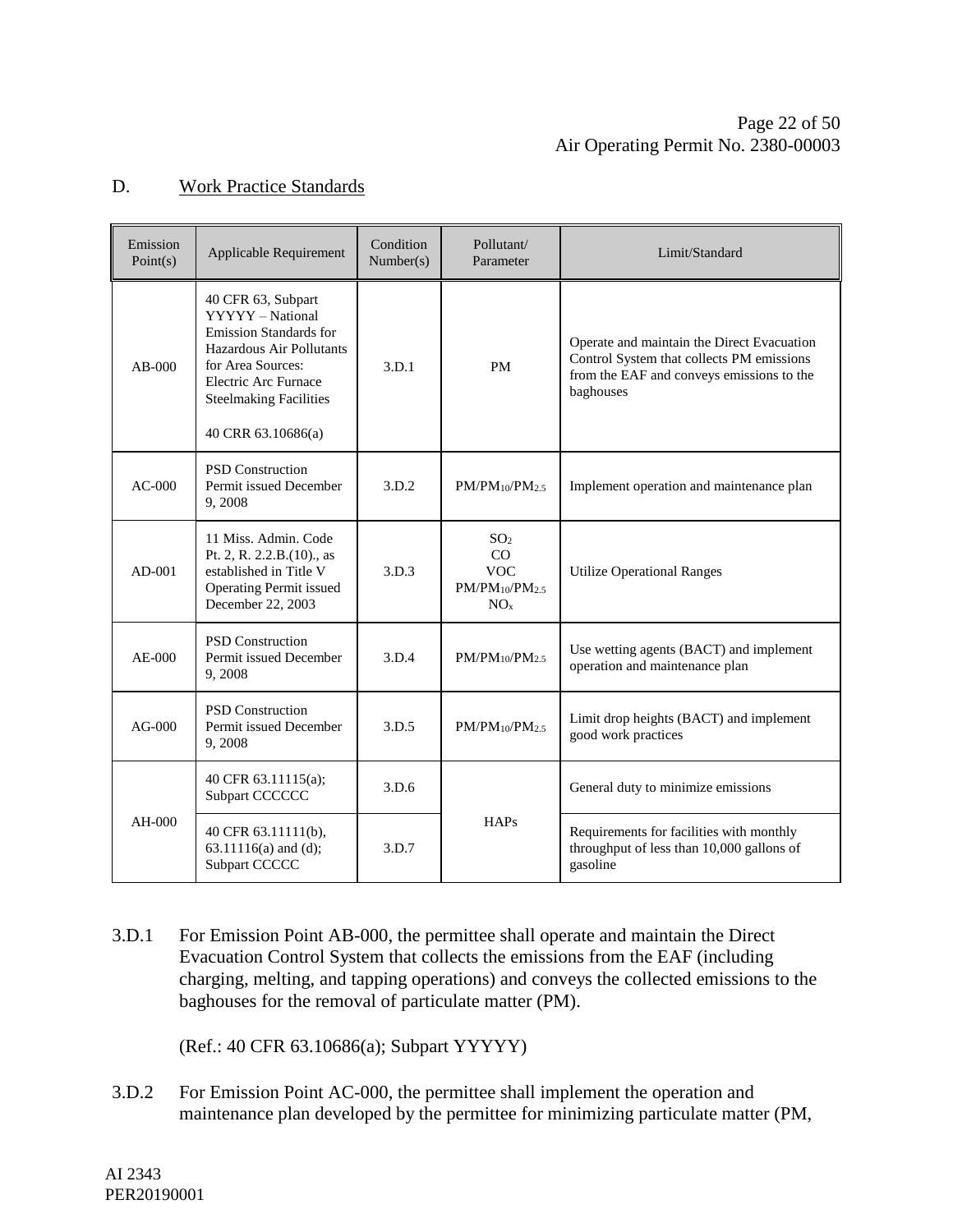$PM_{10}$ , and  $PM_{2.5}$ ). The permittee shall, within 60 days of making any changes to the plan, submit a revised operation and maintenance plan to the MDEQ.

(Ref. PSD Construction Permit issued December 9, 2008)

3.D.3 For Emission Point AD-001, the permittee shall utilize maintenance schedules, direct visual observations of the equipment/stack, and various parameter monitoring for demonstrating compliance with the  $SO_2$ , CO, VOC, PM/PM<sub>10</sub>/PM<sub>2.5</sub>, and NO<sub>x</sub> emission limits in Conditions 3.B.15 through 3.B.19 of this permit. The parameters to be monitored shall be based on manufacturer's recommendations, good combustion practices, operational history, and visual observation, the combination of which demonstrate the proper operation of the equipment in compliance. Parameters to be monitored by mill operators include: Zone Natural Gas Flows, Zone Air Flows, Calculated Zone Air/Fuel ratio, Zone Temperature Setpoints, Combustion Air Pressure, Combustion Air Temperature, Uptake Temperature, Stack Temperature, and Furnace Pressure.

(Ref.: 11 Miss. Admin. Code Pt. 2, R. 2.2.B(10)., as established in Title V Operating Permit issued December 22, 2003)

3.D.4 For Emission Point AE-000, to reduce and minimize particulate matter (PM, PM<sub>10</sub>, and  $PM_{2.5}$ ) emissions, the permittee shall utilize wetting agents (BACT for  $PM/PM_{10}/PM_{2.5}$ ) and implement the operation and maintenance plan developed for minimizing particulate matter and demonstrating compliance with BACT for particulate matter. The permittee shall submit any changes to the operation and maintenance plan to the MDEQ.

(Ref.: PSD Construction Permit issued December 9, 2008)

3.D.5 For Emission Point AG-000, to minimize particulate matter (PM,  $PM_{10}$ , and  $PM_{2.5}$ ) emissions, the permittee shall limit drop heights (BACT for  $PM/PM_{10}/PM_{2.5}$ ) and implement good work practices.

(Ref.: PSD Construction Permit issued December 9, 2008)

3.D.6 For Emission Point AH-000, the permittee must, at all times, operate and maintain the gasoline dispensing facility, including associated air pollution control equipment and monitoring equipment, in a manner consistent with safety and good air pollution control practices for minimizing emissions. Determination of whether such operation and maintenance procedures are being used will be based on information available to the MDEQ which may include, but is not limited to, monitoring results, review of operation and maintenance procedures, review of operation and maintenance records, and inspection of the source.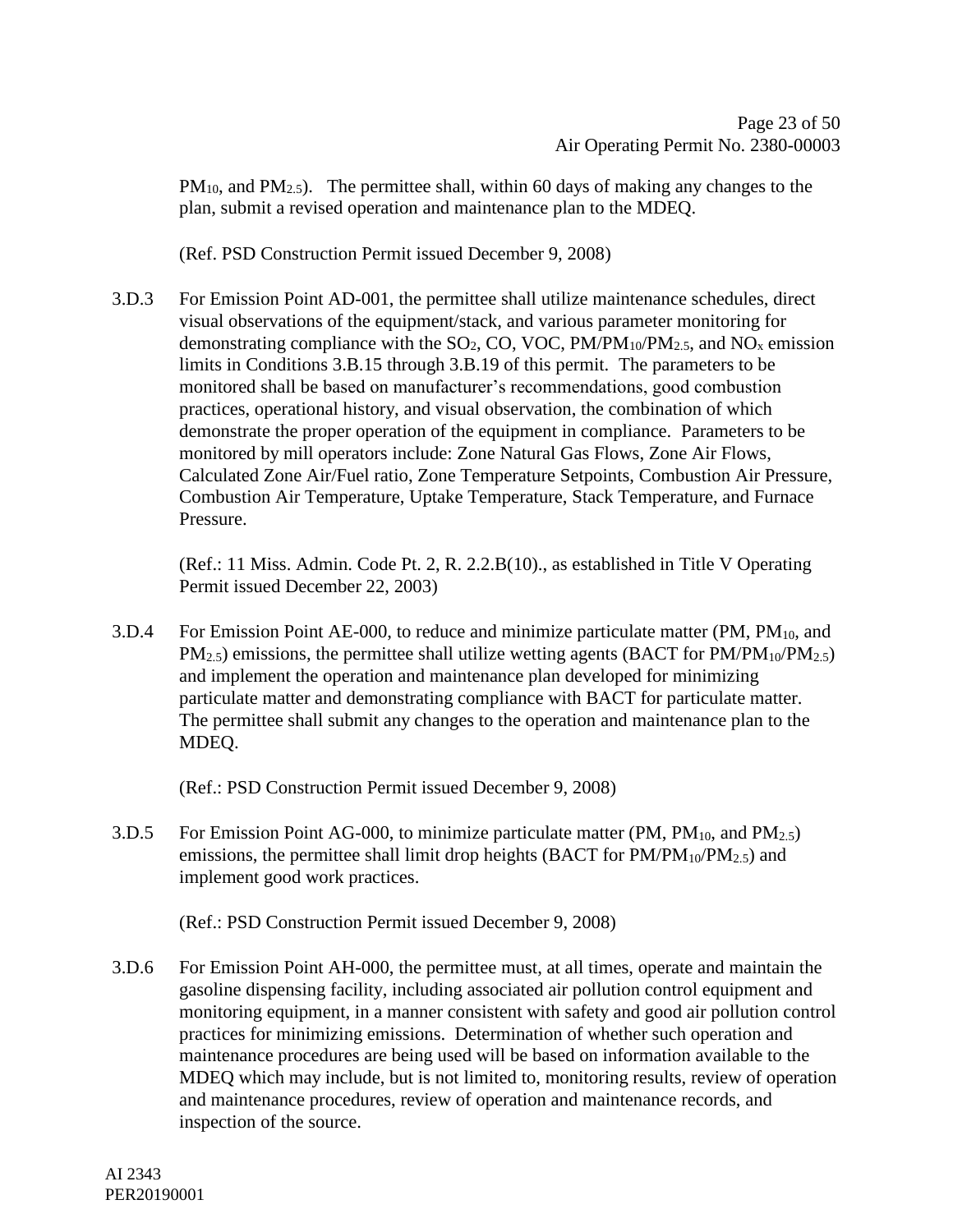(Ref.: 40 CFR 63.11115(a); Subpart CCCCCC)

- 3.D.7 For Emission Point AH-000, the permittee shall comply with the following requirements:
	- (a) Shall not allow gasoline to be handled in a manner that would result in vapor releases to the atmosphere for extended periods of time. Measures to be taken include, but are not limited to, the following:
		- (1) Minimize gasoline spills;
		- (2) Clean up spills as expeditiously as practicable;
		- (3) Cover all open gasoline containers and all gasoline storage tank fill-pipes with a gasketed seal when not in use;
		- (4) Minimize gasoline sent to open waste collection systems that collect and transport gasoline to reclamation and recycling devices, such as oil/water separators.
	- (b) Portable gasoline containers that meet the requirements of 40 CFR Part 59, Subpart F, are considered acceptable for compliance with paragraph (a)(3) of this permit condition.

(Ref.: 40 CFR 63.11111(b), 63.11116(a) and (d); Subpart CCCCC)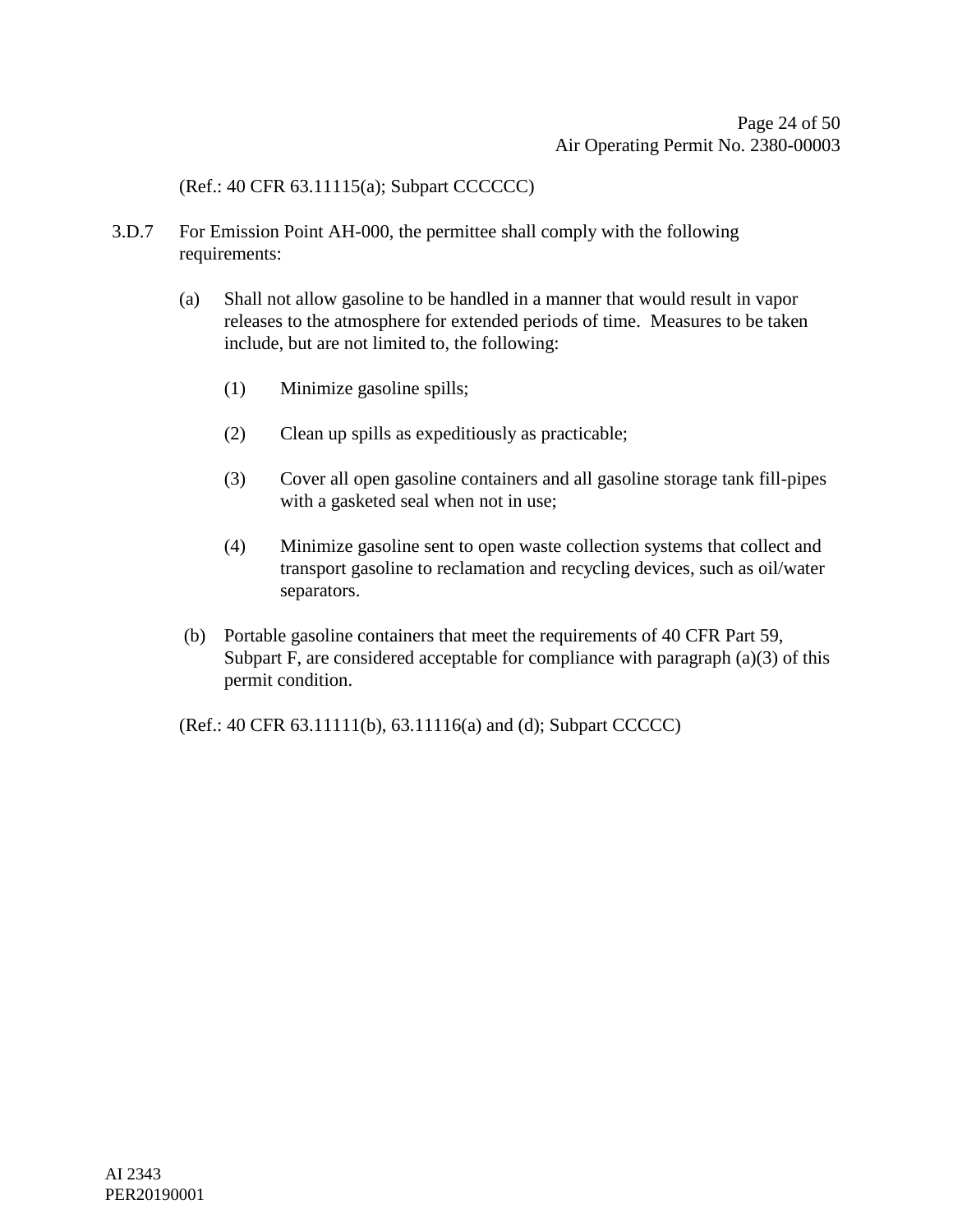### SECTION 4. COMPLIANCE SCHEDULE

- 4.1 Unless otherwise specified herein, the permittee shall be in compliance with all requirements contained herein upon issuance of this permit.
- 4.2 Except as otherwise specified herein, the permittee shall submit to the Permit Board and to the Administrator of EPA Region IV a certification of compliance with permit terms and conditions, including emission limitations, standards, or work practices, by January 31 for the preceding calendar year. Each compliance certification shall include the following:
	- (a) the identification of each term or condition of the permit that is the basis of the certification;
	- (b) the compliance status;
	- (c) whether compliance was continuous or intermittent;
	- (d) the method(s) used for determining the compliance status of the source, currently and over the applicable reporting period;
	- (e) such other facts as may be specified as pertinent in specific conditions elsewhere in this permit.

(Ref.: 11 Miss. Admin. Code Pt. 2, R. 6.3.C(5)(a), (c), & (d).)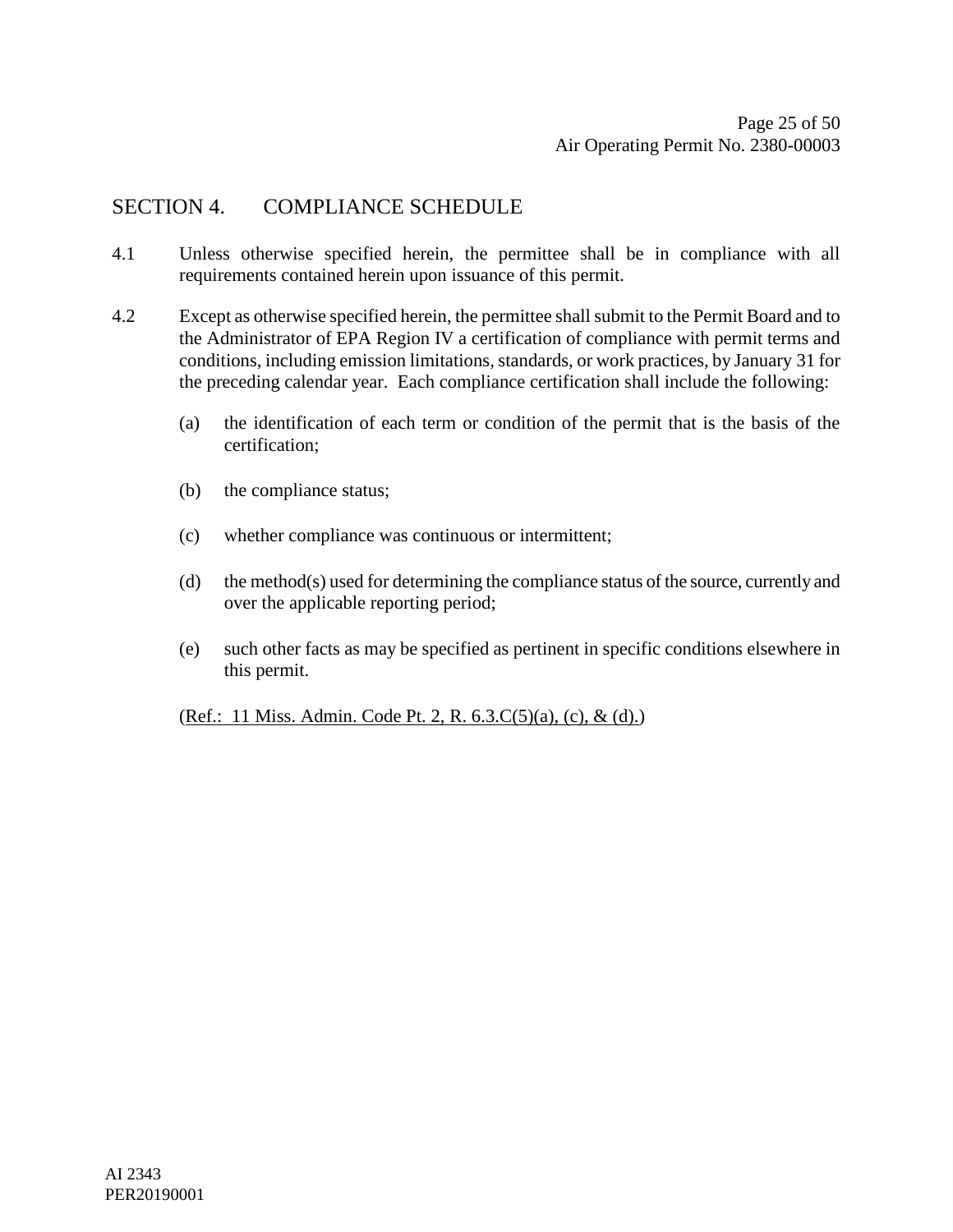### SECTION 5. MONITORING, RECORDKEEPING & REPORTING REQUIREMENTS

#### A. General Monitoring, Recordkeeping and Reporting Requirements

5.A.1 The permittee shall install, maintain, and operate equipment and/or institute procedures as necessary to perform the monitoring and recordkeeping specified below.

(Ref.: 11 Miss. Admin. Code Pt. 2, R. 6.3.A(3).)

- 5.A.2 In addition to the recordkeeping specified below, the permittee shall include with all records of required monitoring information the following:
	- (a) the date, place as defined in the permit, and time of sampling or measurements;
	- (b) the date(s) analyses were performed;
	- (c) the company or entity that performed the analyses;
	- (d) the analytical techniques or methods used;
	- (e) the results of such analyses; and
	- (f) the operating conditions existing at the time of sampling or measurement.

#### (Ref.: 11 Miss. Admin. Code Pt. 2, R.  $6.3.A(3)(b)(1)$ .)

5.A.3 Except where a longer duration is specified in an applicable requirement, the permittee shall retain records of all required monitoring data and support information for a period of at least five (5) years from the date of the monitoring sample, measurement, report, or application. Support information includes all calibration and maintenance records, all original strip-chart recordings for continuous monitoring instrumentation, and copies of all reports required by the permit.

#### (Ref.: 11 Miss. Admin. Code Pt. 2, R. 6.3.A(3)(b)(2).)

5.A.4 Except as otherwise specified herein, the permittee shall submit reports of any required monitoring by July 31 and January 31 for the preceding six-month period. All instances of deviations from permit requirements must be clearly identified in such reports and all required reports must be certified by a responsible official consistent with 11 Miss. Admin. Code Pt. 2, R. 6.2.E.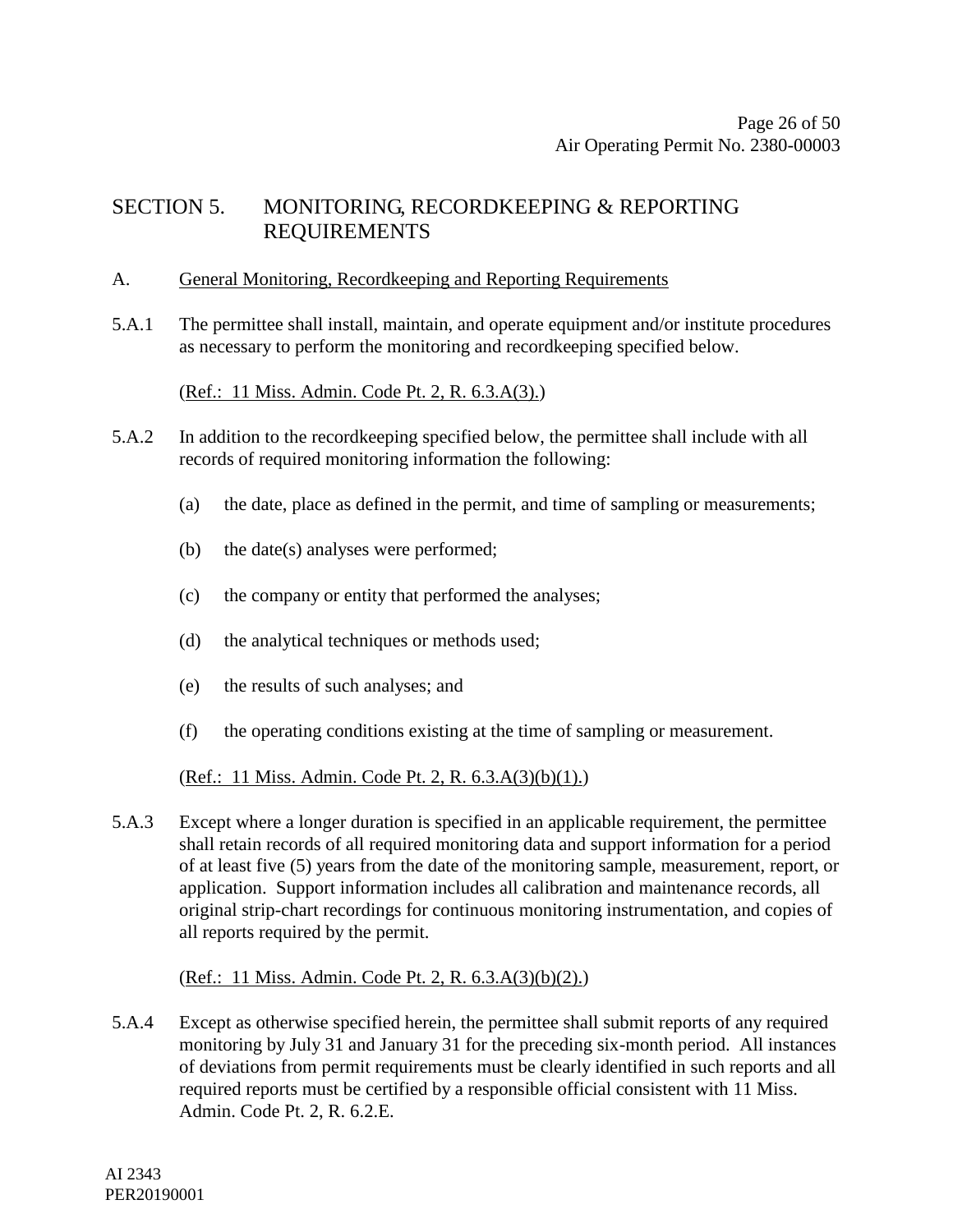(Ref.: 11 Miss. Admin. Code Pt. 2, R.  $6.3.A(3)(c)(1)$ .)

5.A.5 Except as otherwise specified herein, the permittee shall report all deviations from permit requirements, including those attributable to upsets, the probable cause of such deviations, and any corrective actions or preventive measures taken. Said report shall be made within five (5) working days of the time the deviation began.

(Ref.: 11 Miss. Admin. Code Pt. 2, R. 6.3.A(3)(c)(2).)

5.A.6 Except as otherwise specified herein, the permittee shall perform emissions sampling and analysis in accordance with EPA Test Methods and with any continuous emission monitoring requirements, if applicable. All test methods shall be those versions or their equivalents approved by the DEQ and the EPA.

(Ref.: 11 Miss. Admin. Code Pt. 2, R. 6.3.A(3).)

5.A.7 The permittee shall maintain records of any alterations, additions, or changes in equipment or operation.

(Ref.: 11 Miss. Admin. Code Pt. 2, R. 6.3.A(3).)

#### B. Specific Monitoring and Recordkeeping Requirements

| Emission<br>Point(s) | Applicable Requirement                                       | Condition<br>Number | Pollutant/Parameter<br>Monitored                                       | Monitoring/Recordkeeping Requirement                                     |
|----------------------|--------------------------------------------------------------|---------------------|------------------------------------------------------------------------|--------------------------------------------------------------------------|
| $AB-000$             | 40 CFR 60.273a(d);<br>Subpart AAa                            | 5.B.1               | Opacity                                                                | Conduct daily VEEs from the melt shop                                    |
| $AB-000$<br>$AG-000$ | 40 CFR $63.10685(a)$ ;<br>Subpart YYYYY                      | 5.B.2               | Chlorinated<br>plastics, lead, and<br>free organic liquids             | Compliance options for the control of<br>contaminants from scrap         |
|                      | 40 CFR 63.10685(b);<br>Subpart YYYYY                         | 5.B.3               | Mercury                                                                | Compliance options for the control of<br>contaminants from scrap         |
|                      | 40 CFR 63.10685(c)(1)<br>and (2); Subpart<br>YYYYY.          | 5.B.4               | Chlorinated<br>plastics, lead, free<br>organic liquids, and<br>mercury | Recordkeeping requirements for the control<br>of contaminants from scrap |
| $AB-001$<br>$AB-002$ | 40 CFR 63.10686(e);<br>Subpart YYYYY                         | 5.B.5               | <b>PM</b>                                                              | Comply with CAM requirements                                             |
| $AB-001$<br>$AB-002$ | <b>PSD</b> Construction<br>Permit Issued December<br>9, 2008 | 5.B.6               | SO <sub>2</sub><br>CO<br>NO <sub>x</sub>                               | <b>Operation of Continuous Emissions</b><br>Monitoring System (CEMS)     |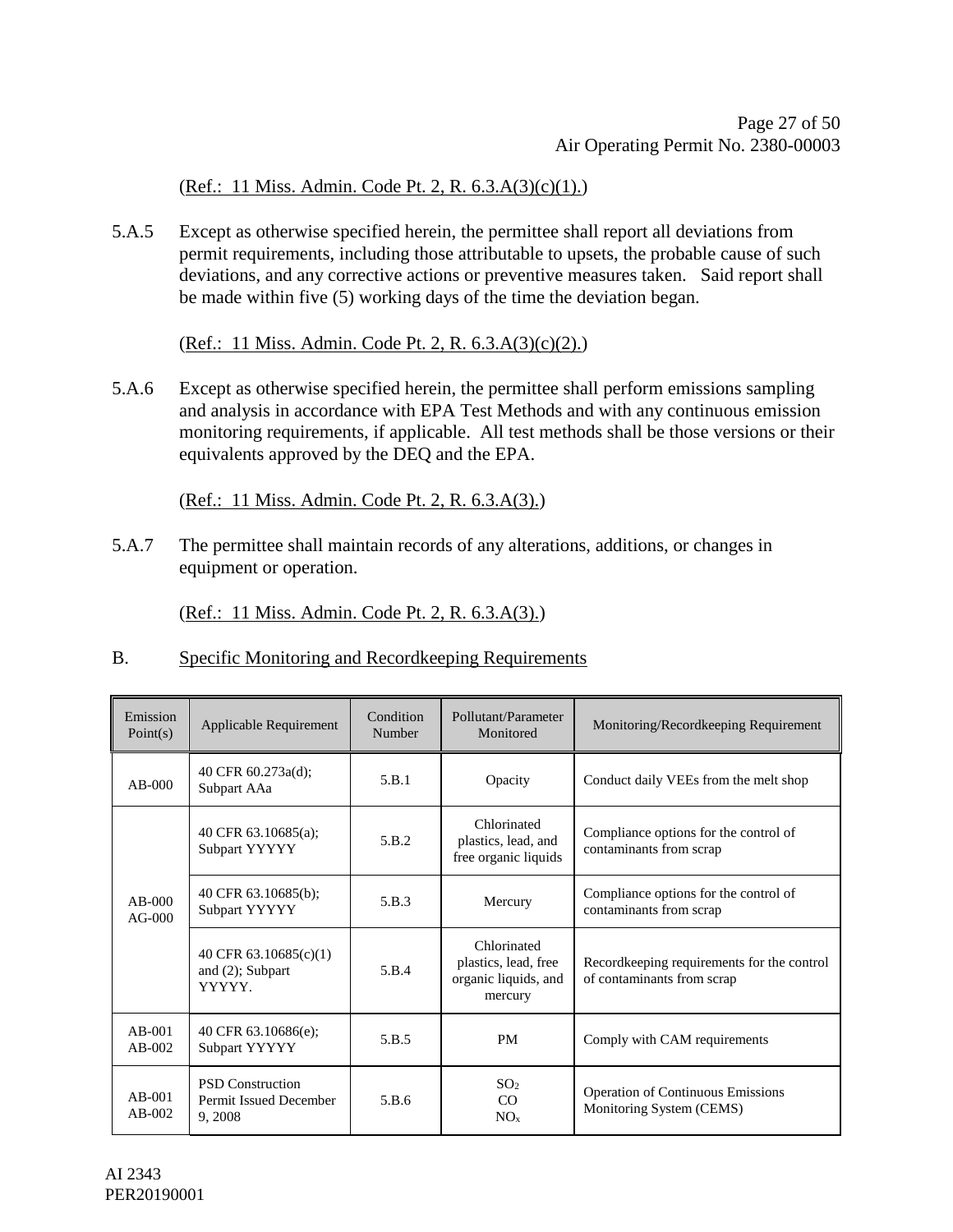| Emission<br>Point(s)         | Applicable Requirement                                                                                                                                                                | Condition<br>Number | Pollutant/Parameter<br>Monitored         | Monitoring/Recordkeeping Requirement                                                            |
|------------------------------|---------------------------------------------------------------------------------------------------------------------------------------------------------------------------------------|---------------------|------------------------------------------|-------------------------------------------------------------------------------------------------|
|                              | 11 Miss. Admin. Code<br>Pt. 2, R. 2.2.B(11).;<br>established in PSD<br><b>Construction Permit</b><br>Issued December 9,<br>2008 and modified in<br>Title V Operating Permit<br>herein | 5.B.7               | <b>VOC</b>                               | Stack testing every 5 years                                                                     |
|                              | 11 Miss. Admin. Code<br>Pt. 2, R. $6.3.A(3)(a)(2)$ .,<br>40 CFR 60.275a(a),<br>(e)(1), (e)(3), (e)(4), (f),<br>(g), and (j); Subpart AAa                                              | 5.B.8               | <b>PM</b><br>(filterable only)           | Stack testing every 2 years                                                                     |
|                              | 40 CFR 60.273a(c);<br>Subpart AAa                                                                                                                                                     | 5.B.9               | Opacity                                  | Daily visible emissions evaluations (VEEs)                                                      |
| $AB-001$<br>$AB-002$         | 40 CFR $60.274a(a)(1)$ ,<br>(b), (c), $60.276a(a)$ ;<br>Subpart AAa                                                                                                                   | 5.B.10              | Fan motor amperes<br>& Damper position   | Monitoring requirements                                                                         |
|                              | 40 CFR 60.274a(a)(2)<br>and (d), 60.276a(a);<br>Subpart AAa                                                                                                                           | 5.B.11              | <b>PM</b>                                | Perform monthly operational status<br>inspections of capture system equipment                   |
|                              | 40 CFR 60.274a(e);<br>Subpart AAa                                                                                                                                                     | 5.B.12              | <b>PM</b>                                | Provision to allow approval of alternative<br>monitoring requirements                           |
|                              | 40 CFR 60.274a(h) and<br>60.276a(a); Subpart AAa                                                                                                                                      | 5.B.13              | PM                                       | Monitoring requirements during<br>performance testing                                           |
|                              | 40 CFR 64.3(a) and (b),<br>64.6(c); CAM                                                                                                                                               | 5.B.14              | Opacity, fan amps,<br>& damper positions | CAM Requirements: Daily VEEs and<br>monitor the fan amps and damper positions<br>once per shift |
| AF-001                       | 40 CFR 64.3(a) and (b),<br>64.6(c); CAM                                                                                                                                               | 5.B.15              | Fan amps                                 | CAM Requirements: Monitor fan amps at<br>the cyclone daily                                      |
| AB-001<br>$AB-002$<br>AF-001 | 40 CFR 64.7(b) and (c);<br><b>CAM</b>                                                                                                                                                 | 5.B.16              | Operation &<br>Maintenance               | Operation and maintenance requirements<br>for monitoring systems                                |
|                              | 40 CFR 64.7(d); CAM                                                                                                                                                                   | 5.B.17              | Corrective Action                        | Corrective Action response to an<br>excursion/exceedance of a CAM indicator                     |
|                              | 40 CFR 64.8, CAM                                                                                                                                                                      | 5.B.18              | QIP                                      | Upon request by MDEQ, develop a Quality<br>Improvement Plan (QIP)                               |
|                              | 40 CFR 64.9(b); CAM                                                                                                                                                                   | 5.B.19              | <b>CAM Records</b>                       | Maintain CAM Records as specified                                                               |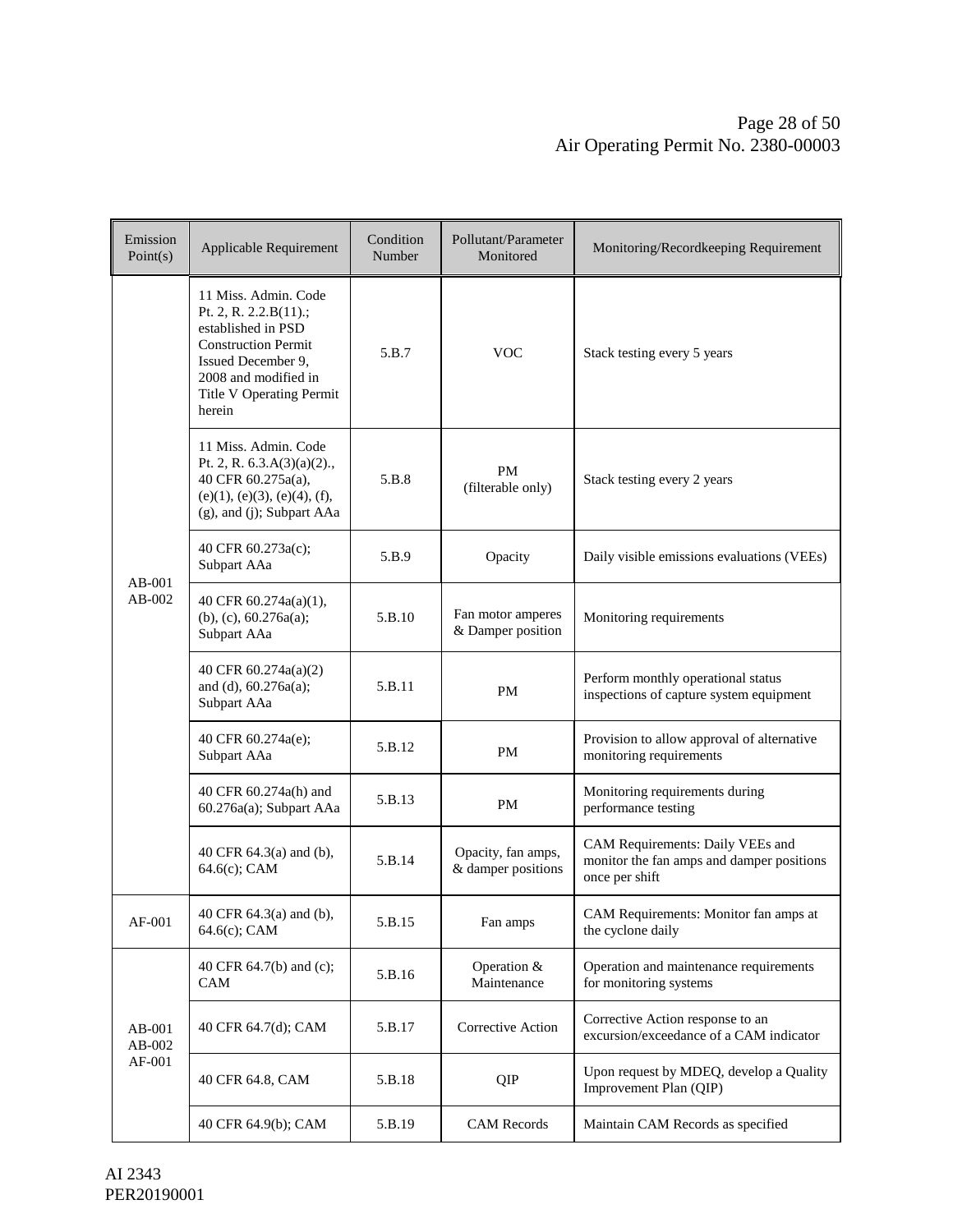| Emission<br>Point(s) | Applicable Requirement                                          | Condition<br>Number | Pollutant/Parameter<br>Monitored | Monitoring/Recordkeeping Requirement                                                            |
|----------------------|-----------------------------------------------------------------|---------------------|----------------------------------|-------------------------------------------------------------------------------------------------|
| $AG-000$             | <b>PSD</b> Construction<br>Permit Issued December<br>9, 2008    | 5.B.20              | Drop heights and<br>maintenance  | Maintain sufficient records to demonstrate<br>compliance with BACT                              |
| $AH-000$             | 40 CFR 63.11111(e) and<br>63.11116(b); Subpart<br><b>CCCCCC</b> | 5.B.21              | Gasoline<br>Throughput           | Monitor and record monthly gasoline<br>throughput in gallons                                    |
|                      | 40 CFR $63.11125(d)$ ;<br>Subpart CCCCCC                        | 5.B.22              | <b>Malfunctions</b>              | Maintain records of occurrence and<br>duration of malfunctions, and corrective<br>actions taken |

5.B.1 For Emission Point AB-000, to demonstrate compliance with the opacity standard in Condition 3.B.3, shop opacity observations shall be conducted by a certified visible emission observer at least once per day when the furnace is operating in the meltdown and refining period. Shop opacity shall be determined as the arithmetic average of 24 consecutive 15-second opacity observations of emissions from the shop taken in accordance with Method 9. Shop opacity shall be recorded for any point(s) where visible emissions are observed. Where it is possible to determine that a number of visible emission sites relate to only one incident of visible emissions, only one observation of shop opacity is required. In this case, the shop opacity observations must be made for the site of highest opacity that directly relates to the cause (or location) of visible emissions observed during a single incident. The permittee shall maintain records of all shop opacity observations made in accordance with this permit condition.

A furnace static pressure monitoring device on the EAF is not required if observations of shop opacity are performed in accordance with this permit condition.

(Ref.: 40 CFR 60.273a(d) and 60.276a(g); Subpart AAa)

5.B.2 For AB-000 and AG-000, the following apply:

*Chlorinated plastics, lead, and free organic liquids requirements.* For metallic scrap utilized in the EAF, the permittee must comply with the requirements in either (a) or (b) of this permit condition. The permittee may have certain scrap at the facility subject to paragraph (a) and other scrap subject to paragraph (b) provided the scrap remains segregated until charge make-up.

(a) *Pollution Prevention Plan.* For the production of steel other than leaded steel, the permittee must prepare and implement a pollution prevention plan for metallic scrap selection and inspection to minimize the amount of chlorinated plastics,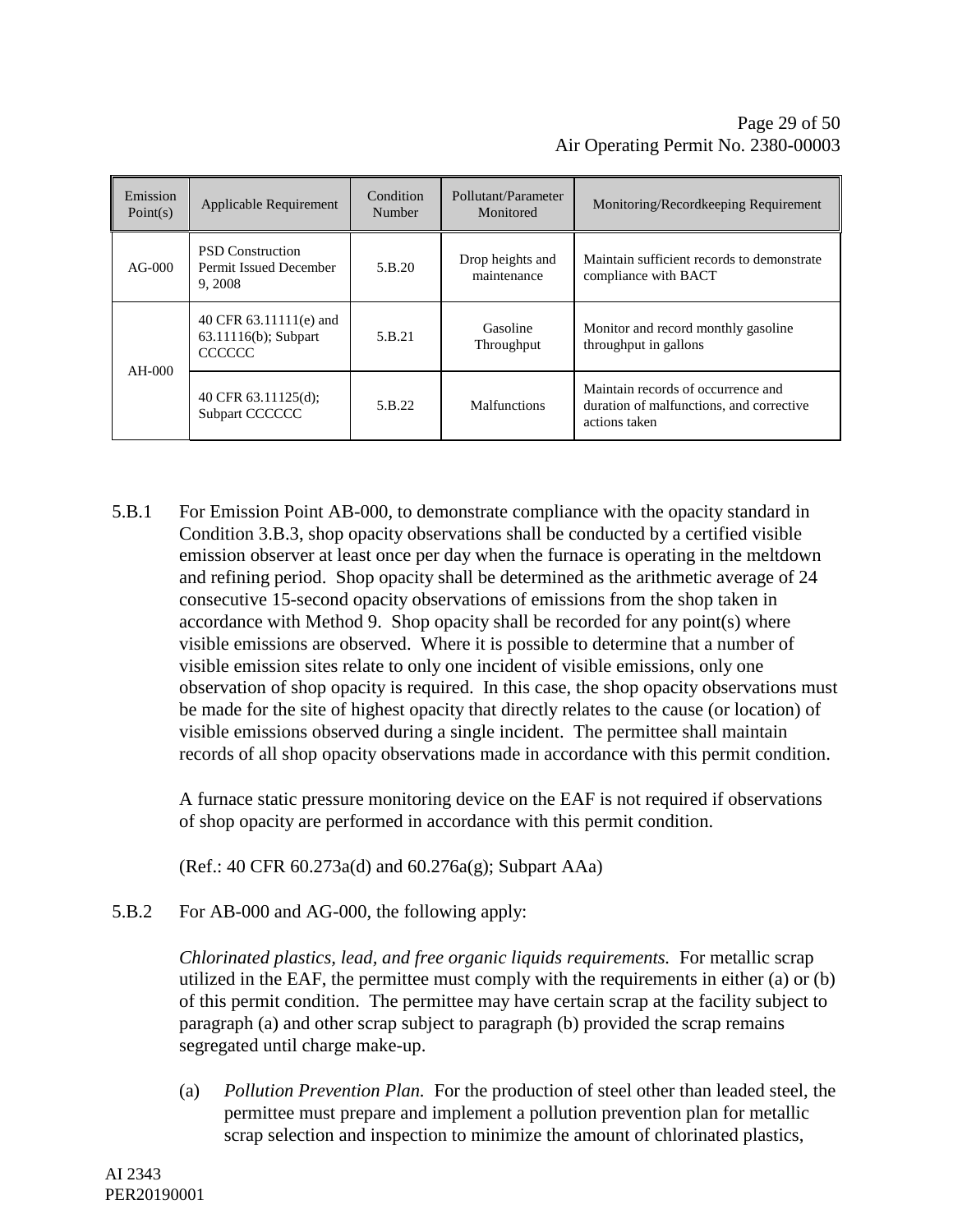lead, and free organic liquids that is charged to the furnace. For the production of leaded steel, the permittee must prepare and implement a pollution prevention plan for scrap selection and inspection to minimize the amount of chlorinated plastics and free organic liquids in the scrap that is charged to the furnace. The permittee must operate according to the approved plan at all times after approval, and address any deficiency identified by MDEQ within 60 days following disapproval of a plan. The permittee may request approval to revise the plan and may operate according to the revised plan unless and until the revision is disapproved by MDEQ. The permittee must keep a copy of the plan onsite, and the permittee must provide training on the plan's requirements to all plant personnel with materials acquisition or inspection duties. Each plan must include the information in paragraphs  $(a)(1)$  through  $(3)$  of this permit condition. The requirements of paragraph  $(a)(1)$  of this permit condition do not apply to the routine recycling of baghouse bags or other internal process or maintenance materials in the furnace. These exempted materials must be identified in the pollution prevention plan.

- (1) Specification that scrap materials must be depleted (to the extent practicable) of undrained used oil filters, chlorinated plastics, and free organic liquids at the time of charging to the furnace.
- (2) A requirement in your scrap specifications for removal (to the extent practicable) of lead-containing components (such as batteries, battery cables, and wheel weights) from the scrap, except for scrap used to produce leaded steel.
- (3) Procedures for determining if the requirements and specification in paragraph (a)(1) of this permit condition are met (such as visual inspection or periodic audits of scrap providers) and procedures for taking corrective actions with vendors whose shipments are not within specifications.
- (b) *Restricted metallic scrap.* For the production of steel other than leaded steel, the permittee must not charge to a furnace metallic scrap that contains scrap from motor vehicle bodies, engine blocks, oil filters, oily turnings, machine shop borings, transformers or capacitors containing polychlorinated biphenyls, leadcontaining components, chlorinated plastics, or free organic liquids. For the production of leaded steel, the permittee must not charge to the furnace metallic scrap that contains scrap from motor vehicle bodies, engine blocks, oil filters, oily turnings, machine shop borings, transformers or capacitors containing polychlorinated biphenyls, chlorinated plastics, or free organic liquids. This restriction does not apply to any post-consumer engine blocks, post-consumer oil filters, or oily turning that are processed or cleaned to the extent practicable such that the materials do not include lead components, chlorinated plastics, or free organic liquids. This restriction does not apply to motor vehicle scrap that is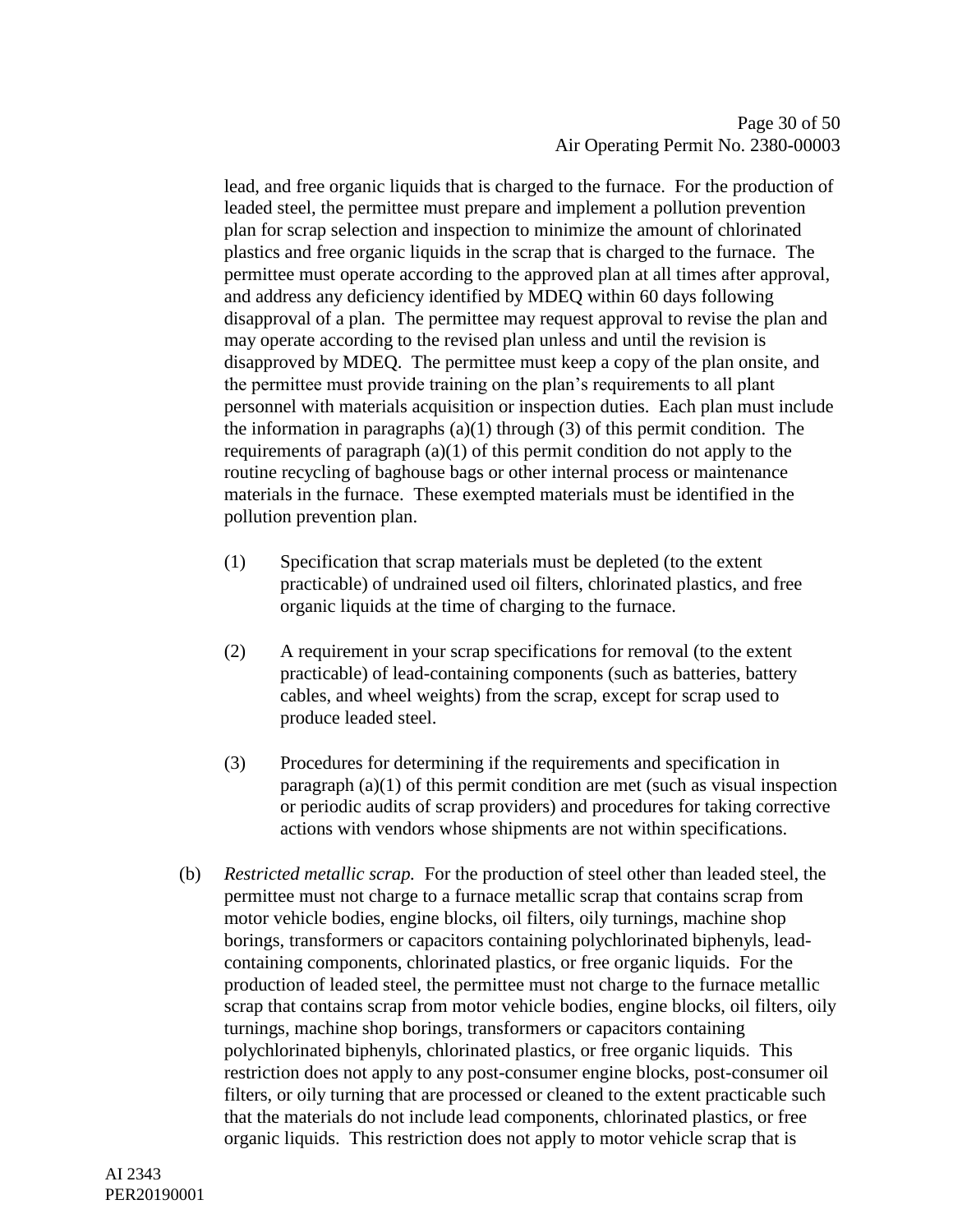charged to recover the chromium or nickel content if the permittee meets the requirements in Condition 5.B.3(c) of this permit.

(Ref.: 40 CFR 63.10685(a); Subpart YYYYY)

- 5.B.3 For AB-000 and AG-000, the following apply: *Mercury Requirements.* For scrap containing motor vehicle scrap, the permittee must procure the scrap pursuant to one of the compliance options in paragraphs (a), (b), or (c) of this permit condition for each scrap provider, contract, or shipment. For scrap that does not contain motor vehicle scrap, the permittee must procure the scrap pursuant to the requirements in paragraph (d) of this permit condition for each scrap provider, contract, or shipment. The permittee may have one scrap provider, contract, or shipment subject to one compliance provision and other subject to another compliance provision.
	- (a) *Site-specific plan for mercury switches.* The permittee must comply with the requirements in paragraphs (a)(1) through (5) of this permit condition.
		- (1) The permittee must include a requirement in the permittee's scrap specifications for removal of mercury switches from vehicle bodies used to make the scrap.
		- (2) The permittee must prepare and operate according to a plan demonstrating how the permittee's facility will implement the scrap specification in paragraph (a)(1) of this permit condition for removal of mercury switches. The permittee must submit the plan to MDEQ for approval. The permittee must operate according to this plan as submitted during the review and approval process, operating according to the approved plan at all times after approval, and address any deficiency identified by MDEQ within 60 days following disapproval of a plan. The permittee may request approval to revise the plan and may operate according to the revised plan unless and until the revision is disapproved by MDEQ. MDEQ may change the approval status of the plan upon 90-days written notice based upon the semiannual compliance report or other information. The plan must include:
			- (i) A means of communicating to scrap purchasers and scrap providers the need to obtain or provide motor vehicle scrap from which mercury switches have been removed and the need to ensure the proper management of the mercury switches removed from that scrap as required under the rules implementing subtitle C of the Resource Conservation and Recovery Act (RCRA) (40 CFR Parts 261 through 265 and 268). The plan must include documentation of direction to appropriate staff to communicate to suppliers throughout the scrap supply chain the need to promote the removal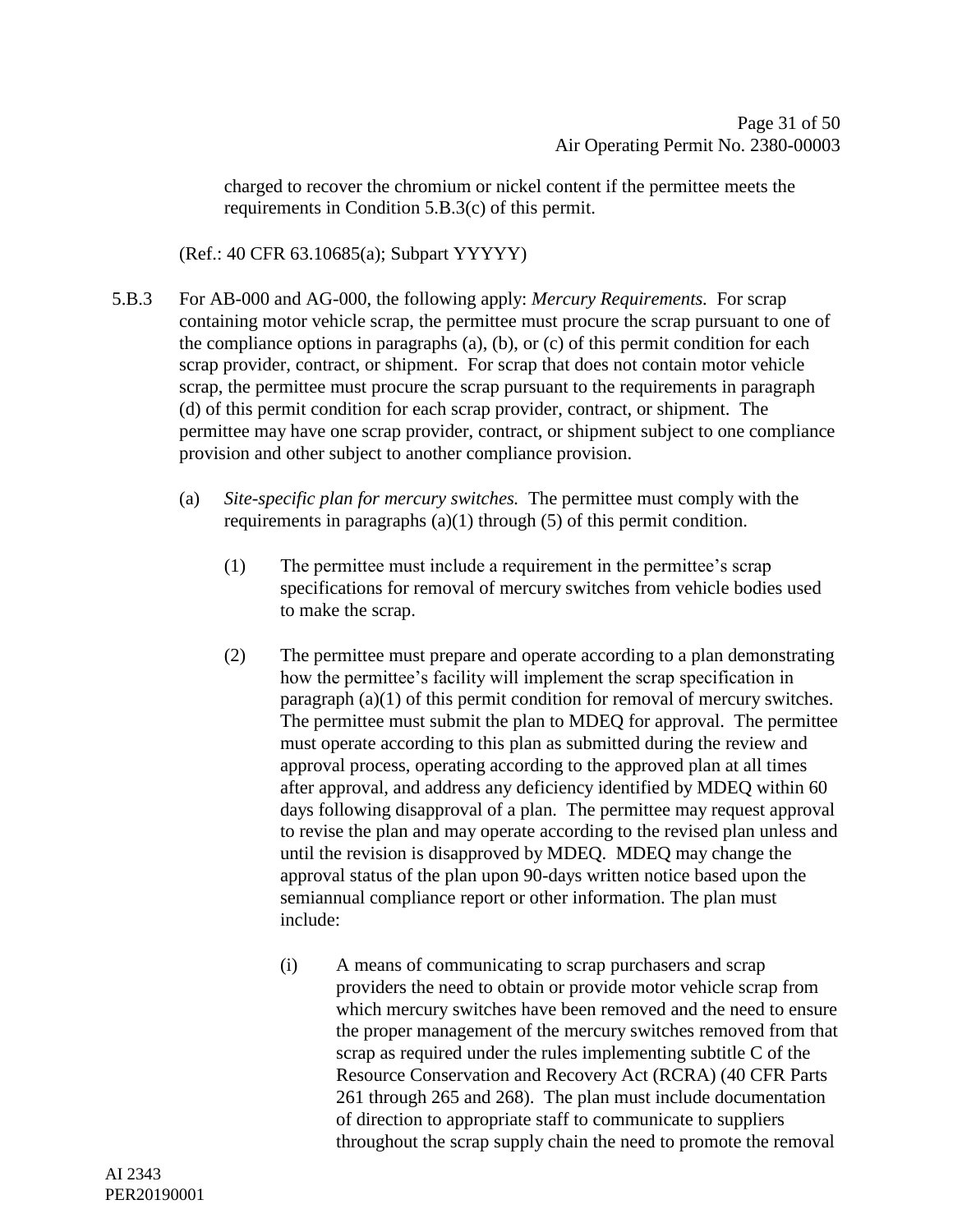of mercury switches from end-of-life vehicles. Upon the request of MDEQ, you must provide examples of materials that are used for outreach to suppliers, such as letters, contract language, policies for purchasing agents, and scrap inspection protocols;

- (ii) Provisions for obtaining assurance from scrap providers that motor vehicle scrap provided to the facility meet the scrap definition;
- (iii) Provisions for periodic inspection or other means of corroboration to ensure that scrap providers and dismantlers are implementing appropriate steps to minimize the presence of mercury switches in motor vehicle scrap and that the mercury switches removed are being properly managed, including the minimum frequency such means of corroboration will be implemented; and
- (iv) Provisions for taking corrective actions (i.e., actions resulting in scrap providers removing a higher percentage of mercury switches or other mercury-containing components) if needed, based on the results of procedures implemented in paragraph (a)(2)(iii) of this permit condition.
- (3) The permittee must require each motor vehicle scrap provider to provide an estimate of the number of mercury switches removed from motor vehicle scrap sent to the permittee's facility during the previous year and the basis for the estimate. MDEQ may request documentation or additional information at any time.
- (4) The permittee must establish a goal for each scrap provider to remove at least 80 percent of the mercury switches. Although a site-specific plan approved under paragraph (a) of this permit condition may require only the removal of convenience light switch mechanisms, MDEQ will credit all documented and verifiable mercury-containing components removed from motor vehicle scrap (such as sensors in anti-locking brake systems, security systems, active ride control, and other applications) when evaluating progress towards the 80 percent goal.
- (b) *Option for approved mercury programs.* The permittee must participate in and purchase motor vehicle scrap only from scrap providers who participate in a program for removal of mercury switches that has been approved by EPA based on the criteria in 40 CFR 63.10685(b)(2)(i) through (iii). The National Vehicle Mercury Switch Recovery Program and the Vehicle Switch Recovery Program mandated by Maine State law are EPA-approved programs under 40 CFR 63.10685(b)(2) unless and until EPA disapproves the program (in part or in whole) under 40 CFR 63.10685(b)(2)(iii).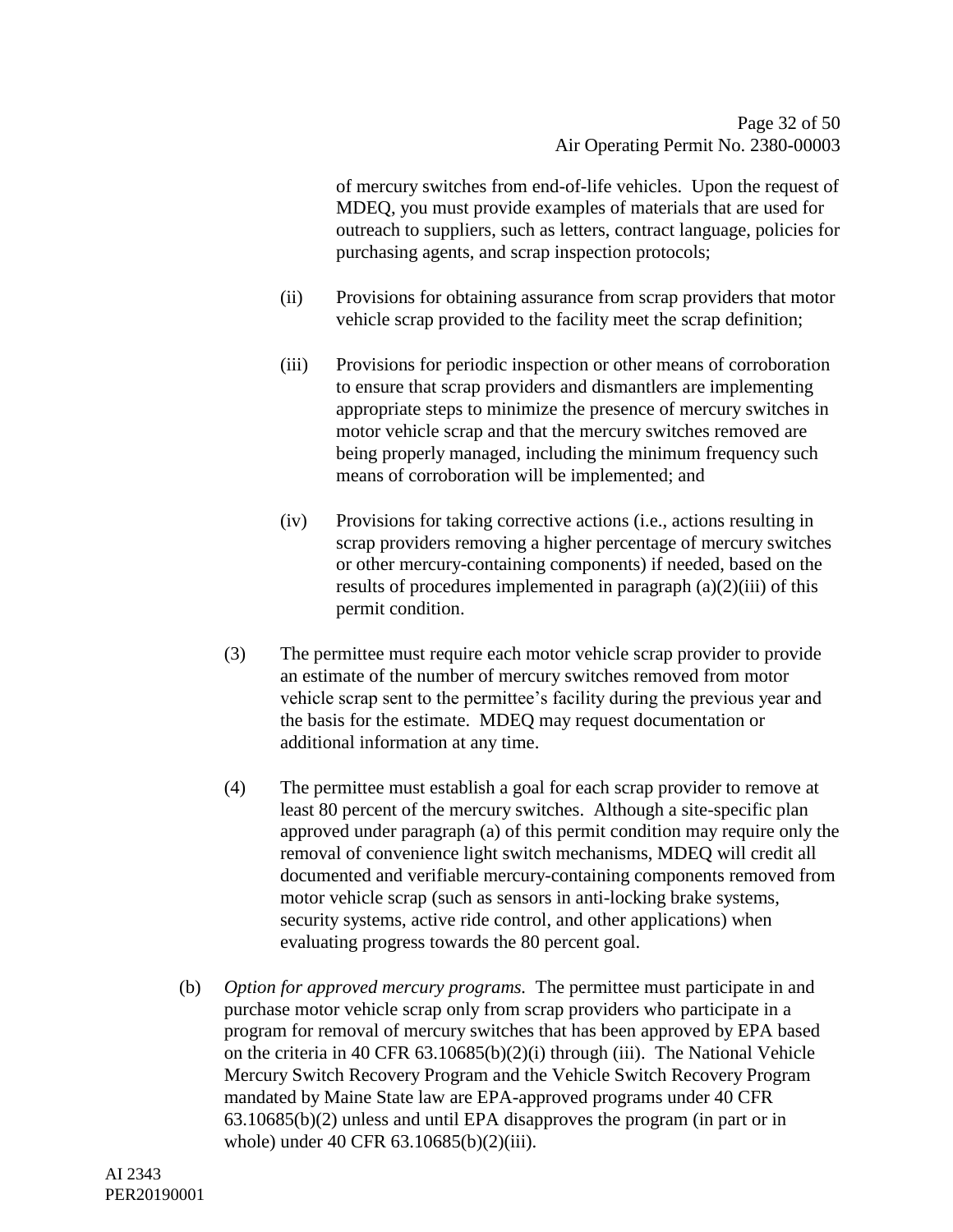- (c) *Option for specialty metal scrap.* The permittee must maintain records of documentation and operate such that the only materials from motor vehicles in the scrap are materials recovered for specialty alloy (including, but not limited to, chromium, nickel, molybdenum, or other alloys) content (such as certain exhaust systems) and, based on the nature of the scrap and purchase specifications, that the type of scrap is not reasonably expected to contain mercury switches.
- (d) *Scrap that does not contain motor vehicle scrap.* For scrap not subject to the requirements in paragraphs (a) through (c) of this permit condition, the permittee must maintain records of documentation that this scrap does not contain motor vehicle scrap.

(Ref.: 40 CFR 63.10685(b); Subpart YYYYY)

- 5.B.4 For Emission Points AB-000 and AG-000, in addition to the records required by 40 CFR 63.10, the permittee must keep records to demonstrate compliance with the requirements for the permittee's pollution prevention plan in Condition 5.B.2(a) of this permit and/or for the use of only restricted scrap in Condition 5.B.2(b) of this permit and for mercury in Condition 5.B.3(a) through (c) of this permit, as applicable. The permittee must keep records documenting compliance with Condition 5.B.3(d) of this permit for scrap that does not contain motor vehicle scrap.
	- (a) If the permittee is subject to the requirements for a site-specific plan for mercury under Condition 5.B.3(a) of this permit, the permittee must maintain records of the number of mercury switches removed or the weight of mercury recovered from the switches and properly managed, the estimated number of vehicles processed, and an estimate of the percent of mercury switches recovered.
	- (b) If the permittee is subject to the option for approved mercury programs under Condition 5.B.3(b) of this permit, the permittee must maintain records identifying each scrap provider and documenting the scrap provider's participation in an approved mercury switch removal program. If the permittee purchases motor vehicle scrap from a broker, the permittee must maintain records identifying each broker and documentation that all scrap provided by the broker was obtained from other scrap providers who participate in an approved mercury switch removal program.

(Ref.: 40 CFR 63.10685(c)(1) and (2); Subpart YYYYY)

5.B.5 For Emission Points AB-001 and AB-002, the permittee shall monitor the capture system and PM control device required by Condition 3.D.1 of this permit, maintain records, and submit reports according to the compliance assurance monitoring requirements in 40 CFR Part 64. (See also Condition 3.B.13)

AI 2343 PER20190001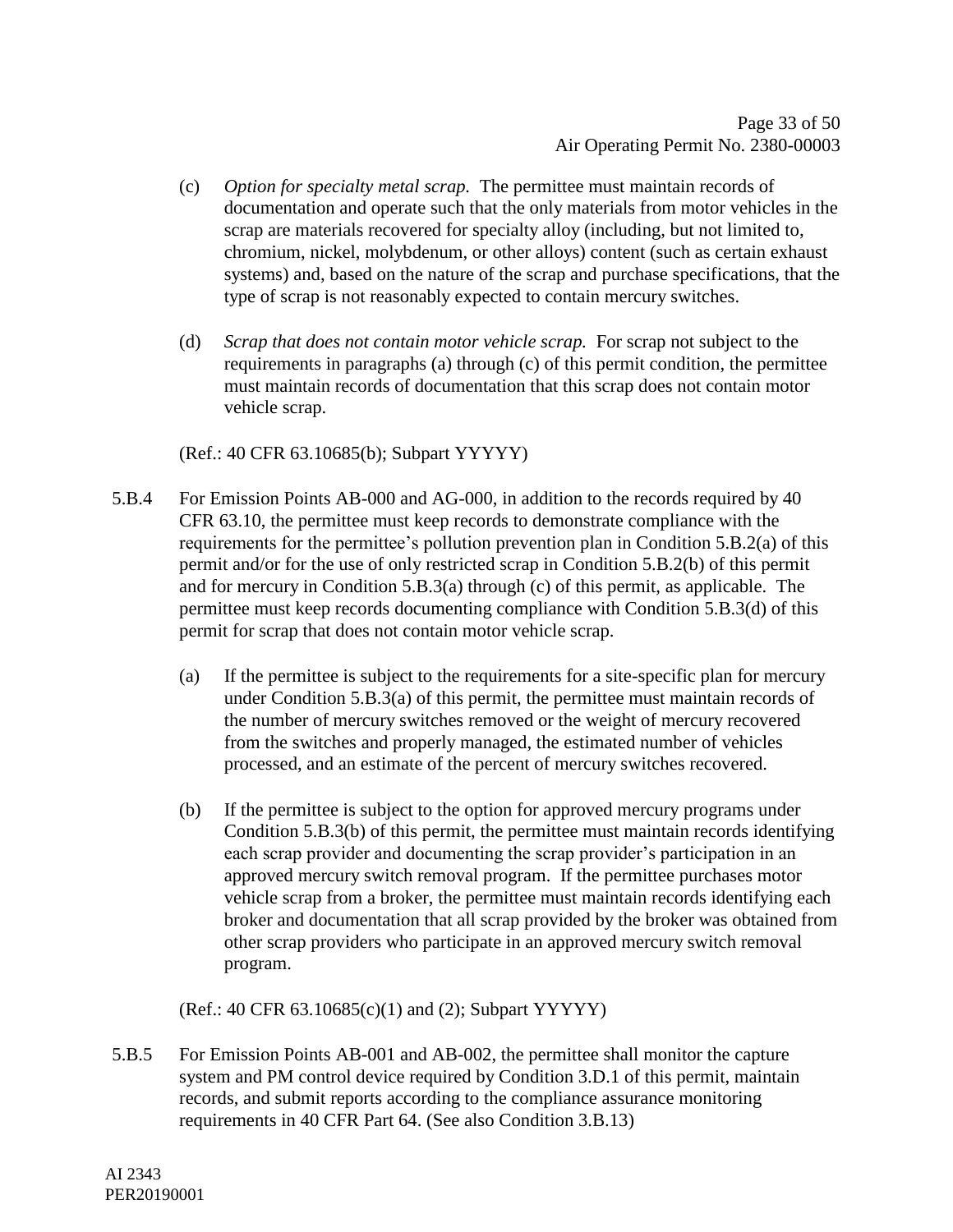(Ref.: 40 CFR 63.10686(e); Subpart YYYYY)

5.B.6 For Emission Points AB-001 and AB-002, to demonstrate compliance with the emissions limitations in Conditions 3.B.9, 3.B.10, and 3.B.11, the permittee shall operate a Continuous Emission Monitoring System (CEMS) for monitoring the emissions of  $SO_2$ ,  $CO$ , and  $NO_x$  according to the manufacturers design, specifications, and recommendations. The MDEQ may reopen the permit at any time to establish the necessary parameters for establishing the appropriate averaging period/time for optimum operation of the CEMS. The CEMS shall meet the applicable performance specifications required by 40 CFR Part 60, Appendix B, the applicable quality assurance procedures required in 40 CFR Part 60, Appendix F, and the requirements of 40 CFR 60.13. In lieu of the requirements of 40 CFR Part 60, Appendix F, 5.1.1, 5.1.3, and 5.1.4, the permittee may conduct either a Relative Accuracy Audit (RAA) or a Relative Accuracy Test Audit (RATA) on each CEMS at least once every three (3) years. The permittee shall conduct Cylinder Gas Audits (CGA) each calendar quarter during which a RAA or a RATA is not performed.

(Ref.: PSD Construction Permit Issued December 9, 2008)

- 5.B.7 For Emission Points AB-001 and AB-002, the permittee shall conduct performance testing to demonstrate compliance with the VOC limits specified in Condition 3.B.8 of this permit. Testing shall be conducted no more than 5 years from the previous performance test. The permittee shall utilize EPA Reference Method 25A or an alternative EPA approved test method. During the performance test, the permittee shall monitor the following:
	- (a) Charge weights and materials, tap weights, and materials;
	- (b) Heat times, including start and stop times and a log of process operations, including periods of no operation during testing;
	- (c) Control device operation log; and
	- (d) Continuous monitor or Method 9 data.

(Ref.: 11 Miss. Admin. Code Pt. 2, R. 6.3.A(3)(a)(2).; established in PSD Construction Permit Issued December 9, 2008 and modified in Title V Operating Permit herein)

5.B.8 For Emission Points AB-001 and AB-002, the permittee shall conduct biennial performance testing to demonstrate compliance with the PM limitations in Conditions 3.B.5 and 3.B.6 of this permit. Each performance test shall be conducted no later than 24 months following the previous performance test. The performance testing shall be conducted in accordance with the following: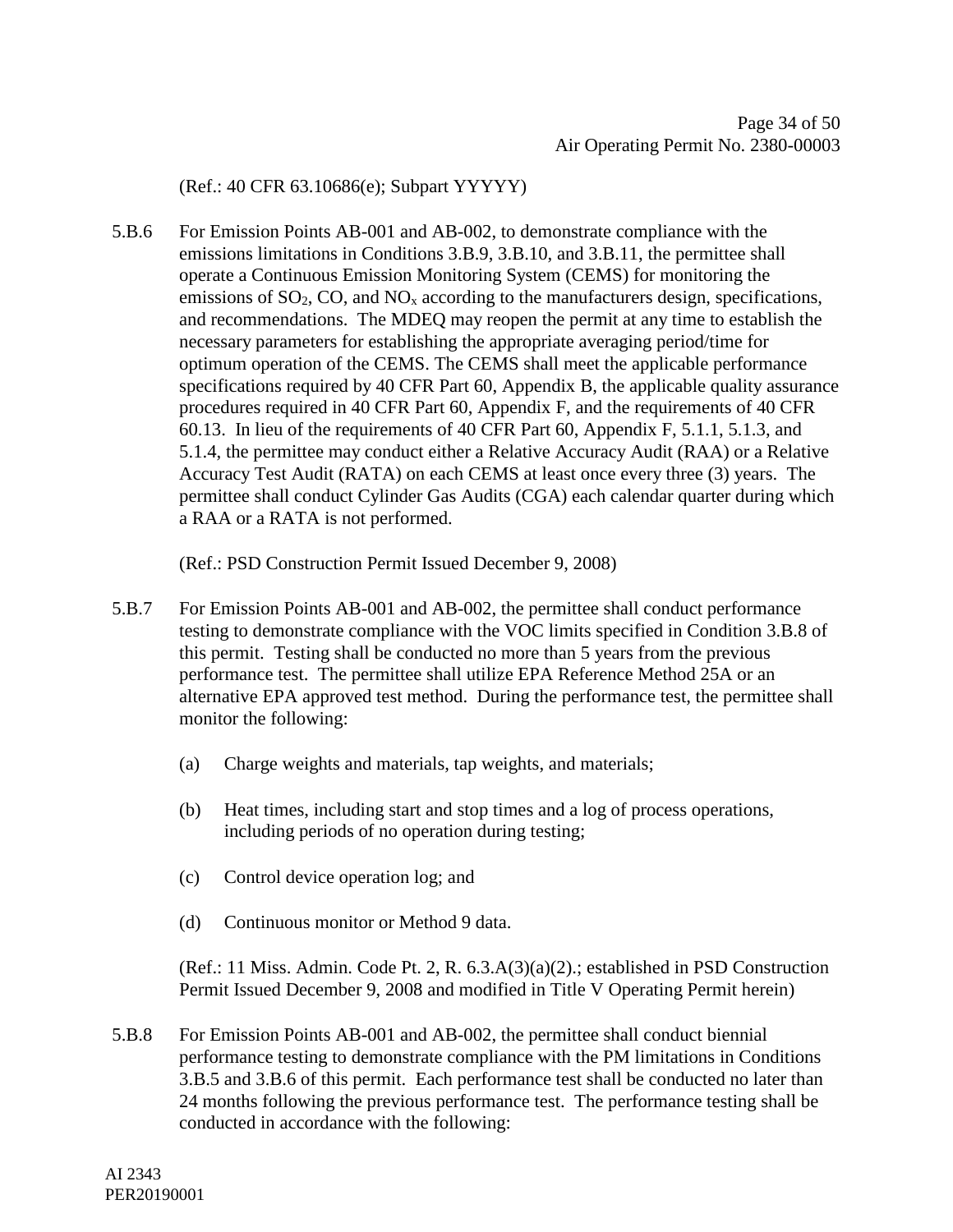- (a) During the performance tests, the permittee shall not add gaseous diluents to the effluent gas stream after the fabric in any pressurized fabric filter collector, unless the amount of dilution is separately determined and considered in the determination of emissions.
- (b) Method 5 shall be used for negative-pressure fabric filters and other types of control devices and Method 5D shall be used for positive-pressure fabric filters to determine the particulate matter concentration and volumetric flow rate of the effluent gas. The sampling time and sample volume for each run shall be at least 4 hours and 4.50 dscm (160 dscf) and, when a single EAF is sampled, the sampling time shall include an integral number of heats.
- (c) The permittee shall obtain the information required in Condition 5.B.14 and 5.B.17 of this permit during the particulate matter runs.
- (d) To demonstrate compliance with the opacity standards in Conditions 3.B.3 and 3.B.4, the permittee shall conduct Method 9 observations concurrently with the particulate matter test runs, unless inclement weather interferes.
- (e) The baghouses shall be designed and constructed to allow measurement of emissions using applicable test methods and procedures.

(Ref.: 11 Miss. Admin. Code Pt. 2, R. 6.3.A(3)(a)(2)., 40 CFR 60.275a(a), (e)(1),  $(e)(3)$ ,  $(e)(4)$ ,  $(f)$ ,  $(g)$ , and  $(j)$ ; Subpart AAa)

5.B.9 For Emission Points AB-001 and AB-002, the permittee shall have a certified visible emission observer conduct visible emissions evaluations at the baghouses. Visible emission observations shall be conducted at least once per day for at least three 6 minute periods when the furnace is operating in the melting and refining period. All visible emissions observations shall be conducted in accordance with Method 9. If visible emissions occur from more than one point, the opacity shall be recorded for any points where visible emissions are observed. Where it is possible to determine that a number of visible emission sites relate to only one incident of the visible emission, only one set of three 6-minute observations will be required. In that case, the Method 9 observations must be made for the site of highest opacity that directly relates to the cause (or location) of visible emissions observed during a single incident. Records shall be maintained of any 6-minute average that is in excess of the opacity limit specified in Condition 3.B.4 of this permit.

(Ref.: 40 CFR 60.273a(c); Subpart AAa)

5.B.10 For Emission Points AB-001 and AB-002, the permittee shall check and record the control system fan motor amperes and damper position on a once-per-shift basis during all periods in which a hood is operated for the purpose of capturing emissions. The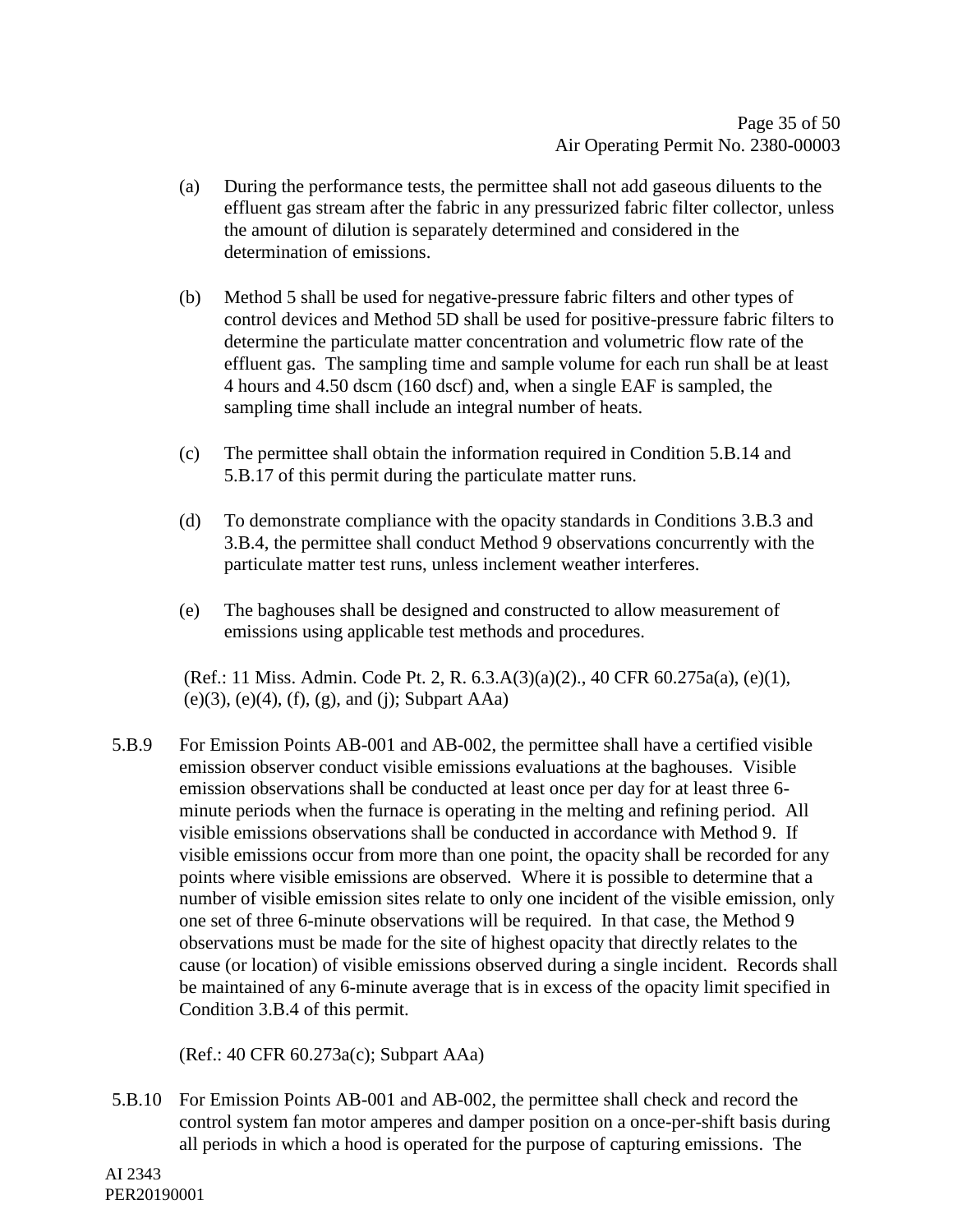permittee may petition the MDEQ for reestablishment of these parameters whenever the permittee can demonstrate to the MDEQ's satisfaction that the operating conditions upon which the parameters were previously established are no longer applicable. The values of these parameters as determined during the most recent demonstration of compliance shall be maintained at the appropriate level for each applicable period. Operation at other than baseline values may be subject to the requirements of 40 CFR 60.276a(c). Records of the measurements required by this permit condition must be retained for at least 2 years following the date of the measurement.

(Ref.: 40 CFR 60.274a(a)(1), (b), (c), and 60.276a(a); Subpart AAa)

5.B.11 For Emission Points AB-001 and AB-002, the permittee shall perform monthly operational status inspections of the equipment that is important to the performance of the total capture system (i.e., pressure sensors, dampers, and damper switches). This inspection shall include observations of the physical appearance of the equipment (e.g., presence of holes in ductwork or hoods, flow constrictions caused by dents or accumulated dust in ductwork, and fan erosion). Any deficiencies shall be noted and proper maintenance performed. The permittee shall maintain records of all monthly operational status inspections performed under this permit condition for at least 2 years following the date of the inspections.

(Ref.: 40 CFR 60.274a(a)(2) and (d), 60.276a(a); Subpart AAa)

5.B.12 For Emission Points AB-001 and AB-002, the permittee may petition the MDEQ to approve any alternative to either the monitoring requirements in Condition 5.B.10 of this permit or the monthly operational status inspections specified in Condition 5.B.11 of this permit if the alternative will provide a continuous record of operation of each emission capture system.

(Ref.: 40 CFR 60.274a(e); Subpart AAa)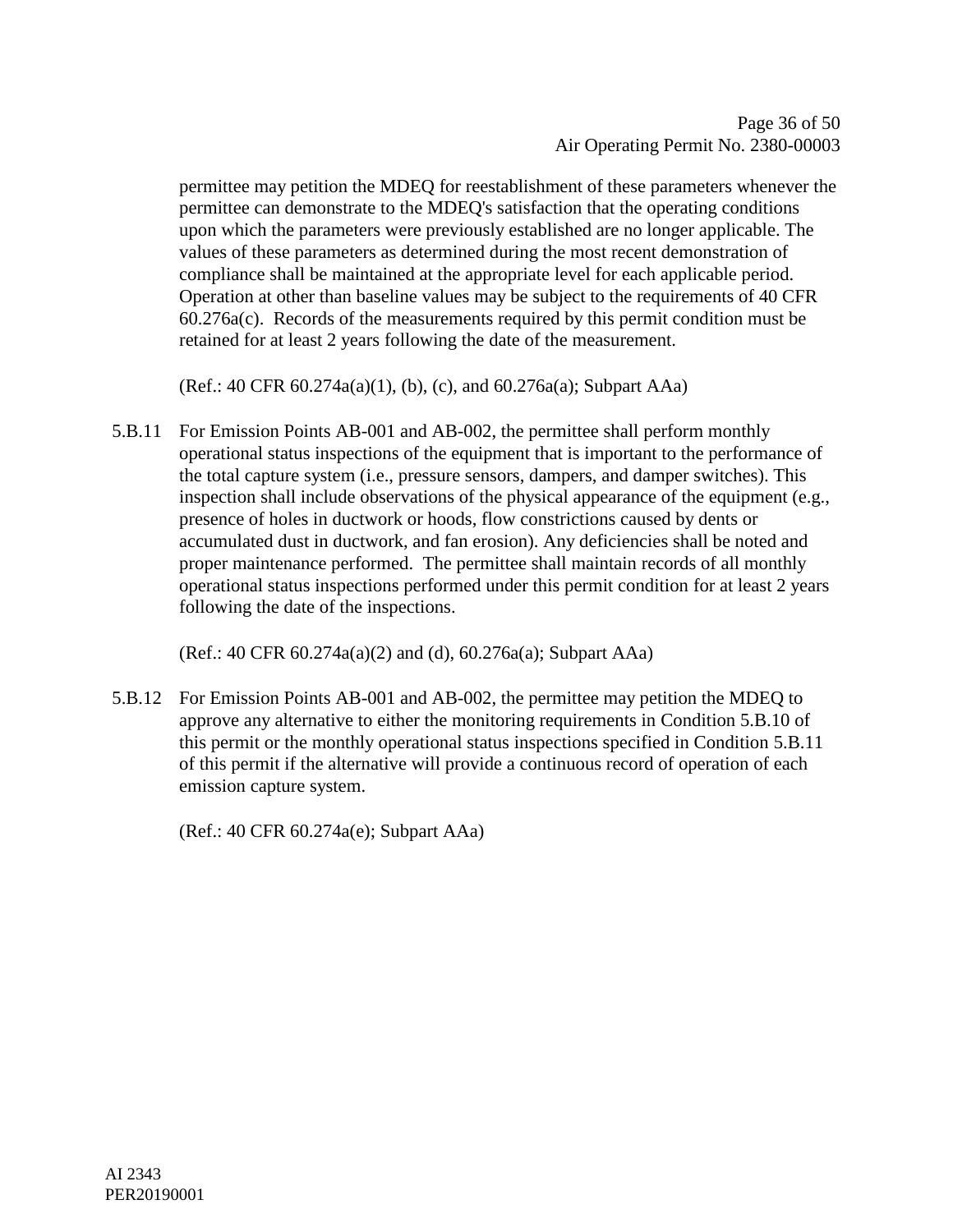- 5.B.13 For Emission Point AB-001 and AB-002, during any performance test required under Condition 5.B.8, and for any report thereof required by Condition 5.C.7, or to determine compliance with Condition 3.B.3, the owner or operator shall monitor the following information for all heats covered by the test:
	- (a) Charge weights and materials, and tap weights and materials;
	- (b) Heat times, including start and stop times, and a log of process operation, including periods of no operation during testing;
	- (c) Control device operation log; and
	- (d) Method 9 data.

Records of the measurements required in this permit condition must be retained for at least 2 years following the date of the measurement.

(Ref.: 40 CFR 60.274a(h) and 60.276a(a); Subpart AAa)

5.B.14 For Emission Points AB-001 and AB-002, the permittee shall conduct daily visible emissions evaluations and monitor the fan amps and damper positions once per shift at the baghouses in accordance with the CAM Plan found in Appendix B of this permit.

(Ref.: 40 CFR 64.3(a) and (b), 64.6(c); Compliance Assurance Monitoring)

5.B.15 For Emission Point AF-001, the permittee shall monitor the fan amps at the cyclone on a daily basis in accordance with the CAM Plan found in Appendix C of the permit.

(Ref.: 40 CFR 64.3(a) and (b), 64.6(c); Compliance Assurance Monitoring)

- 5.B.16 For Emission Points AB-001, AB-002, and AF-001, the permittee shall comply with the following requirements required by the approved CAM Plan:
	- (a) *Proper Maintenance*. At all times, the permittee shall maintain the monitoring, including but not limited to, maintaining necessary parts for routine repairs of the monitoring equipment.
	- (b) *Continued Operation*. Except for, as applicable, monitoring malfunctions, associated repairs, and required quality assurance or control activities (including, as applicable, calibration checks and required zero and span adjustments), the permittee shall conduct all monitoring in continuous operation (or shall collect data at all required intervals) at all times that the pollutant-specific emissions unit is operating. Data recorded during monitoring malfunctions, associated repairs,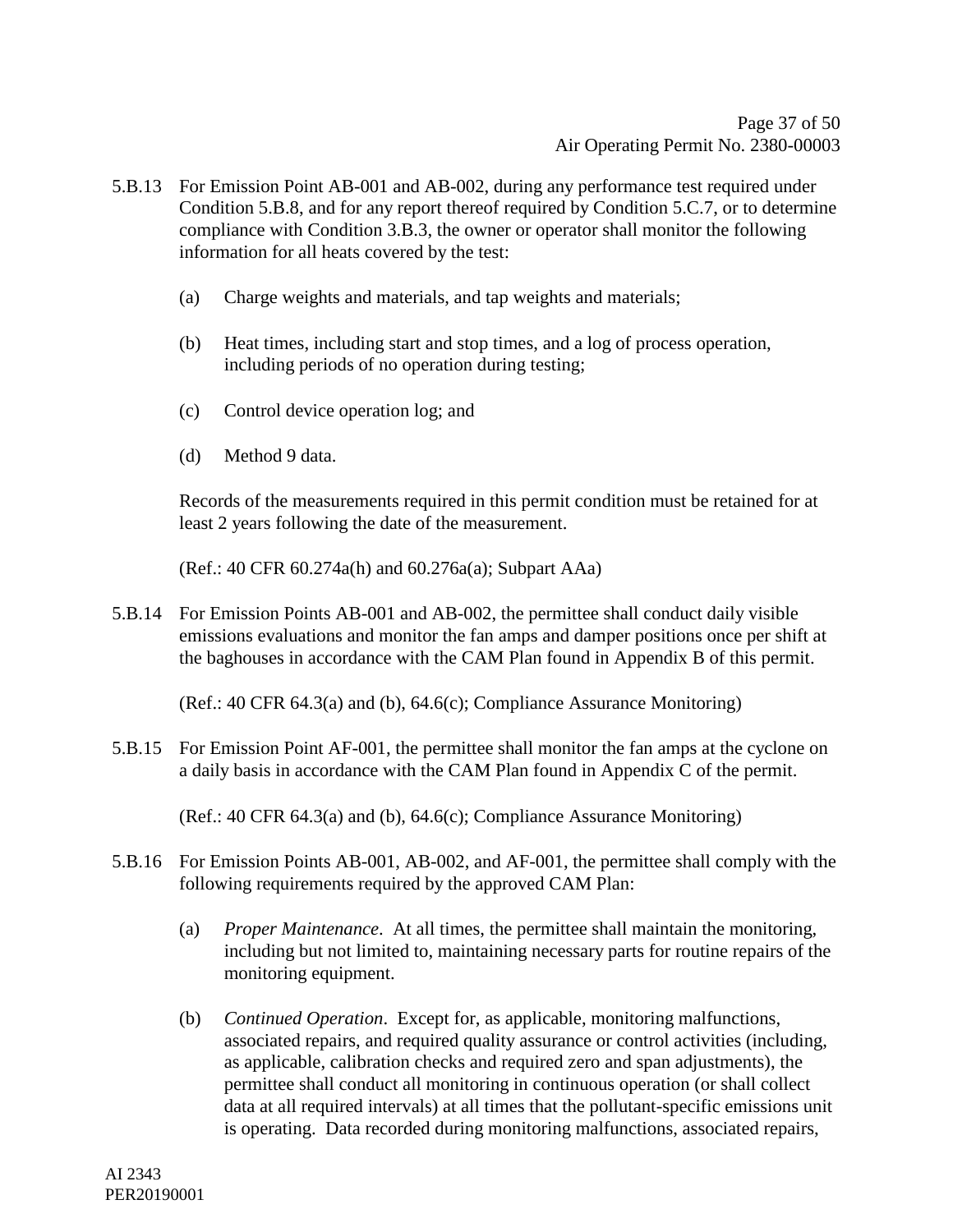and required quality assurance or control activities shall not be used, including in data averaging and calculations or in fulfilling a minimum data availability requirement, as applicable. The permittee shall use all the data collected during all other periods in assessing the operation of the control device and associated control system. A monitoring malfunction is any sudden infrequent, not reasonably preventable failure of the monitoring to provide valid data. Monitoring failures that are caused in part by poor maintenance or careless operation are not malfunctions.

(Ref.: 40 CFR 64.7(b) and (c); Compliance Assurance Monitoring)

5.B.17 For Emission Points AB-001, AB-002, and AF-001, upon detecting an excursion or exceedance, the permittee shall restore operation of the pollutant-specific emissions unit (including the control device and associated capture system) to its normal or usual manner of operation as expeditiously as practicable in accordance with good air pollution control practices for minimizing emissions. The response shall include minimizing the period of any startup, shutdown or malfunction and taking any necessary corrective actions to restore normal operation and prevent the likely recurrence of the cause of an excursion or exceedance (other than those caused by excused startup or shutdown conditions). Such actions may include initial inspection and evaluation, recording that operations returned to normal without operator action (such as through response by a computerized distribution control system), or any necessary follow-up actions to return operation to within the indicator range, designated condition, or below the applicable emission limitation or standard, as applicable.

Determination of whether the permittee has used acceptable procedures in response to an excursion or exceedance will be based on information available, which may include but is not limited to, monitoring results, review of operation and maintenance procedures and records, and inspection of the control device, associated capture system, and the process.

(Ref.: 40 CFR 64.7(d); Compliance Assurance Monitoring)

5.B.18 For Emission Points AB-001, AB-002, and AF-001, based on the results of a determination made under Condition 5.B.17, the MDEQ may require the permittee to develop and implement a Quality Improvement Plan (QIP) containing the elements specified in 40 CFR 648(b). The QIP shall be developed and implemented within 180 days of written notification from MDEQ that a QIP is required. The MDEQ may require the permittee make reasonable changes to the QIP if the QIP fails to address the cause of the control device performance problem or fails to provide adequate procedures for correcting control device performance problems as expeditiously as practicable in accordance with good air pollution control practices for minimizing emissions. Implementation of a QIP shall not excuse the permittee from compliance with any existing emission limitation or standard, or any existing monitoring, testing, reporting,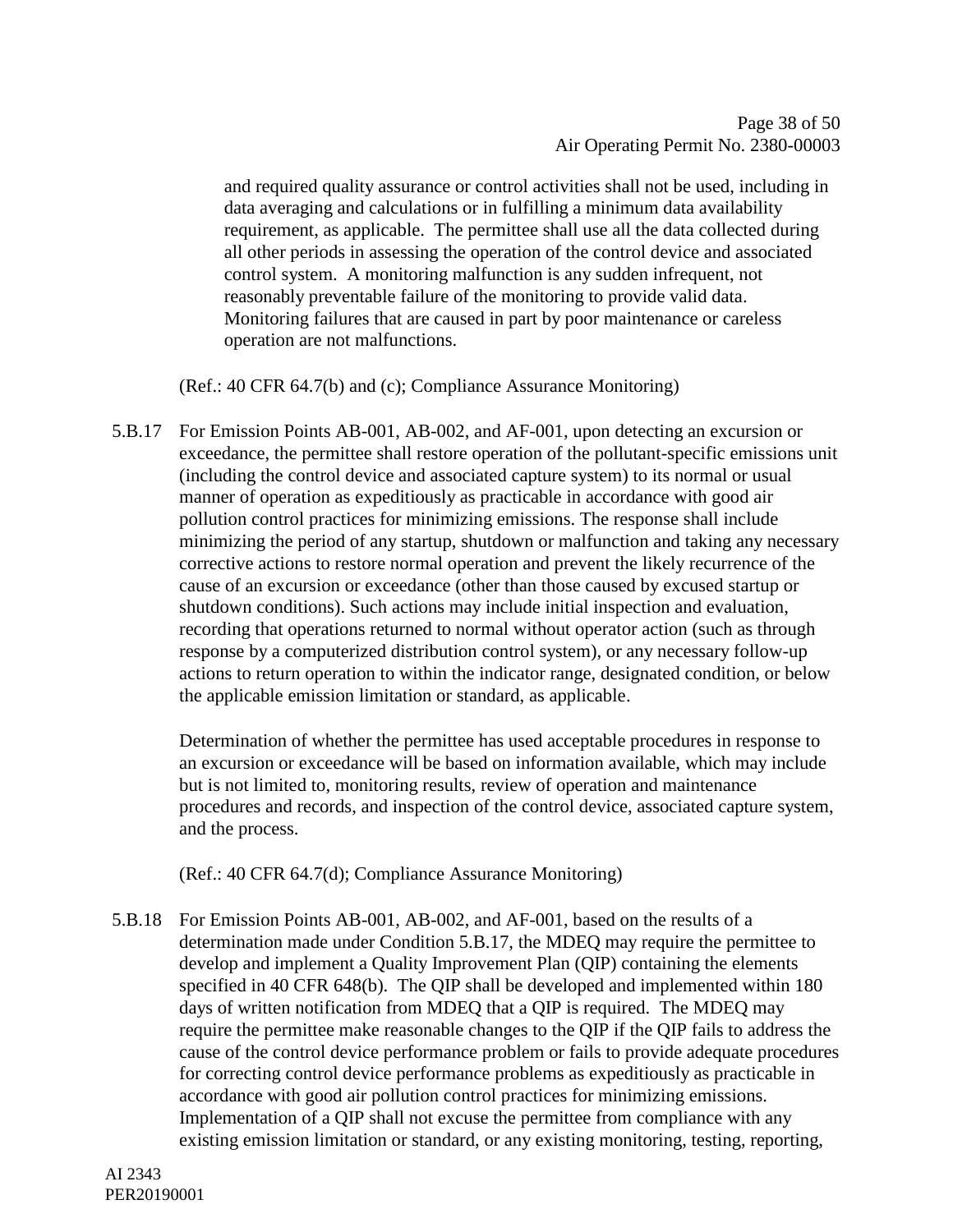or recordkeeping requirement that applies.

(Ref.: 40 CFR 64.8; Compliance Assurance Monitoring)

5.B.19 For Emission Points AB-001, AB-002, and AF-001, the permittee shall maintain records of monitoring data, monitor performance data, corrective actions taken, any written QIP required pursuant to Condition 5.B.22 and any activities undertaken to implement a QIP, data used to document the adequacy of monitoring, and monitoring maintenance or corrective actions, as applicable. As applicable, records of monitoring data and monitoring performance data should include date and time, who performed the analysis, analytical techniques or methods used, results and operating conditions at the time of the sampling or measurement. These records may be maintained in hard copy form or electronically, provided they are available for expeditious inspection and review.

(Ref.: 40 CFR 64.9(b); Compliance Assurance Monitoring)

5.B.20 For Emission Point AG-000, the permittee shall develop good work practices and maintain sufficient records to document drop heights and maintenance necessary to ensure that all related equipment is being operated in a manner consistent with manufacturer design, demonstrating compliance with BACT as specified in Condition 3.D.5 of the federally enforceable permit herein. These records shall be in the form of the following good work practice certification statement which may be developed by the senior environmental manager for the facility and certified by the responsible official in the semiannual report submittals:

> "Based upon my inquiry of the person or persons directly responsible for managing compliance with the permit limitations described in Part III of the PSD Construction Permit issued December 9, 2008, for Emission Point AG-000, I certify that, to the best of my knowledge and belief, preventative maintenance of all related equipment is being performed in a manner consistent with manufacturer design. I further certify that this facility is maintaining sufficient records to demonstrate this upon site inspection visit or request by any MDEQ personnel."

(Ref.: PSD Construction Permit Issued December 9, 2008)

5.B.21 For Emission Point AH-000, the permittee shall keep records to document their monthly gasoline throughput and shall, within 24 hours of a request by the MDEQ, demonstrate their monthly gasoline throughput is less than the 10,000-gallon threshold level. Records of monthly gasoline throughput shall be kept for a period of five (5) years. The permittee shall not be required to submit notifications or reports as specified in 40 CFR 63.11125, 63.11126, or 40 CFR Part 63, Subpart A.

(Ref.: 40 CFR 63.11111(e) and 63.11116(b); Subpart CCCCCC)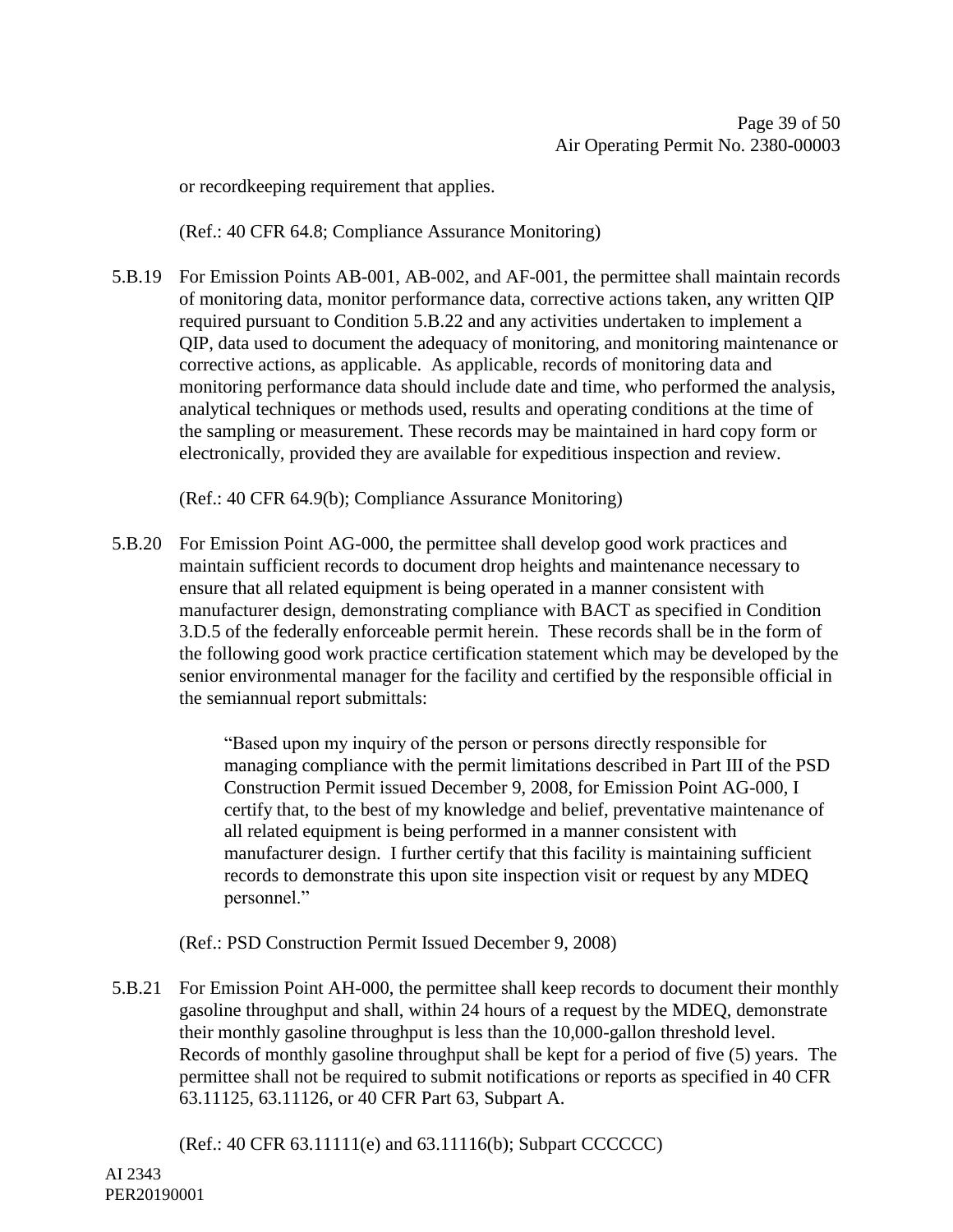5.B.22 For Emission Point AH-000, the permittee shall keep the following records:

- (a) Records of the occurrence and duration of each malfunction of operation (i.e., process equipment) or the air pollution control and monitoring equipment.
- (b) Records of actions taken during periods of malfunction to minimize emissions in accordance with Condition 3.D.8, including corrective actions to restore malfunctioning process and air pollution control and monitoring equipment to its normal or usual manner of operation.

(Ref.: 40 CFR 63.11125(d); Subpart CCCCCC)

#### C. Specific Reporting Requirements

| Emission<br>Point(s)             | Applicable Requirement                                                                   | Condition<br>Number | Pollutant/Parameter<br>Monitored                                       | <b>Reporting Requirement</b>                                                                                                              |
|----------------------------------|------------------------------------------------------------------------------------------|---------------------|------------------------------------------------------------------------|-------------------------------------------------------------------------------------------------------------------------------------------|
| $AB-000$<br>$AG-000$             | <b>40 CFR</b><br>$63.10685(b)(1)(v)$ ,<br>$(c)(1)(ii)$ , and $(c)(3)$ ;<br>Subpart YYYYY | 5.C.1               | Chlorinated<br>plastics, lead, free<br>organic liquids, and<br>mercury | Semiannual reporting requirements for the<br>control of contaminants from scrap                                                           |
| $AB-000$                         | 40 CFR 60.276a(g);<br>Subpart AAa                                                        | 5.C.2               | Opacity                                                                | Semiannual reporting of excess emissions<br>from the melt shop                                                                            |
| $AB-001$<br>$AB-002$             | 11 Miss. Admin. Code<br>Pt. 2, R. $6.3.A(3)(a)(2)$ .<br>and 40 CFR $60.7(c)$ and<br>(d)) | 5.C.3               | SO <sub>2</sub><br>CO<br>NO <sub>x</sub>                               | Semiannual reporting requirements for<br><b>CEMs</b>                                                                                      |
|                                  | 40 CFR 60.276a(b);<br>Subpart AAa                                                        | 5.C.4               | Opacity                                                                | Semiannual reporting of exceedances                                                                                                       |
|                                  | 40 CFR 60.276a(c);<br>Subpart AAa                                                        | 5.C.5               | Fan motor amperes                                                      | Semiannual reporting of unacceptable<br>operation and maintenance                                                                         |
|                                  | 40 CFR 60.276a(f);<br>Subpart AAa                                                        | 5.C.6               | <b>PM</b>                                                              | Stack test report content requirements                                                                                                    |
|                                  | 11 Miss. Admin. Code<br>Pt. 2, R. $6.3.A(3)(c)(1)$ .                                     | 5.C.7               | <b>PM</b><br><b>VOC</b>                                                | Submit stack test reports no later than 60<br>days after testing                                                                          |
| $AB-001$<br>$AB-002$<br>$AF-001$ | 40 CFR 64.9(a); CAM                                                                      | 5.C.8               | <b>CAM</b> Reporting                                                   | Semiannual reporting requirements                                                                                                         |
|                                  | 40 CFR 64.7(e); CAM                                                                      | 5.C.9               | <b>CAM</b> Modification                                                | Promptly notify MDEQ of failure to<br>achieve limit/standard though no excursion<br>or exceedance was indicated by approved<br>monitoring |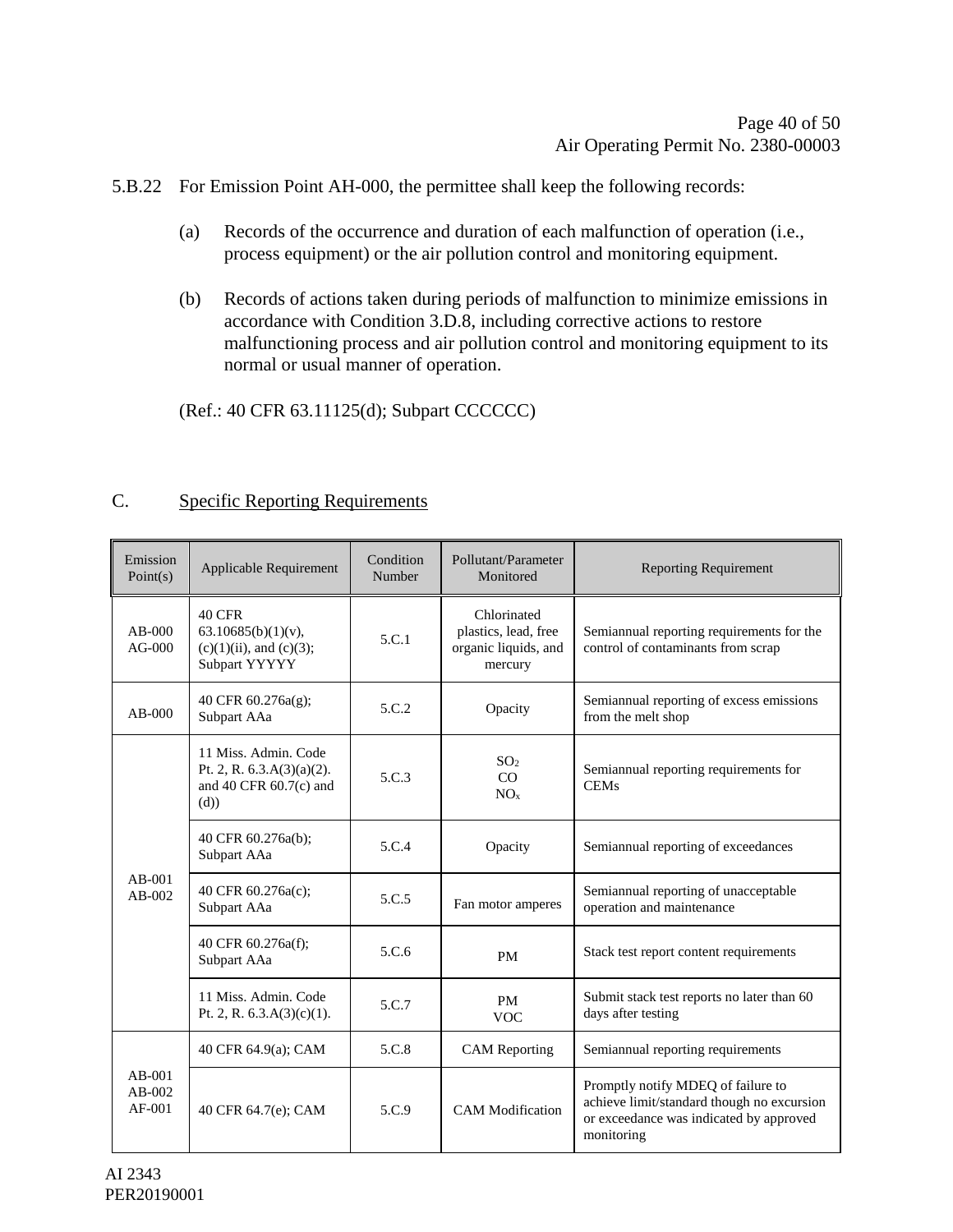#### Page 41 of [50](#page-49-0) Air Operating Permit No. 2380-00003

| Emission<br>Point(s)             | Applicable Requirement                               | Condition<br>Number | Pollutant/Parameter<br>Monitored              | <b>Reporting Requirement</b>                         |
|----------------------------------|------------------------------------------------------|---------------------|-----------------------------------------------|------------------------------------------------------|
| $AC-000$<br>$AE-000$             | 11 Miss. Admin. Code<br>Pt. 2, R. $6.3.A(3)(c)(1)$ . | 5.C.10              | $PM/PM_{10}/PM_{2.5}$                         | Submit changes to operation and<br>maintenance plans |
| $AD-000$<br>$AF-000$<br>$AG-000$ | 11 Miss. Admin. Code<br>Pt. 2, R. $6.3.A(3)(c)(1)$ . | 5.C.11              | Operating<br>parameters and<br>work practices | Semiannual Monitoring Report<br>Requirements         |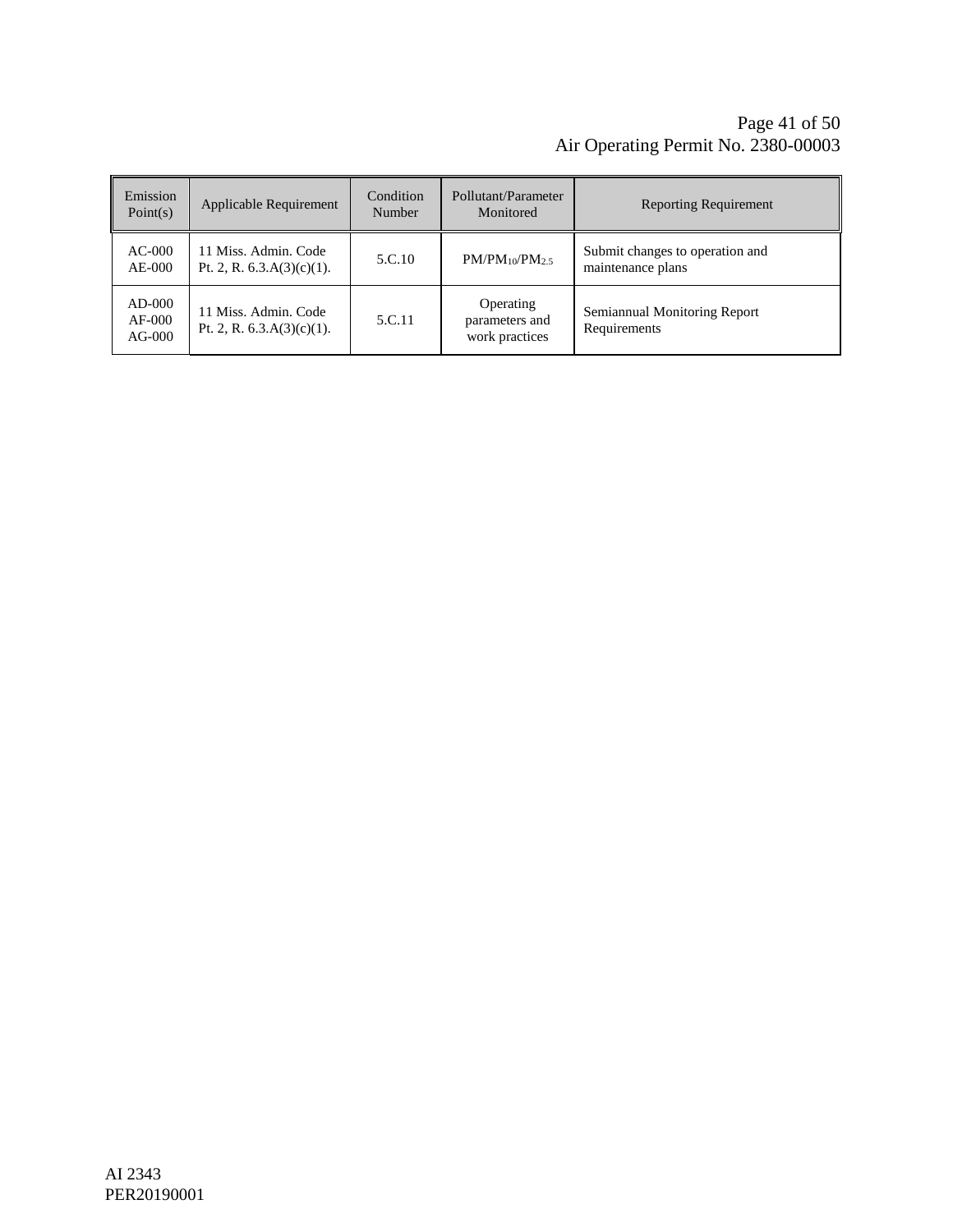- 5.C.1 For Emission Points AB-000 and AG-000, the permittee shall comply with the following semiannual reporting requirements:
	- (a) When complying with the option for a site-specific plan for mercury under Condition 5.B.3(a) of this permit, for each scrap provider, the permittee must submit semiannual progress reports to MDEQ that provide the number of mercury switches removed or the weight of mercury recovered from the switches, the estimated number of vehicles processed, an estimate of the percent of mercury switches removed, and certification that the removed switches were recycled at RCRA-permitted facilities or otherwise properly managed pursuant to RCRA Subtitle C regulations referenced in Condition  $5.B.3(a)(2)(i)$ . This information can be submitted in aggregated form and does not have to be submitted for each scrap provider, contract, or shipment. MDEQ may change the approval status of a site-specific plan following 90-days' notice based on the progress reports or other information.
	- (b) When complying with the option for a site-specific plan for mercury under Condition 5.B.3(a) of this permit, the permittee must submit semiannual reports of the number of mercury switches removed or the weight of mercury recovered from the switches and properly managed, the estimated number of vehicles processed, an estimate of the percent of mercury switches recovered, and a certification that the recovered mercury switches were recycled at RCRApermitted facilities. The semiannual reports must include a certification that the permittee has conducted inspections or taken other means of corroboration as required under Condition  $5.B.3(a)(2)(iii)$  of this permit. The permittee may include this information in the semiannual compliance reports required under paragraph (c) of this permit condition.
	- (c) The permittee must submit semiannual compliance reports to MDEQ that clearly identifies any deviation from the requirements in Conditions 5.B.2 and 5.B.3 of this permit and the corrective action taken. The permittee must identify which compliance option in Condition 5.B.3 of this permit applies to each scrap provider, contract, or shipment.

(Ref.: 11 Miss. Admin. Code Pt. 2, R. 6.3.A.(3)(c)(1) and 40 CFR 63.10685(b)(1)(v),  $(c)(1)(ii)$ , and  $(c)(3)$ ; Subpart YYYYY)

5.C.2 For Emission Point AB-000, the permittee shall maintain records of all shop opacity observations made in accordance with Condition 5.B.1. All shop opacity observations in excess of the emission limit specified in Condition 3.B.3 shall indicate a period of excess emission, and shall be reported to the MDEQ semi-annually, according to 40 CFR 60.7(c).

(Ref.: 40 CFR 60.276a(g); Subpart AAa)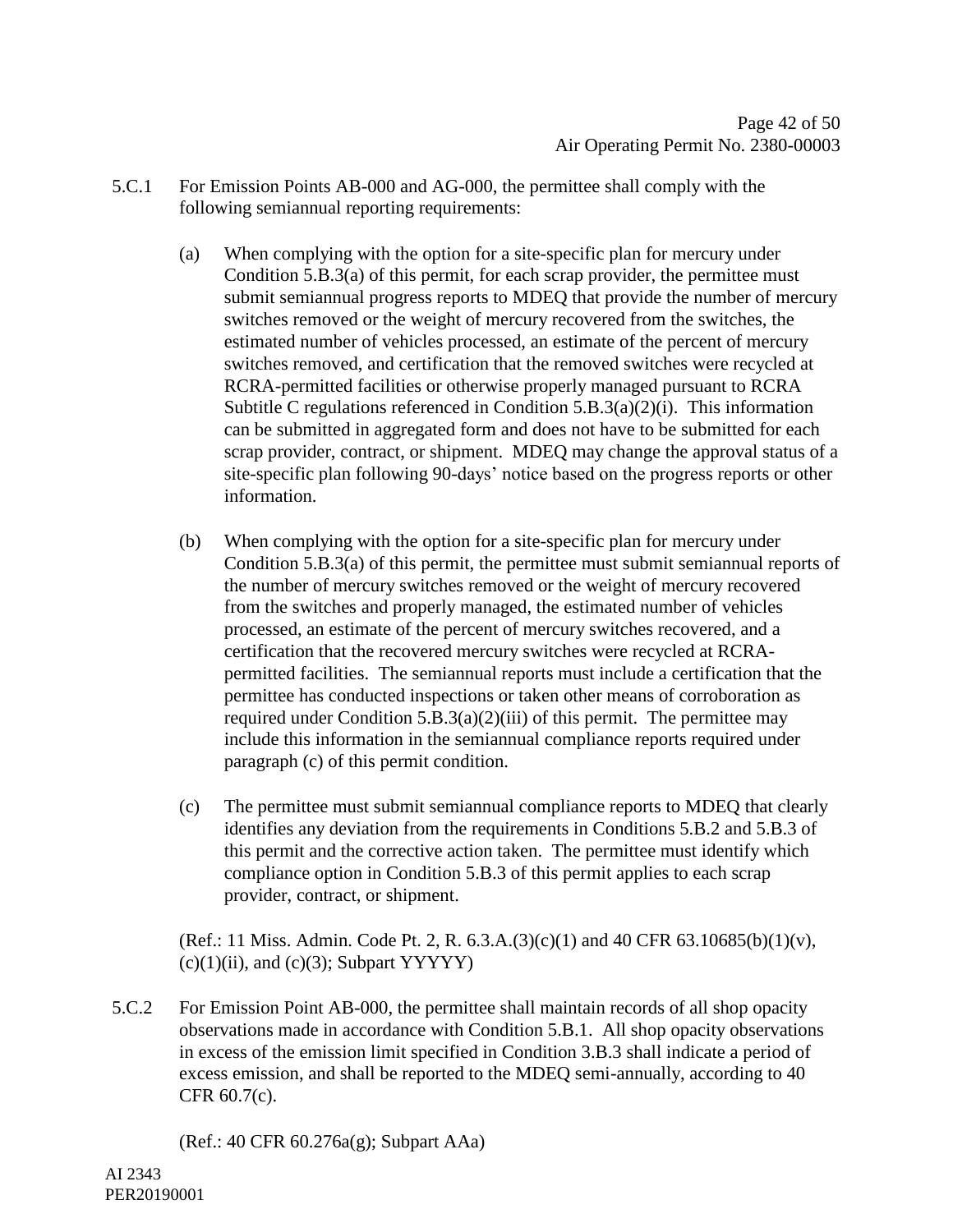- 5.C.3 For the CEMS associated with Emission Points AB-001 and AB-002, the permittee shall submit semiannual summary report forms in accordance with paragraph (a) and excess emissions and monitoring systems performance reports in accordance with paragraph (b). All reports shall be submitted by July 31 and January 31 for the preceding six-month period.
	- (a) The summary report form shall contain the information and be in the format shown in 40 CFR 60.7(d), Figure 1. One summary report form shall be submitted for each pollutant monitored  $(SO_2, CO, and NO_x)$ . If the total duration of excess emissions for the reporting period is less than 1 percent of the total operating time for the reporting period and CEMS downtime for the reporting period is less than 5 percent of the total operating time for the reporting period, only the summary report form shall be submitted and the excess emission report described in paragraph (b) need not be submitted unless requested by MDEQ.
	- (b) If the total duration of excess emissions for the reporting period is 1 percent or greater of the total operating time for the reporting period or the total CEMS downtime for the reporting period is 5 percent or greater of the total operating time for the reporting period, the summary report form described in paragraph (a) and the excess emission report described in paragraphs (b)(1) through (5) shall both be submitted. Written reports of excess emissions shall include the following information:
		- (1) The magnitude of excess emissions computed in accordance with 40 CFR 60.13(h), any conversion factor(s) used, and the date and time of commencement and completion of each time period of excess emissions.
		- (2) The Melt Shop operating time during the reporting period.
		- (3) Specific identification of each period of excess emissions that occurs during startups, shutdowns, and malfunctions of the Melt Shop. The nature and cause of any malfunction (if known), the corrective action taken or preventative measures adopted.
		- (4) The date and time identifying each period during which the CEMS was inoperative except for zero and span checks and the nature of the system repairs or adjustments.
		- (5) When no excess emissions have occurred or the CEMS have not been inoperative, repaired, or adjusted, such information shall be stated in the report.

(Ref.: 11 Miss. Admin. Code Pt. 2, R.  $(6.3.A(3)(a)(2))$ . and 40 CFR  $(60.7(c)$  and (d))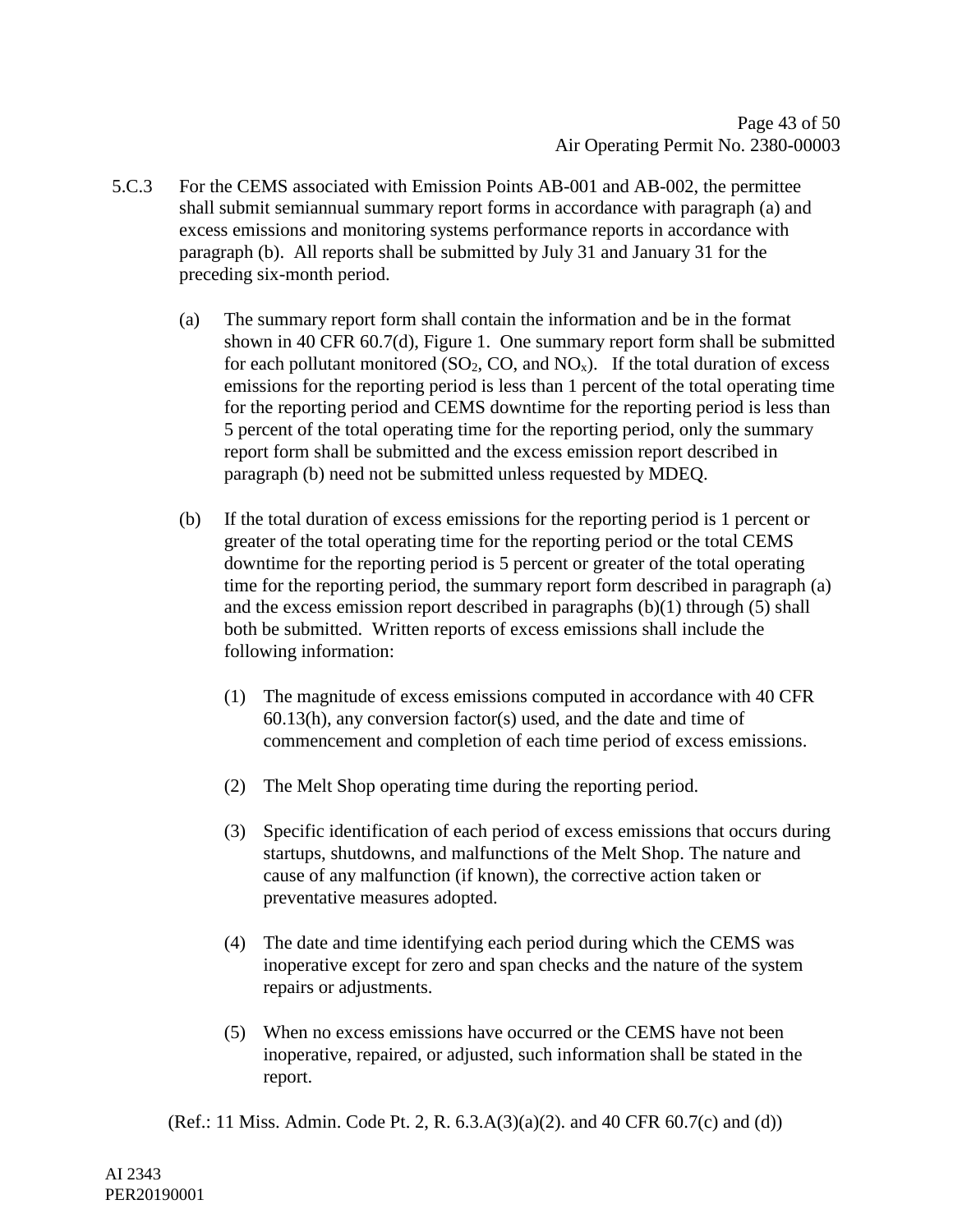5.C.4 For Emission Points AB-001 and AB-002, the permittee shall submit a written report of exceedances of the control device opacity (see Condition 3.B.4) to the MDEQ semiannually. For the purposes of these reports, exceedances are defined as all 6-minute periods during which the average opacity is 3 percent or greater.

(Ref.: 40 CFR 60.276a(b); Subpart AAa)

5.C.5 For Emission Points AB-001 and AB-002, operation of control system fan motor amperes at values exceeding  $\pm$  15 percent of the value established under Condition 5.B.14 or operation at flow rates lower than those established under Condition 5.B.14 may be considered by the MDEQ to be unacceptable operation and maintenance of the facility. Operation at such values shall be reported to the MDEQ semiannually.

(Ref.: 40 CFR 60.276a(c); Subpart AAa)

- 5.C.6 For Emission Points AB-001, and AB-002, the permittee shall conduct the demonstration of compliance with Conditions 3.B.3, 3.B.4, 3.B.5, and 3.B.6 and furnish the MDEQ a written report of the results of the test. This report shall include the following information:
	- (a) Facility name and address;
	- (b) Plant representative;
	- (c) Make and model of process, control device, and continuous monitoring equipment;
	- (d) Flow diagram of process and emission capture equipment including other equipment or process(es) ducted to the same control device;
	- (e) Rated (design) capacity of process equipment;
	- (f) Those data required under Condition 5.B.16;
		- (1) List of charge and tap weights and materials;
		- (2) Heat times and process log;
		- (3) Control device operation log; and
		- (4) Method 9 data.
	- (g) Test dates and test times;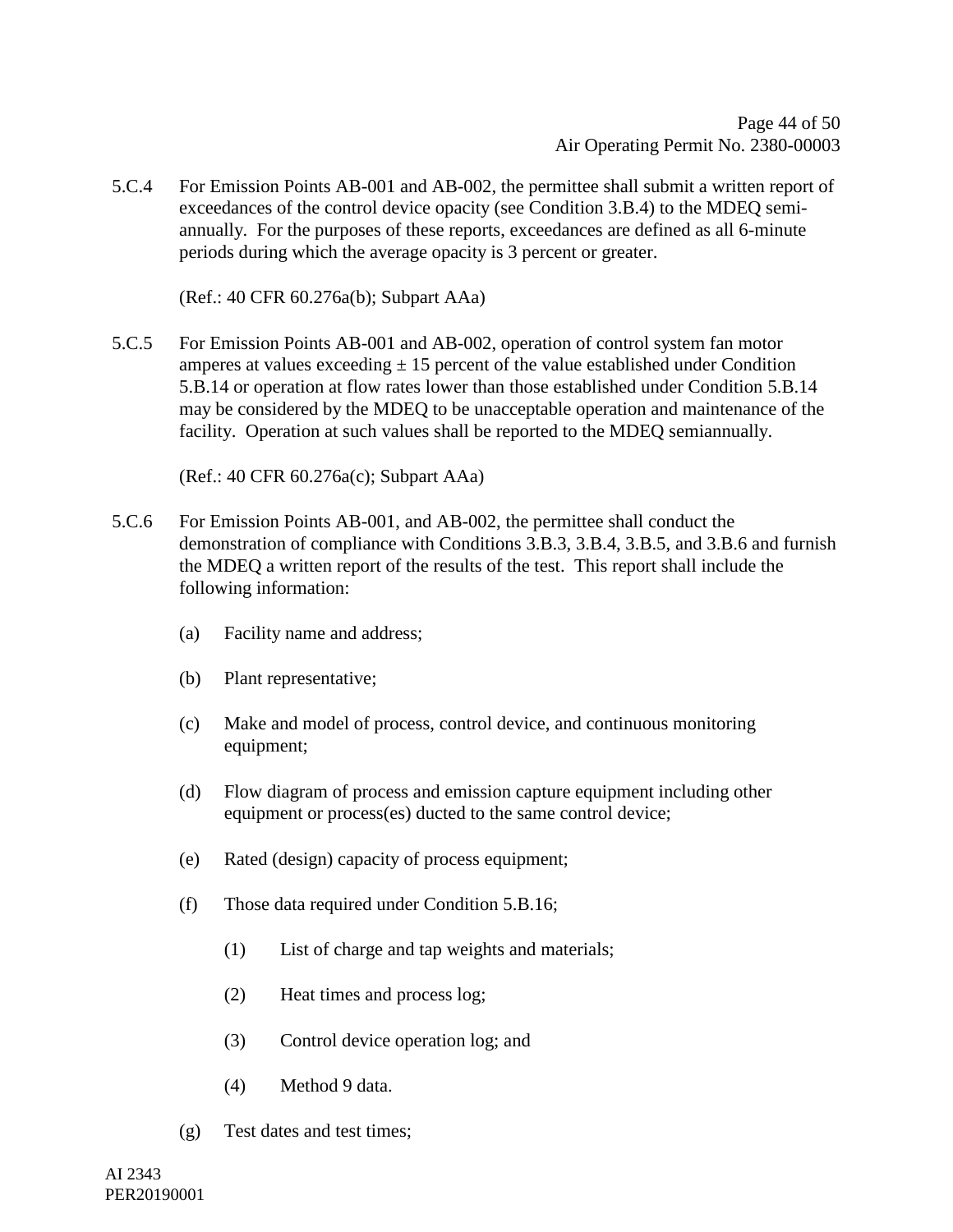- (h) Test company;
- (i) Test company representative;
- (j) Test observers from outside agency;
- (k) Description of test methodology used, including any deviation from standard reference methods;
- (l) Schematic of sampling location;
- (m) Number of sampling points;
- (n) Description of sampling equipment;
- (o) Listing of sampling equipment calibrations and procedures;
- (p) Field and laboratory data sheets;
- (q) Description of sample recovery procedures;
- (r) Sampling equipment leak check results;
- (s) Description of quality assurance procedures;
- (t) Description of analytical procedures;
- (u) Notation of sample blank corrections; and
- (v) Sample emission calculations.

(Ref.: 40 CFR 60.276a(f); Subpart AAa)

5.C.7 For Emission Points AB-001 and AB-002, the permittee shall submit a written report to the MDEQ of the results of required PM and VOC performance testing, required in Conditions 5.B.7 and 5.B.8, no later than 60 days following the actual performance  $test(s)$ .

(Ref.: 11 Miss. Admin. Code Pt. 2, R. 6.3.A(3)(a)(2).)

5.C.8 For Emission Points AB-001, AB-002, and AF-001, the permittee shall submit reports in accordance with Condition 5.A.4 of the following information, as applicable: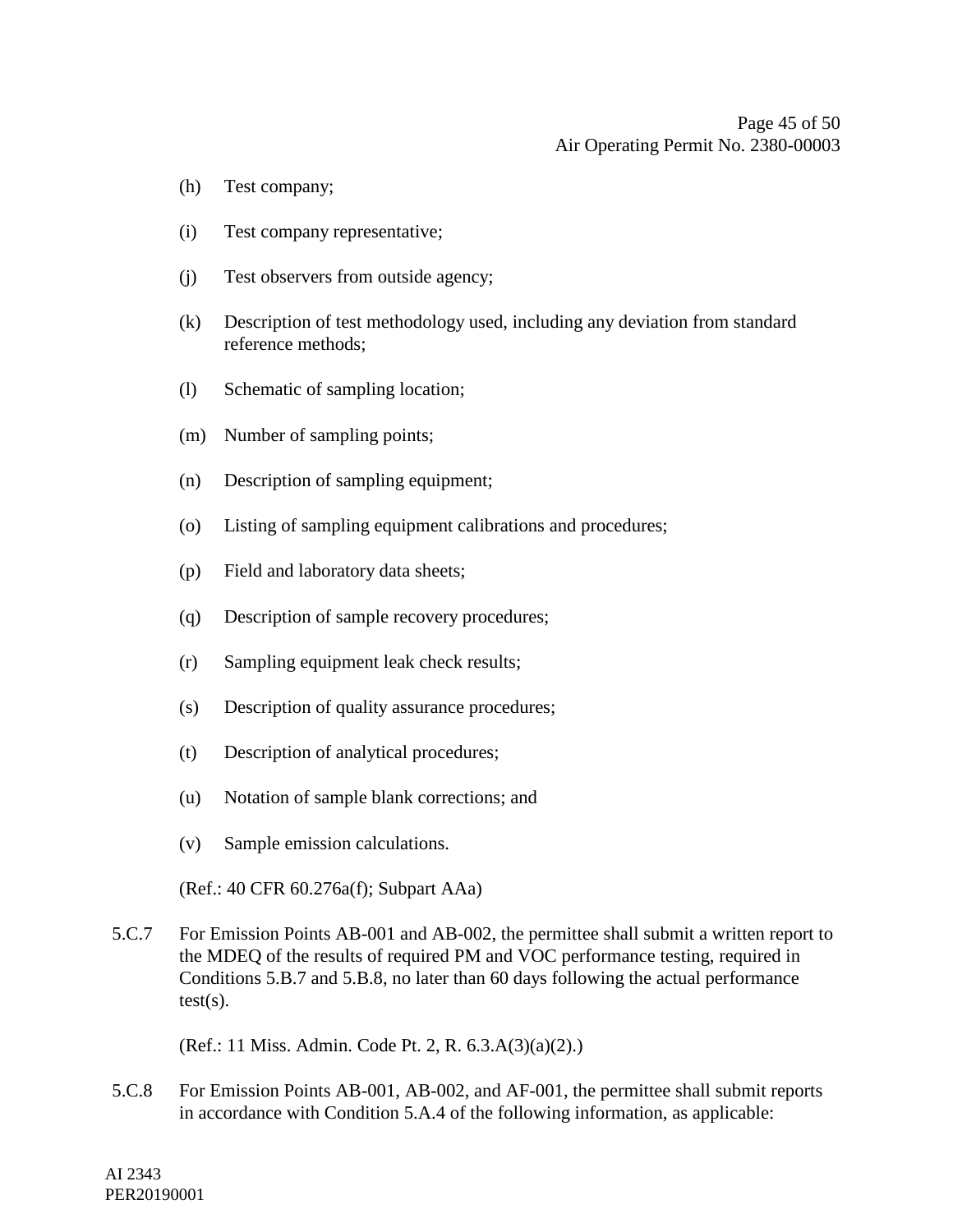- (a) Summary information on the number, duration, and cause (including unknown cause, if applicable) of excursions or exceedances, as applicable, and the corrective actions taken;
- (b) Summary information on the number, duration, and cause (including unknown cause, if applicable) for monitor downtime incidents (other than downtime associated with zero and span or other daily calibration checks, if applicable); and
- (c) A description of the actions taken to implement a QIP during the reporting period as specified in 5.B.18. Upon completion of a QIP, the permittee shall include in the next summary report documentation that the implementation of the plan has been completed and reduced the likelihood of similar levels of excursions or exceedances.

(Ref.: 40 CFR 64.9(a); Compliance Assurance Monitoring)

5.C.9 For Emission Points AB-001, AB-002, and AF-001, if the permittee identifies a failure to achieve compliance with the emission limitation or standard for which the approved CAM monitoring did not provide an indication of an excursion or exceedance while providing valid data, or the results of compliance or performance testing document a need to modify the existing indicator ranges or designated conditions, the permittee shall promptly notify the permitting authority and, if necessary, submit a proposed modification to the permit to address the necessary monitoring changes. Such a modification may include, but is not limited to, reestablishing indicator ranges or designated conditions, modifying the frequency of conducting monitoring and collecting data, or monitoring additional parameters.

(Ref.: 40 CFR 64.7(e); Compliance Assurance Monitoring)

5.C.10 For Emission Points AC-000 and AE-000, the permittee shall submit to the MDEQ results of any changes in the required operation and maintenance plans developed in accordance with Conditions 3.D.3 and 3.D.6.

(Ref.: 11 Miss. Admin. Code Pt. 2, R. 6.3.A(3)(a)(2).)

- 5.C.11 For Emission Points AD-001 and AG-000, the permittee shall submit semiannual monitoring reports in accordance with Condition 5.A.4. The reports shall contain, in addition to the semiannual reporting requirements found elsewhere in Section C, the following information:
	- (a) For Emission Point AD-001, the permittee shall submit reports summarizing compliance with the operating ranges established in accordance with Condition 3.D.3. Operating ranges may be updated (using previously established procedures) following MDEQ approval. Reports, including any variances from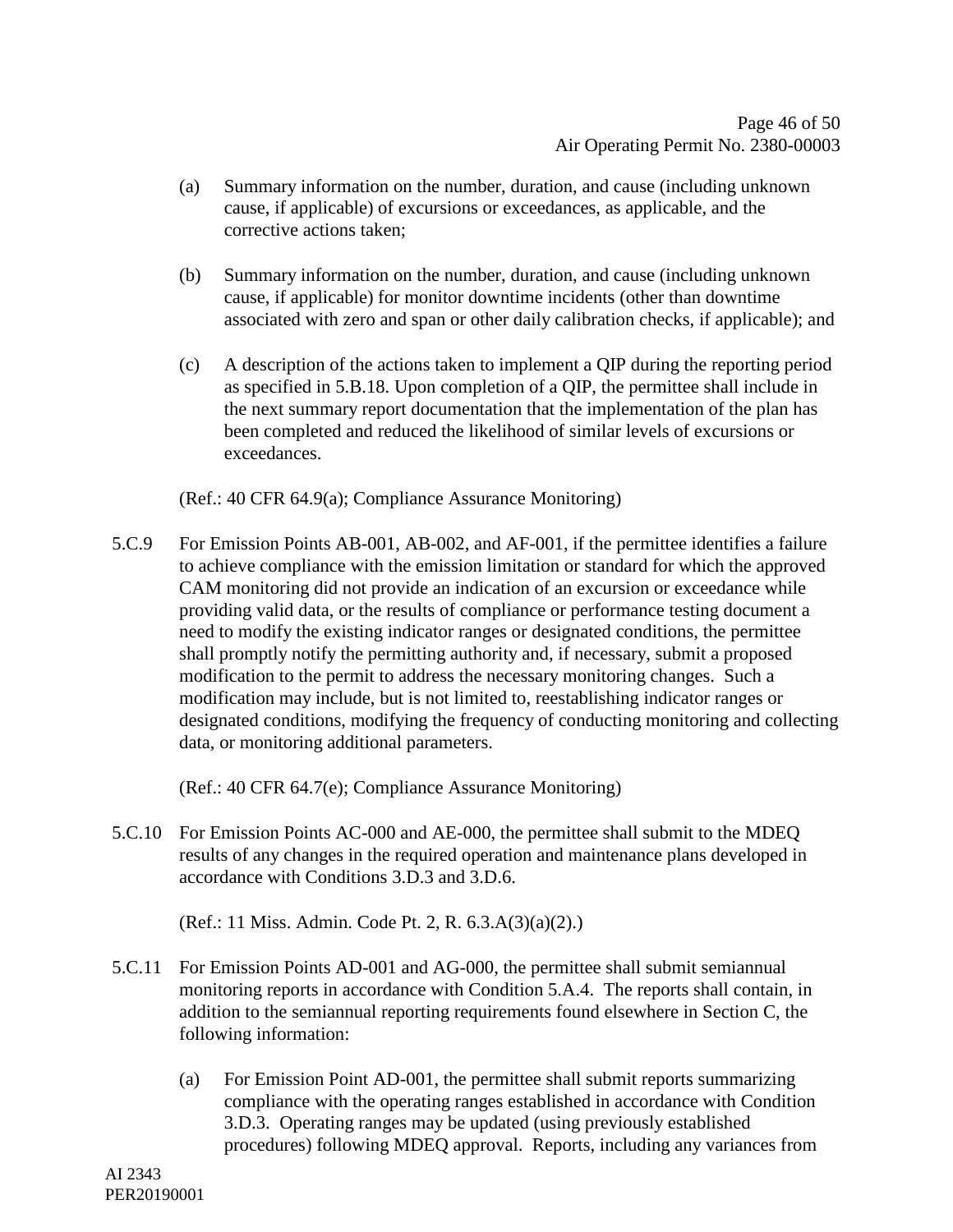established parameters and appropriate corrective action taken during the reporting period shall be submitted to MDEQ.

(b) For Emission Point AG-000, the permittee shall submit reports summarizing compliance with good work practices in accordance with the certification requirement in Condition 5.B.24, demonstrating compliance with Condition 3.D.7.

(Ref.: 11 Miss. Admin. Code Pt. 2, R. 6.3.A(3)(c)(1).)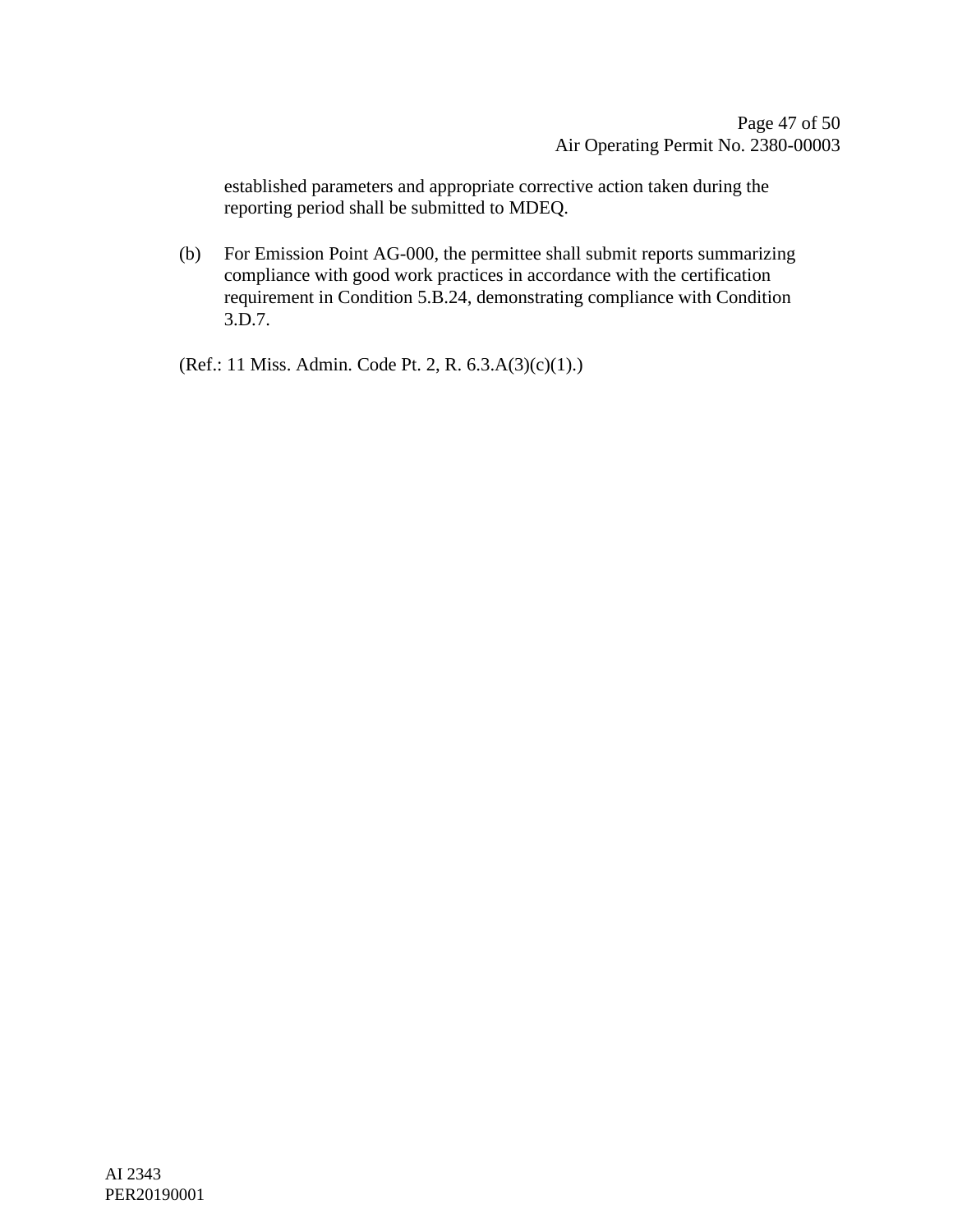Page 48 of [50](#page-49-0) Air Operating Permit No. 2380-00003

## SECTION 6. ALTERNATIVE OPERATING SCENARIOS

6.1 None permitted.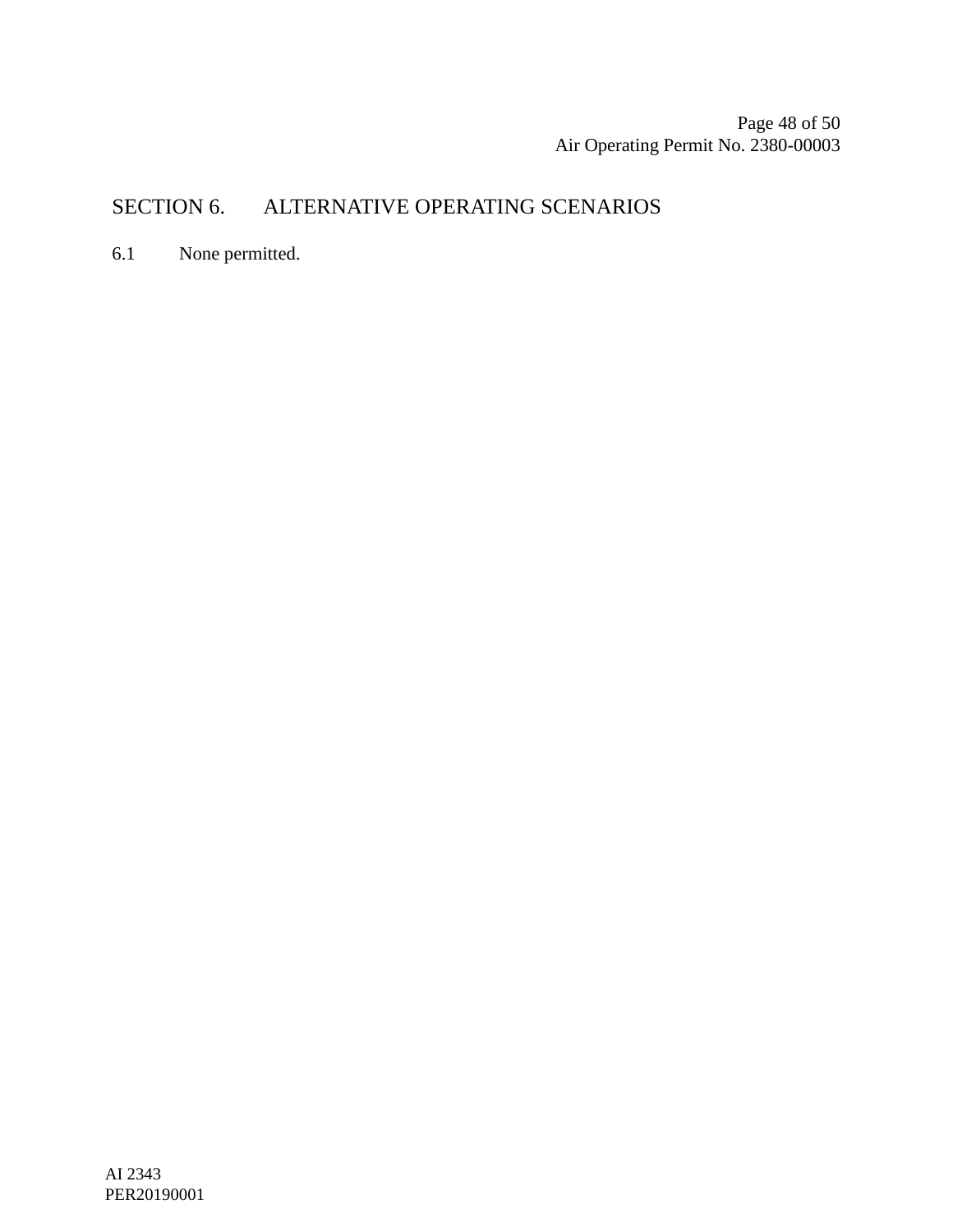### SECTION 7. TITLE VI REQUIREMENTS

The following are applicable or potentially applicable requirements originating from Title VI of the Clean Air Act – Stratospheric Ozone Protection. The full text of the referenced regulations may be found on-line at **<http://www.ecfr.gov/>** under Title 40, or DEQ shall provide a copy upon request from the permittee.

- 7.1 If the permittee produces, transforms, destroys, imports or exports a controlled substance or imports or exports a controlled product, the permittee shall comply with the applicable requirements of 40 CFR Part 82, Subpart A – Production and Consumption Controls.
- 7.2 If the permittee performs service on a motor vehicle for consideration when this service involves the refrigerant in the motor vehicle air conditioner (MVAC), the permittee shall comply with the applicable requirements of 40 CFR Part 82, Subpart B – Servicing of Motor Vehicle Air Conditioners.
- 7.3 The permittee shall comply with the applicable requirements of 40 CFR Part 82, Subpart E – The Labeling of Products Using Ozone-Depleting Substances, for the following containers and products:
	- (a) All containers in which a class I or class II substance is stored or transported;
	- (b) All products containing a class I substance; and
	- (c) All products directly manufactured with a process that uses a class I substance, unless otherwise exempted by this subpart or, unless EPA determines for a particular product that there are no substitute products or manufacturing processes for such product that do not rely on the use of a class I substance, that reduce overall risk to human health and the environment, and that are currently or potentially available. If the EPA makes such a determination for a particular product, then the requirements of this subpart are effective for such product no later than January 1, 2015.
- 7.4 If the permittee performs any of the following activities, the permittee shall comply with the applicable requirements of 40 CFR Part 82, Subpart  $F -$  Recycling and Emissions Reduction:
	- (a) Servicing, maintaining, or repairing appliances;
	- (b) Disposing of appliances, including small appliances and motor vehicle air conditioners; or
	- (c) Refrigerant reclaimers, technician certifying programs, appliance owners and operators, manufacturers of appliances, manufacturers of recycling and recovery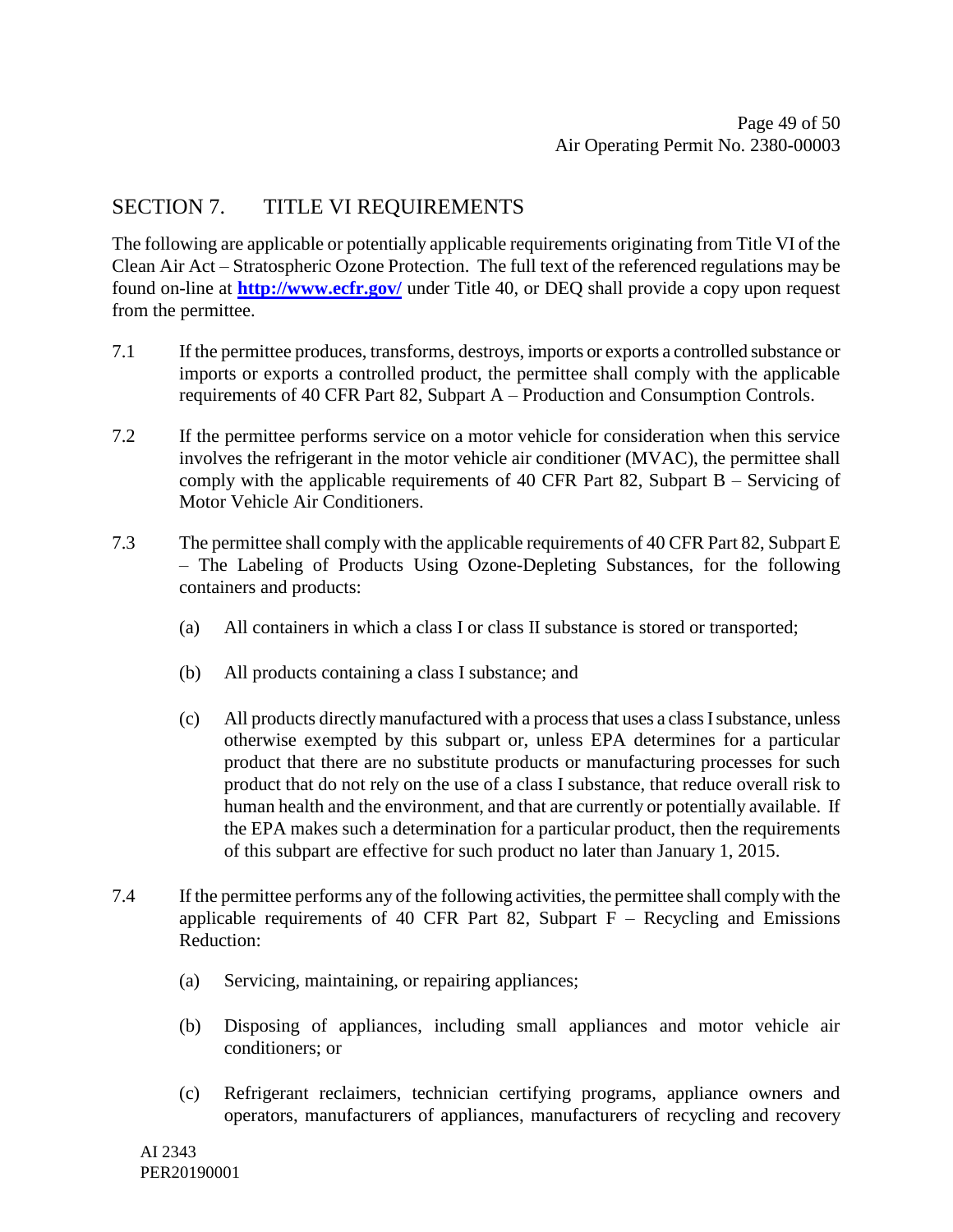equipment, approved recycling and recovery equipment testing organizations, as well as persons selling, offering for sale, and/or purchasing class I, class II, or non-exempt substitute refrigerants.

- 7.5 The permittee shall be allowed to switch from any ozone-depleting substance to any acceptable alternative that is listed in the Significant New Alternatives Policy (SNAP) program promulgated pursuant to 40 CFR Part 82, Subpart G – Significant New Alternatives Policy Program. The permittee shall also comply with any use conditions for the acceptable alternative substance.
- <span id="page-49-0"></span>7.6 If the permittee performs any of the following activities, the permittee shall comply with the applicable requirements of 40 CFR Part 82, Subpart H – Halon Emissions Reduction:
	- (a) Any person testing, servicing, maintaining, repairing, or disposing of equipment that contains halons or using such equipment during technician training;
	- (b) Any person disposing of halons;
	- (c) Manufacturers of halon blends; or
	- (d) Organizations that employ technicians who service halon-containing equipment.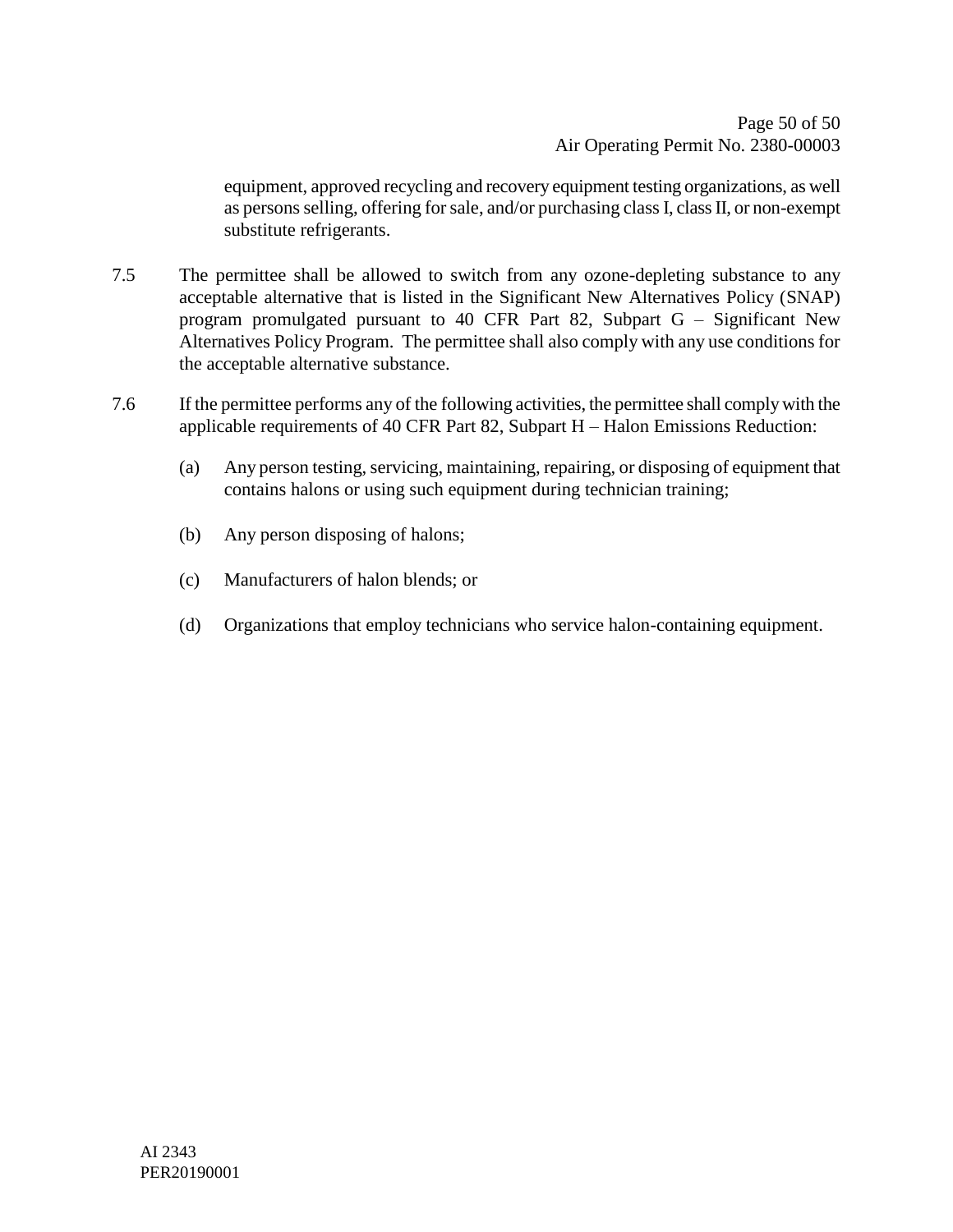## **APPENDIX A**

## **List of Abbreviations Used In this Permit**

| 11 Miss. Admin. Code Pt. 2, Ch. 1. | Air Emission Regulations for the Prevention, Abatement, and<br>Control of Air Contaminants             |
|------------------------------------|--------------------------------------------------------------------------------------------------------|
| 11 Miss. Admin. Code Pt. 2, Ch. 2. | Permit Regulations for the Construction and/or Operation of Air                                        |
|                                    | <b>Emissions Equipment</b>                                                                             |
| 11 Miss. Admin. Code Pt. 2, Ch. 3. | Regulations for the Prevention of Air Pollution Emergency Episodes                                     |
| 11 Miss. Admin. Code Pt. 2, Ch. 4. | <b>Ambient Air Quality Standards</b>                                                                   |
| 11 Miss. Admin. Code Pt. 2, Ch. 5. | Regulations for the Prevention of Significant Deterioration of Air<br>Quality                          |
| 11 Miss. Admin. Code Pt. 2, Ch. 6. | Air Emissions Operating Permit Regulations for the Purposes of<br>Title V of the Federal Clean Air Act |
| 11 Miss. Admin. Code Pt. 2, Ch. 7. | Acid Rain Program Permit Regulations for Purposes of Title IV of<br>the Federal Clean Air Act          |
| <b>BACT</b>                        | <b>Best Available Control Technology</b>                                                               |
| <b>CEM</b>                         | <b>Continuous Emission Monitor</b>                                                                     |
| <b>CEMS</b>                        | <b>Continuous Emission Monitoring System</b>                                                           |
| <b>CFR</b>                         | Code of Federal Regulations                                                                            |
| $\rm CO$                           | Carbon Monoxide                                                                                        |
| <b>COM</b>                         | <b>Continuous Opacity Monitor</b>                                                                      |
| <b>COMS</b>                        | <b>Continuous Opacity Monitoring System</b>                                                            |
| <b>DEQ</b>                         | Mississippi Department of Environmental Quality                                                        |
| <b>EPA</b>                         | United States Environmental Protection Agency                                                          |
| gr/dscf                            | Grains Per Dry Standard Cubic Foot                                                                     |
| HP                                 | Horsepower                                                                                             |
| <b>HAP</b>                         | Hazardous Air Pollutant                                                                                |
| lbs/hr                             | Pounds per Hour                                                                                        |
| M or K                             | Thousand                                                                                               |
| <b>MACT</b>                        | Maximum Achievable Control Technology                                                                  |
| MМ                                 | Million                                                                                                |
| <b>MMBTUH</b>                      | Million British Thermal Units per Hour                                                                 |
| <b>NA</b>                          | Not Applicable                                                                                         |
| <b>NAAQS</b>                       | National Ambient Air Quality Standards                                                                 |
| <b>NESHAP</b>                      | National Emissions Standards for Hazardous Air Pollutants, 40 CFR                                      |
|                                    | 61 or National Emission Standards for Hazardous Air Pollutants for                                     |
|                                    | Source Categories, 40 CFR 63                                                                           |
| <b>NMVOC</b>                       | Non-Methane Volatile Organic Compounds                                                                 |
| NO <sub>x</sub>                    | Nitrogen Oxides                                                                                        |
| <b>NSPS</b>                        | New Source Performance Standards, 40 CFR 60                                                            |
| O&M                                | <b>Operation and Maintenance</b>                                                                       |
| PM                                 | Particulate Matter                                                                                     |
| $PM_{10}$                          | Particulate Matter less than 10 µm in diameter                                                         |
| ppm                                | Parts per Million                                                                                      |
| <b>PSD</b>                         | Prevention of Significant Deterioration, 40 CFR 52                                                     |
| SIP                                | <b>State Implementation Plan</b>                                                                       |
| SO <sub>2</sub>                    | <b>Sulfur Dioxide</b>                                                                                  |
| <b>TPY</b>                         | Tons per Year                                                                                          |
| <b>TRS</b>                         | <b>Total Reduced Sulfur</b>                                                                            |
| <b>VEE</b>                         | <b>Visible Emissions Evaluation</b>                                                                    |
| <b>VHAP</b>                        | Volatile Hazardous Air Pollutant                                                                       |
| <b>VOC</b>                         | Volatile Organic Compound                                                                              |

 $\overline{\phantom{a}}$